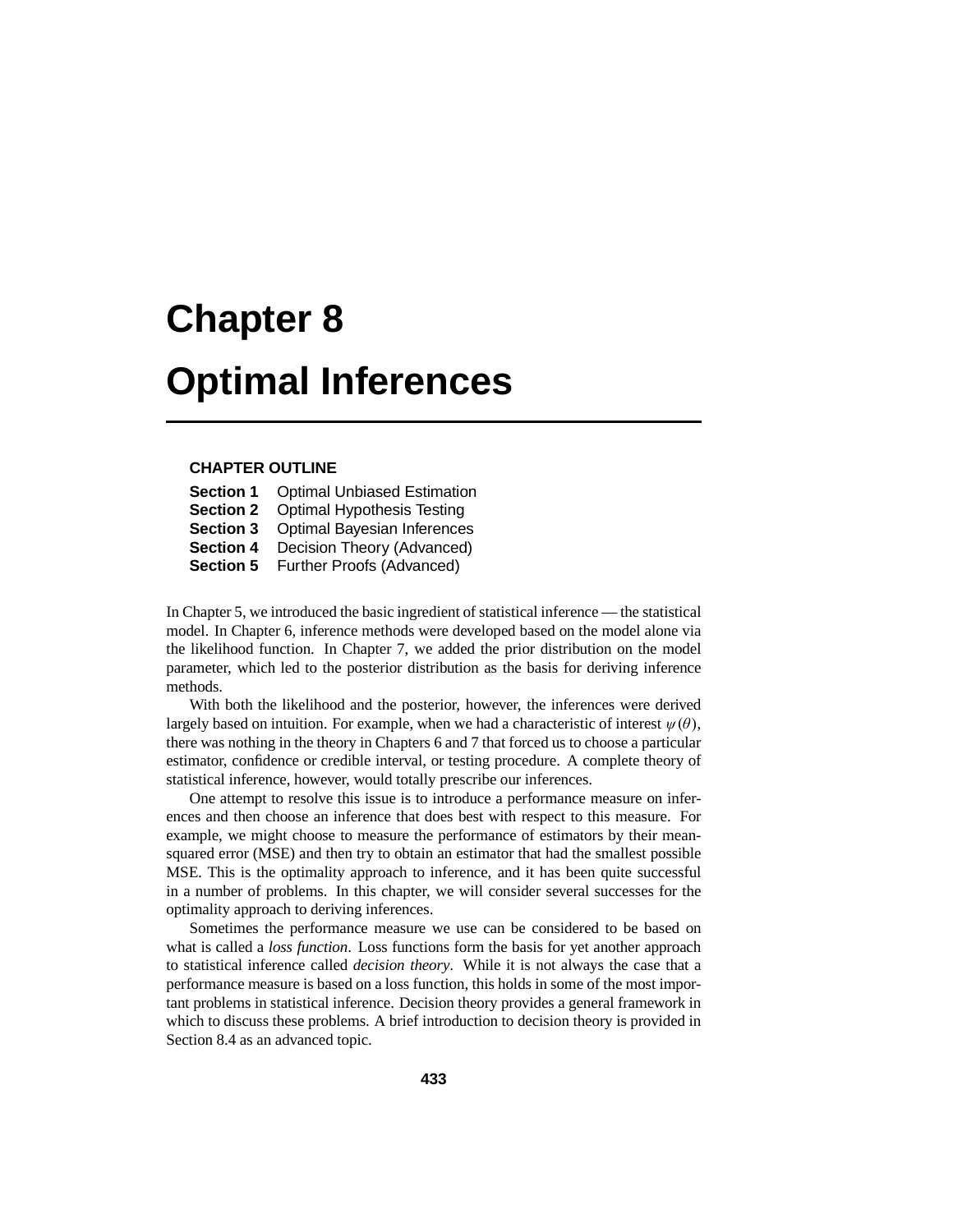### **8.1 Optimal Unbiased Estimation**

Suppose we want to estimate the real-valued characteristic  $\psi(\theta)$  for the statistical model { $f_{\theta}$ :  $\theta \in \Omega$ }. If we have observed the data *s*, an estimate is a value  $T(s)$  that the statistician hopes will be close to the true value of  $\psi(\theta)$ . We refer to *T* as an *estimator* of  $\psi$ . The error in the estimate is given by  $|T(s) - \psi(\theta)|$ . For a variety of reasons (mostly to do with mathematics) it is more convenient to consider the squared error  $(T(s) - \psi(\theta))^2$ .

Of course, we would like this squared error to be as small as possible. Because we do not know the true value of  $\theta$ , this leads us to consider the distributions of the squared error, when *s* has distribution given by  $f_{\theta}$ , for each  $\theta \in \Omega$ . We would then like to choose the estimator  $T$  so that these distributions are as concentrated as possible about 0. A convenient measure of the concentration of these distributions about 0 is given by their means, or

$$
MSE_{\theta}(T) = E_{\theta}((T - \psi(\theta))^2), \qquad (8.1.1)
$$

called the *mean-squared error* (recall Definition 6.3.1).

An *optimal estimator* of  $\psi(\theta)$  is then a *T* that minimizes (8.1.1) for every  $\theta \in \Omega$ . In other words,  $T$  would be optimal if, for any other estimator  $T^*$  defined on  $S$ , we have that

$$
MSE_{\theta}(T) \leq MSE_{\theta}(T^*)
$$

for each  $\theta$ . Unfortunately, it can be shown that, except in very artificial circumstances, there is no such *T*, so we need to modify our optimization problem.

This modification takes the form of restricting the estimators *T* that we will entertain as possible choices for the inference. Consider an estimator *T* such that  $E_{\theta}(T)$ does not exist or is infinite. It can then be shown that (8.1.1) is infinite (see Challenge 8.1.26). So we will first restrict our search to those *T* for which  $E_{\theta}(T)$  is finite for every  $\theta$ .

Further restrictions on the types of estimators that we consider make use of the following result (recall also Theorem 6.3.1).

**Theorem 8.1.1** If *T* is such that  $E(T^2)$  is finite, then

$$
E((T - c)^{2}) = \text{Var}(T) + (E(T) - c)^{2},
$$

This is minimized by taking  $c = E(T)$ .

**PROOF** We have that

$$
E((T - c)^{2}) = E((T - E(T) + E(T) - c)^{2})
$$
  
=  $E((T - E(T))^{2}) + 2E(T - E(T))(E(T) - c) + (E(T) - c)^{2}$   
=  $Var(T) + (E(T) - c)^{2}$ , (8.1.2)

because  $E(T − E(T)) = E(T) − E(T) = 0$ . As  $(E(T) − c)^2 > 0$ , and Var(*T*) does not depend on *c*, the value of (8.1.2) is minimized by taking  $c = E(T)$ .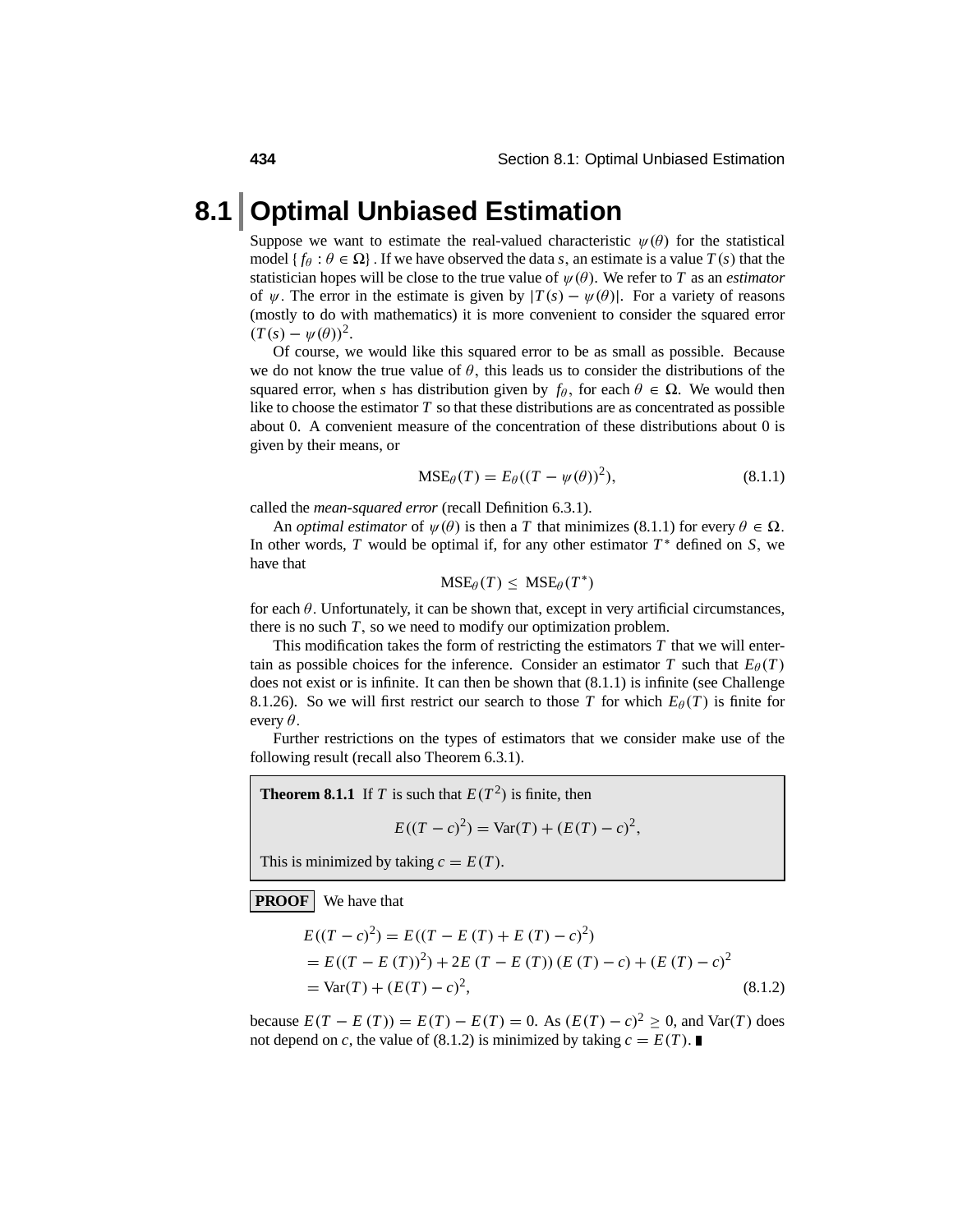Chapter 8: Optimal Inferences **435**

### **8.1.1 The Rao–Blackwell Theorem and Rao–Blackwellization**

We will prove that, when we are looking for  $T$  to minimize  $(8.1.1)$ , we can further restrict our attention to estimators *T* that depend on the data only through the value of a sufficient statistic. This simplifies our search, as sufficiency often results in a reduction of the dimension of the data (recall the discussion and examples in Section 6.1.1). First, however, we need the following property of sufficiency.

**Theorem 8.1.2** A statistic *U* is sufficient for a model if and only if the conditional distribution of the data *s* given  $U = u$  is the same for every  $\theta \in \Omega$ .

#### **PROOF** See Section 8.5 for the proof of this result.

The implication of this result is that information in the data *s* beyond the value of  $U(s) = u$  can tell us nothing about the true value of  $\theta$ , because this information comes from a distribution that does not depend on the parameter. Notice that Theorem 8.1.2 is a characterization of sufficiency, alternative to that provided in Section 6.1.1.

Consider a simple example that illustrates the content of Theorem 8.1.2.

#### **EXAMPLE 8.1.1**

Suppose that  $S = \{1, 2, 3, 4\}, \Omega = \{a, b\}$ , where the two probability distributions are given by the following table.

|              | $s=1$ | $s=2$ | $s=3$ | $s=4$ |
|--------------|-------|-------|-------|-------|
| $\theta = a$ | 1/2   | 1/6   | 1/6   | 1/6   |
| $\theta = b$ | 1/4   | 1/4   | 1/4   | 1/4   |

Then  $L(\cdot | 2) = L(\cdot | 3) = L(\cdot | 4)$ , and so  $U: S \longrightarrow \{0, 1\}$ , given by  $U(1) = 0$  and  $U(2) = U(3) = U(4) = 1$  is a sufficient statistic.

As we must have  $s = 1$  when we observe  $U(s) = 0$ , the conditional distribution of the response *s*, given  $U(s) = 0$ , is degenerate at 1 (i.e., all the probability mass is at the point 1) for both  $\theta = a$  and  $\theta = b$ . When  $\theta = a$ , the conditional distribution of the response *s*, given  $U(s) = 1$ , places 1/3 of its mass at each of the points in {2, 3, 4} and similarly when  $\theta = b$ . So given  $U(s) = 1$ , the conditional distributions are as in the following table.

|              | $s=1$ | $s=2$ | $s=3$ | $s = 4$ |
|--------------|-------|-------|-------|---------|
| $\theta = a$ |       | 1/3   | 1/3   | 1/3     |
| $\theta = b$ |       |       | 1/3   | 1/3     |

Thus, we see that indeed the conditional distributions are independent of  $\theta$ .

We now combine Theorems 8.1.1 and 8.1.2 to show that we can restrict our attention to estimators *T* that depend on the data only through the value of a sufficient statistic *U*. By Theorem 8.1.2 we can denote the conditional probability measure for *s*, given  $U(s) = u$ , by  $P(\cdot | U = u)$ , i.e., this probability measure does not depend on  $θ$ , as it is the same for every  $θ ∈ Ω$ .

For estimator *T* of  $\psi(\theta)$ , such that  $E_{\theta}(T)$  is finite for every  $\theta$ , put  $T_U(s)$  equal to the conditional expectation of  $T$  given the value of  $U(s)$ , namely,

$$
T_U(s) = E_{P(\cdot | U = U(s))}(T),
$$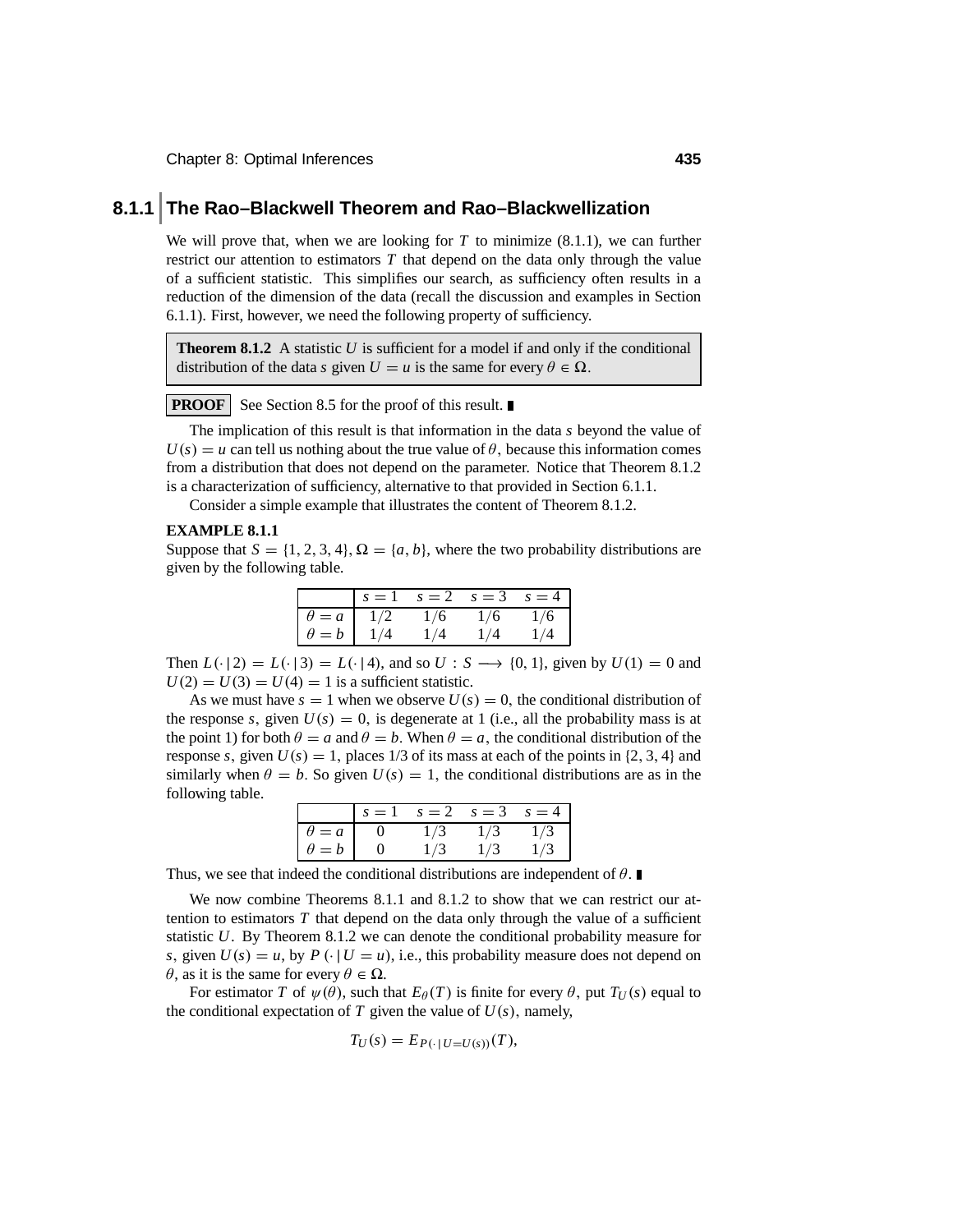i.e.,  $T_U$  is the average value of *T* when we average using  $P(\cdot | U = U(s))$ . Notice that  $T_U(s_1) = T_U(s_2)$  whenever  $U(s_1) = U(s_2)$  (this is because  $P(\cdot | U = U(s_1)) =$  $P(\cdot | U = U(s_2))$ , and so  $T_U$  depends on the data *s* only through the value of  $U(s)$ .

**Theorem 8.1.3** (*Rao–Blackwell*) Suppose that *U* is a sufficient statistic and  $E_{\theta}(T^2)$ is finite for every  $\theta$ . Then  $MSE_{\theta}(T_U) \leq MSE_{\theta}(T)$  for every  $\theta \in \Omega$ .

**PROOF** Let  $P_{\theta, U}$  denote the marginal probability measure of *U* induced by  $P_{\theta}$ . By the theorem of total expectation (see Theorem 3.5.2), we have that

$$
\text{MSE}_{\theta}(T) = E_{P_{\theta,U}}\left(E_{P(\cdot | U=u)}((T - \psi(\theta))^2)\right),\,
$$

where  $E_{P(\cdot | U=u)}((T - \psi(\theta)))^2$  denotes the conditional MSE of *T*, given  $U = u$ . Now by Theorem 8.1.1,

$$
E_{P(\cdot|U=u)}((T-\psi(\theta))^2) = \text{Var}_{P(\cdot|U=u)}(T) + (E_{P(\cdot|U=u)}(T) - \psi(\theta))^2. \tag{8.1.3}
$$

As both terms in  $(8.1.3)$  are nonnegative, and recalling the definition of  $T_U$ , we have

$$
MSE_{\theta}(T) = E_{P_{\theta,U}}(\text{Var}_{P(\cdot | U=u)}(T)) + E_{P_{\theta,U}}((T_U(s) - \psi(\theta))^2)
$$
  
\n
$$
\geq E_{P_{\theta,U}}((T_U(s) - \psi(\theta))^2).
$$

Now  $(T_U(s) - \psi(\theta))^2 = E_{P(\cdot | U=u)}((T_U(s) - \psi(\theta))^2)$  (Theorem 3.5.4) and so, by the theorem of total expectation,

$$
E_{P_{\theta,U}}((T_U(s) - \psi(\theta))^2) = E_{P_{\theta,U}}\left(E_{P(\cdot|U=u)}((T_U(s) - \psi(\theta))^2)\right)
$$
  
=  $E_{P_{\theta}}((T_U(s) - \psi(\theta))^2) = \text{MSE}_{\theta}(T_U)$ 

and the theorem is proved.

Theorem 8.1.3 shows that we can always improve on (or at least make no worse) any estimator  $T$  that possesses a finite second moment, by replacing  $T(s)$  by the estimate  $T_U(s)$ . This process is sometimes referred to as the *Rao-Blackwellization* of an estimator.

Notice that putting  $E = E_\theta$  and  $c = \psi(\theta)$  in Theorem 8.1.1 implies that

$$
MSE_{\theta}(T) = Var_{\theta}(T) + (E_{\theta}(T) - \psi(\theta))^2.
$$
\n(8.1.4)

So the MSE of *T* can be decomposed as the sum of the variance of *T* plus the squared bias of *T* (this was also proved in Theorem 6.3.1).

Theorem 8.1.1 has another important implication, for (8.1.4) is minimized by taking  $\psi(\theta) = E_{\theta}(T)$ . This indicates that, on average, the estimator *T* comes closer (in terms of squared error) to  $E_{\theta}(T)$  than to any other value. So, if we are sampling from the distribution specified by  $\theta$ ,  $T(s)$  is a natural estimate of  $E_{\theta}(T)$ . Therefore, for a general characteristic  $\psi(\theta)$ , it makes sense to restrict attention to estimators that have bias equal to 0. This leads to the following definition.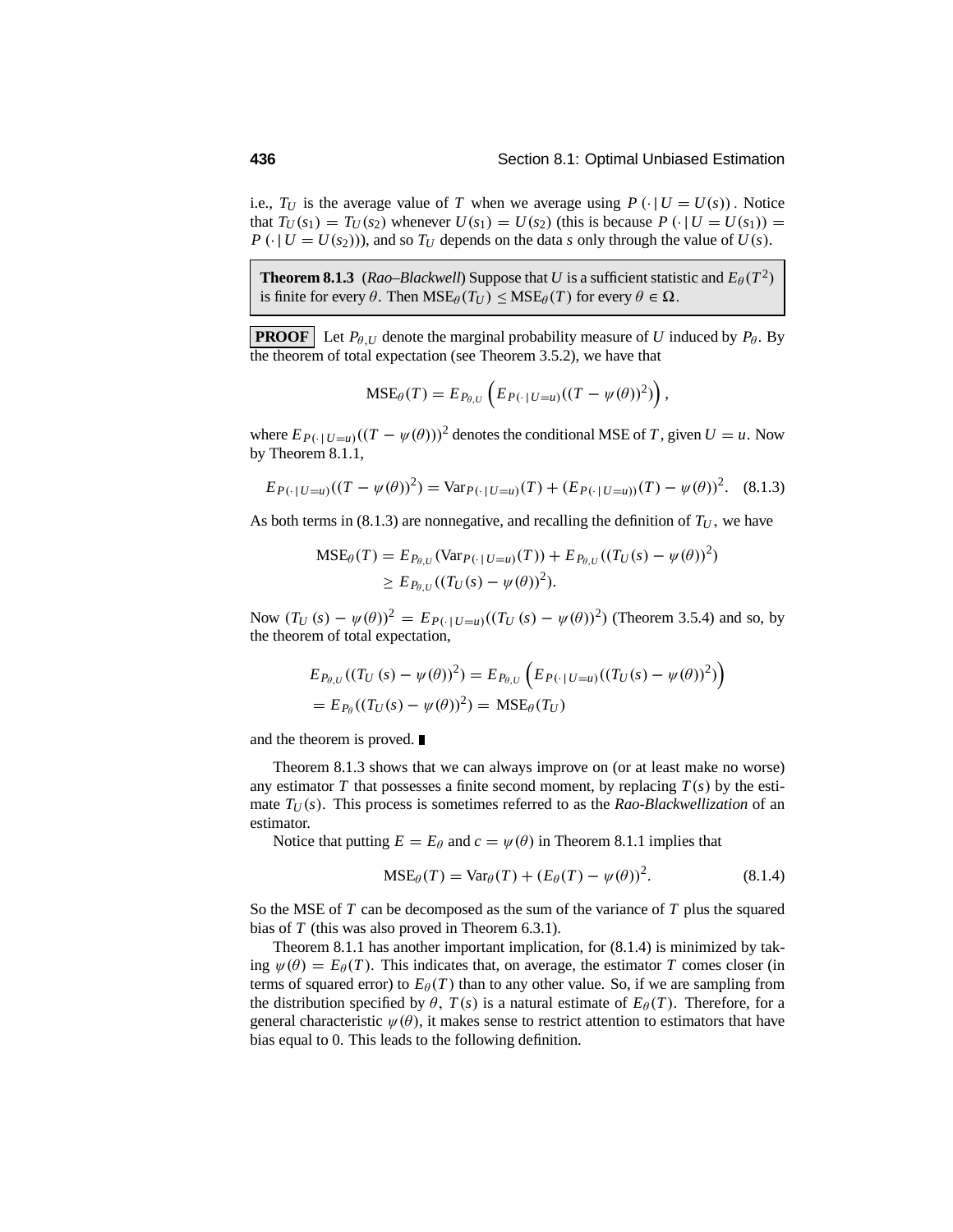**Definition 8.1.1** An estimator *T* of  $\psi(\theta)$  is *unbiased* if  $E_{\theta}(T) = \psi(\theta)$  for every  $\theta \in \Omega$ .

Notice that, for unbiased estimators with finite second moment, (8.1.4) becomes

$$
MSE_{\theta}(T) = Var_{\theta}(T).
$$

Therefore, our search for an optimal estimator has become the search for an unbiased estimator with smallest variance. If such an estimator exists, we give it a special name.

**Definition 8.1.2** An unbiased estimator of  $\psi(\theta)$  with smallest variance for each  $\theta \in \Omega$  is called a *uniformly minimum variance unbiased (UMVU) estimator*.

It is important to note that the Rao–Blackwell theorem (Theorem 8.1.3) also applies to unbiased estimators. This is because the Rao–Blackwellization of an unbiased estimator yields an unbiased estimator, as the following result demonstrates.

**Theorem 8.1.4** (*Rao–Blackwell for unbiased estimators*) If *T* has finite second moment, is unbiased for  $\psi(\theta)$ , and *U* is a sufficient statistic, then  $E_{\theta}(T_U) = \psi(\theta)$  for every  $\theta \in \Omega$  (so  $T_U$  is also unbiased for  $\psi(\theta)$ ) and  $\text{Var}_{\theta}(T_U) \leq \text{Var}_{\theta}(T)$ .

**PROOF** Using the theorem of total expectation (Theorem 3.5.2), we have

$$
E_{\theta}(T_U) = E_{P_{\theta,U}}(T_U) = E_{P_{\theta,U}}(E_{P\cdot | U=u)}(T) = E_{\theta}(T) = \psi(\theta).
$$

So  $T_U$  is unbiased for  $\psi(\theta)$  and  $MSE_\theta(T) = Var_\theta(T)$ ,  $MSE_\theta(T_U) = Var_\theta(T_U)$ . Applying Theorem 8.1.3 gives Var $\theta$  (*T<sub>U</sub>*)  $\leq$  Var $\theta$  (*T*).

There are many situations in which the theory of unbiased estimation leads to good estimators. However, the following example illustrates that in some problems, there are no unbiased estimators and hence the theory has some limitations.

#### **EXAMPLE 8.1.2** *The Nonexistence of an Unbiased Estimator*

Suppose that  $(x_1, \ldots, x_n)$  is a sample from the Bernoulli( $\theta$ ) and we wish to find a UMVU estimator of  $\psi(\theta) = \theta/(1 - \theta)$ , the odds in favor of a success occurring. From Theorem 8.1.4, we can restrict our search to unbiased estimators *T* that are functions of the sufficient statistic  $n\bar{x}$ .

Such a *T* satisfies  $E_{\theta}(T(n\bar{X})) = \theta/(1-\theta)$  for every  $\theta \in [0, 1]$ . Recalling that  $n\bar{X} \sim$  Binomial $(n, \theta)$ , this implies that

$$
\frac{\theta}{1-\theta} = \sum_{k=0}^{n} T(k) {n \choose k} \theta^k (1-\theta)^{n-k}
$$

for every  $\theta \in [0, 1]$ . By the binomial theorem, we have

$$
(1 - \theta)^{n-k} = \sum_{l=0}^{n-k} {n-k \choose l} (-1)^l \theta^l.
$$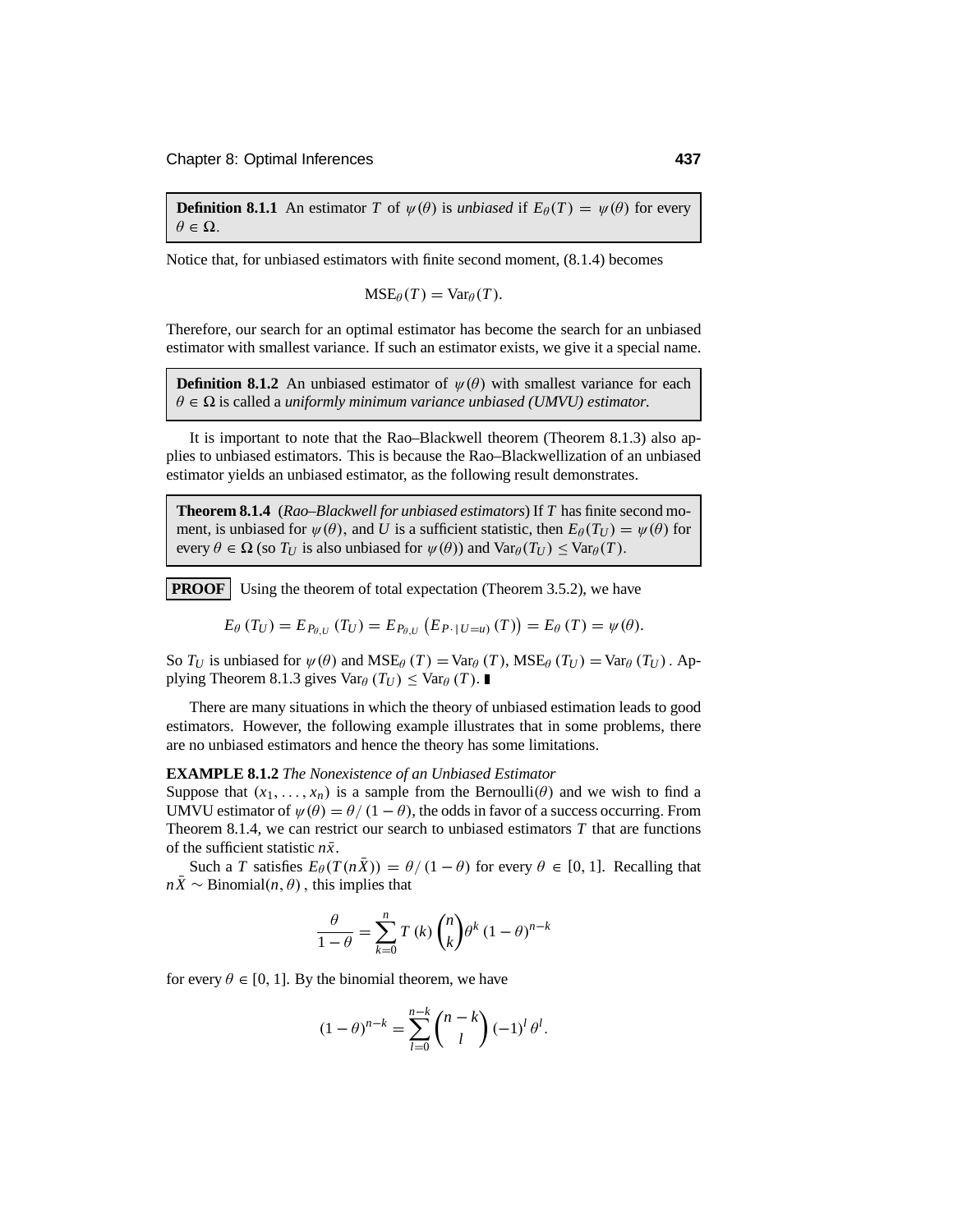Substituting this into the preceding expression for  $\theta/(1-\theta)$  and writing this in terms of powers of  $\theta$  leads to

$$
\frac{\theta}{1-\theta} = \sum_{m=0}^{n} \left( \sum_{k=0}^{m} T(k) {n \choose k} (-1)^{m-k} \right) \theta^{m}.
$$
 (8.1.5)

Now the left-hand side of (8.1.5) goes to  $\infty$  as  $\theta \to 1$ , but the right-hand side is a polynomial in  $\theta$ , which is bounded in [0, 1]. Therefore, an unbiased estimator of  $\psi$ cannot exist.

If a characteristic  $\psi(\theta)$  has an unbiased estimator, then it is said to be *U-estimable*. It should be kept in mind, however, that just because a parameter is not U-estimable does not mean that we cannot estimate it! For example,  $\psi$  in Example 8.1.2, is a 1–1 function of  $\theta$ , so the MLE of  $\psi$  is given by  $\bar{x}/(1-\bar{x})$  (see Theorem 6.2.1); this seems like a sensible estimator, even if it is biased.

### **8.1.2 Completeness and the Lehmann–Scheffé Theorem**

In certain circumstances, if an unbiased estimator exists, and is a function of a sufficient statistic  $U$ , then there is only one such estimator — so it must be UMVU. We need the concept of completeness to establish this.

**Definition 8.1.3** A statistic *U* is *complete* if any function  $h$  of  $U$ , which satisfies  $E_{\theta}(h(U)) = 0$  for every  $\theta \in \Omega$ , also satisfies  $h(U(s)) = 0$  with probability 1 for each  $\theta \in \Omega$  (i.e.,  $P_{\theta}(\{s : h(U(s)) = 0\}) = 1$  for every  $\theta \in \Omega$ ).

In probability theory, we treat two functions as equivalent if they differ only on a set having probability content 0, as the probability of the functions taking different values at an observed response value is 0. So in Definition 8.1.3, we need not distinguish between  $h$  and the constant 0. Therefore, a statistic  $U$  is complete if the only unbiased estimator of 0, based on *U*, is given by 0 itself.

We can now derive the following result.

**Theorem 8.1.5** (*Lehmann–Scheffé*) If *U* is a complete sufficient statistic, and if *T* depends on the data only through the value of *U*, has finite second moment for every  $θ$ , and is unbiased for  $ψ(θ)$ , then *T* is UMVU.

**PROOF** Suppose that  $T^*$  is also an unbiased estimator of  $\psi(\theta)$ . By Theorem 8.1.4 we can assume that  $T^*$  depends on the data only through the value of  $U$ . Then there exist functions *h* and *h*<sup>\*</sup> such that  $T(s) = h(U(s))$  and  $T^*(s) = h^*(U(s))$  and

$$
0 = E_{\theta}(T) - E_{\theta}(T^*) = E_{\theta}(h(U)) - E_{\theta}(h^*(U)) = E_{\theta}(h(U) - h^*(U)).
$$

By the completeness of *U*, we have that  $h(U) = h^*(U)$  with probability 1 for each  $\theta \in \Omega$ , which implies that  $T = T^*$  with probability 1 for each  $\theta \in \Omega$ . This says there is essentially only one unbiased estimator for  $\psi(\theta)$  based on *U*, and so it must be UMVU.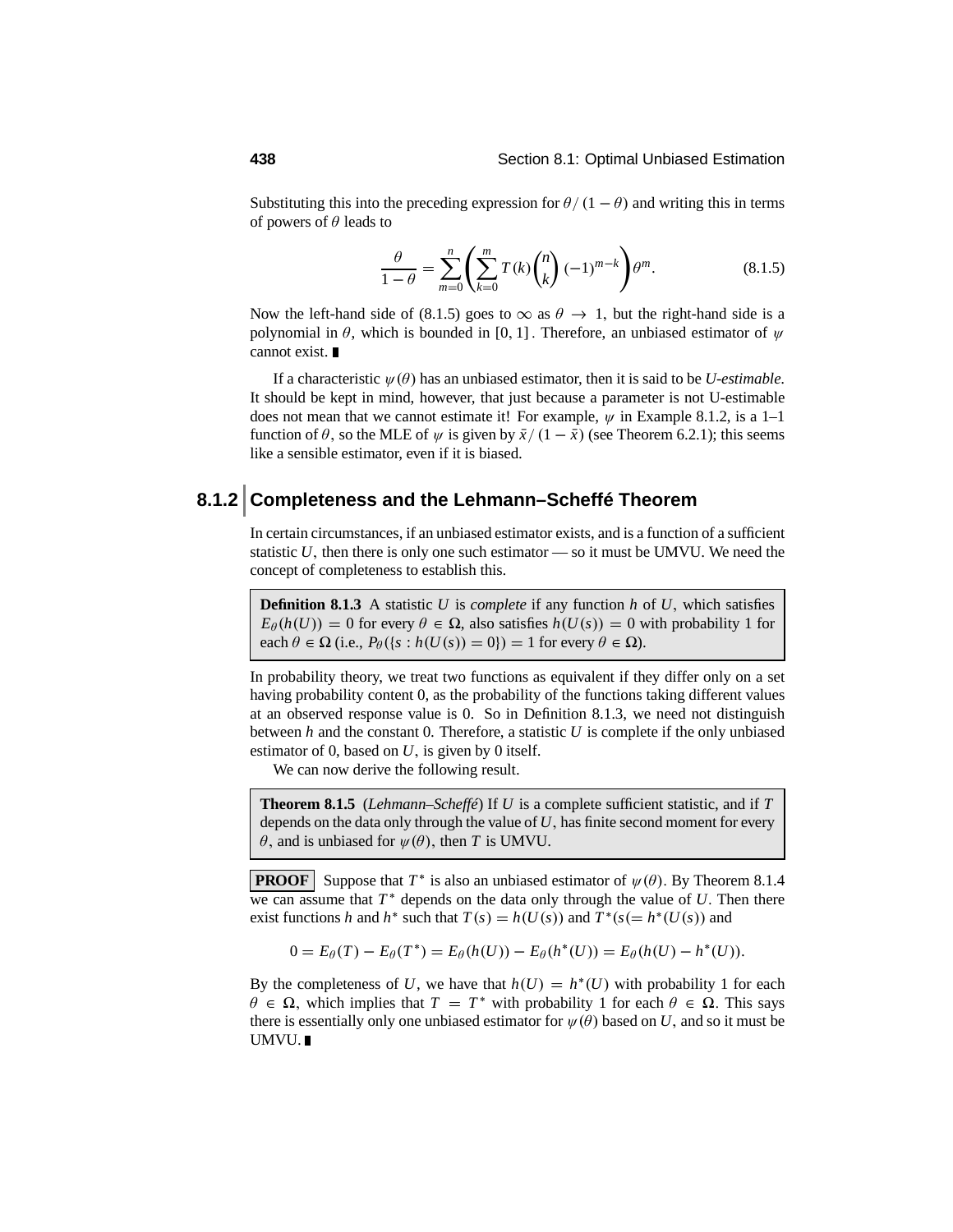#### Chapter 8: Optimal Inferences **439**

The Rao–Blackwell theorem for unbiased estimators (Theorem 8.1.4), together with the Lehmann–Scheffé theorem, provide a method for obtaining a UMVU estimator of  $\psi(\theta)$ . Suppose we can find an unbiased estimator *T* that has finite second moment. If we also have a complete sufficient statistic *U*, then by Theorem 8.1.4  $T_U(s) = E_{P(\cdot | U = U(s))}(T)$  is unbiased for  $\psi(\theta)$  and depends on the data only through the value of *U*, because  $T_U(s_1) = T_U(s_2)$  whenever  $U(s_1) = U(s_2)$ . Therefore, by Theorem 8.1.5,  $T_U$  is UMVU for  $\psi(\theta)$ .

It is not necessary, in a given problem, that a complete sufficient statistic exist. In fact, it can be proved that the only candidate for this is a minimal sufficient statistic (recall the definition in Section 6.1.1). So in a given problem, we must obtain a minimal sufficient statistic and then determine whether or not it is complete. We illustrate this via an example.

#### **EXAMPLE 8.1.3** *Location Normal*

Suppose that  $(x_1, ..., x_n)$  is a sample from an  $N(\mu, \sigma_0^2)$  distribution, where  $\mu \in R^1$ is unknown and  $\sigma_0^2 > 0$  is known. In Example 6.1.7, we showed that  $\bar{x}$  is a minimal sufficient statistic for this model.

In fact,  $\bar{x}$  is also complete for this model. The proof of this is a bit involved and is presented in Section 8.5.

Given that  $\bar{x}$  is a complete, minimal sufficient statistic, this implies that  $T(\bar{x})$  is a UMVU estimator of its mean  $E_{\mu}(T(\bar{X}))$  whenever *T* has a finite second moment for every  $\mu \in R^1$ . In particular,  $\bar{x}$  is the UMVU estimator of  $\mu$  because  $E_{\mu}(\bar{X}) = \mu$  and  $E_{\mu}(\bar{X}^2) = (\sigma_0^2/n) + \mu^2 < \infty$ . Furthermore,  $\bar{x} + \sigma_0 z_p$  is the UMVU estimator of  $E_{\mu}(\bar{X} + \sigma_0 z_p) = \mu + \sigma_0 z_p$  (the *p*th quantile of the true distribution).

The arguments needed to show the completeness of a minimal sufficient statistic in a problem are often similar to the one required in Example 8.1.3 (see Challenge 8.1.27). Rather than pursue such technicalities here, we quote some important examples in which the minimal sufficient statistic is complete.

#### **EXAMPLE 8.1.4** *Location-Scale Normal*

Suppose that  $(x_1, \ldots, x_n)$  is a sample from an  $N(\mu, \sigma^2)$  distribution, where  $\mu \in R^1$ and  $\sigma > 0$  are unknown. The parameter in this model is two-dimensional and is given by  $(\mu, \sigma^2) \in R^1 \times (0, \infty)$ .

We showed, in Example 6.1.8, that  $(\bar{x}, s^2)$  is a minimal sufficient statistic for this model. In fact, it can be shown that  $(\bar{x}, s^2)$  is a complete minimal sufficient statistic. Therefore,  $T(\bar{x}, s^2)$  is a UMVU estimator of  $E_\theta(T(\bar{X}, S^2))$  whenever the second moment of  $T(\bar{x}, s^2)$  is finite for every  $(\mu, \sigma^2)$ . In particular,  $\bar{x}$  is the UMVU estimator of  $\mu$  and  $s^2$  is UMVU for  $\sigma^2$ .

#### **EXAMPLE 8.1.5** *Distribution-Free Models*

Suppose that  $(x_1, \ldots, x_n)$  is a sample from some continuous distribution on  $R^1$ . The statistical model comprises all continuous distributions on *R*1.

It can be shown that the order statistics  $(x_{(1)},..., x_{(n)})$  make up a complete minimal sufficient statistic for this model. Therefore,  $T(x_{(1)},...,x_{(n)})$  is UMVU for

$$
E_{\theta}(T(X_{(1)},\ldots,X_{(n)}))
$$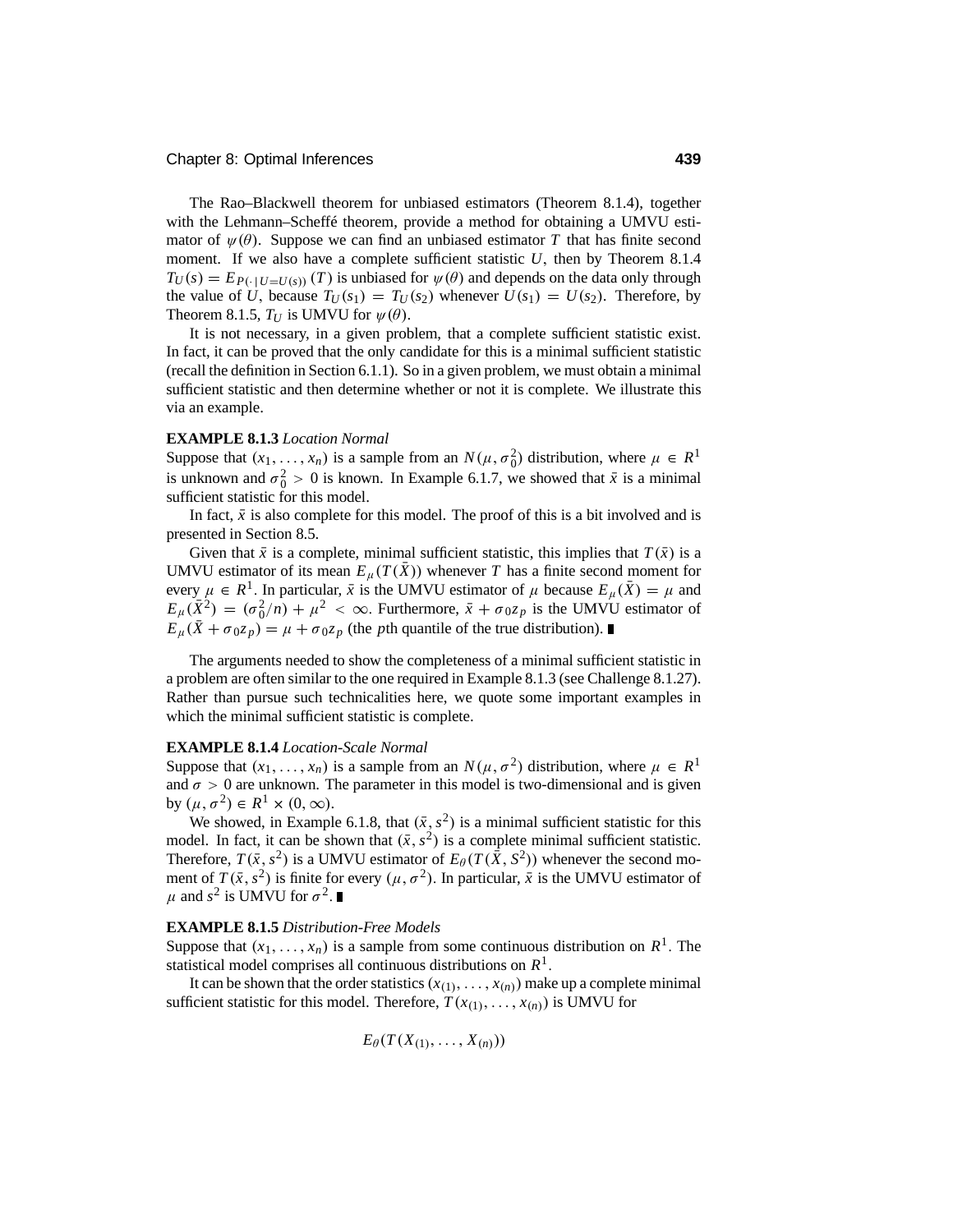whenever

$$
E_{\theta}(T^2(X_{(1)},...,X_{(n)})) < \infty \tag{8.1.6}
$$

for every continuous distribution. In particular, if  $T: R^n \to R^1$  is bounded, then this is the case. For example, if

$$
T(x_{(1)},...,x_{(n)})=\frac{1}{n}\sum_{i=1}^n I_A(x_{(i)}),
$$

the relative frequency of the event *A* in the sample, then  $T(x_{(1)},...,x_{(n)})$  is UMVU for  $E_{\theta}(T(X_{(1)},...,X_{(n)})) = P_{\theta}(A)$ .

Now change the model assumption so that  $(x_1, \ldots, x_n)$  is a sample from some continuous distribution on  $R<sup>1</sup>$  that possesses its first *m* moments. Again, it can be shown that the order statistics make up a complete minimal sufficient statistic. Therefore,  $T(x_{(1)},\ldots,x_{(n)})$  is UMVU for  $E_\theta(T(X_{(1)},\ldots,X_{(n)}))$  whenever (8.1.6) holds for every continuous distribution possessing its first *m* moments. For example, if  $m = 2$ , then this implies that  $T(x_{(1)},...,x_{(n)}) = \overline{x}$  is UMVU for  $E_{\theta}(\overline{X})$ . When  $m = 4$ , we have that  $s^2$  is UMVU for the population variance (see Exercise 8.1.2).

#### **8.1.3 The Cramer–Rao Inequality (Advanced)**

There is a fundamental inequality that holds for the variance of an estimator *T*. This is given by the *Cramer–Rao inequality* (sometimes called the *information inequality*). It is a corollary to the following inequality.

**Theorem 8.1.6** (*Covariance inequality*) Suppose *T*,  $U_{\theta}$  : *S*  $\rightarrow$  *R*<sup>1</sup> and  $E_{\theta}(T^2)$  <  $\infty, 0 < E_{\theta}(U_{\theta}^2) < \infty$  for every  $\theta \in \Omega$ . Then

$$
\text{Var}_{\theta}(T) \geq \frac{(\text{Cov}_{\theta}(T, U_{\theta}))^2}{\text{Var}_{\theta}(U_{\theta})}
$$

for every  $\theta \in \Omega$ . Equality holds if and only if

$$
T(s) = E_{\theta}(T) + \frac{\text{Cov}_{\theta}(T, U_{\theta})}{\text{Var}_{\theta}(U_{\theta})}(U_{\theta}(s) - E_{\theta}(U_{\theta}(s)))
$$

with probability 1 for every  $\theta \in \Omega$  (i.e., if and only if  $T(s)$  and  $U_{\theta}(s)$  are linearly related).

**PROOF** This result follows immediately from the Cauchy–Schwartz inequality (Theorem 3.6.3).

Now suppose that  $\Omega$  is an open subinterval of  $R^1$  and we take

$$
U_{\theta}(s) = S(\theta \mid s) = \frac{\partial \ln f_{\theta}(s)}{\partial \theta}, \qquad (8.1.7)
$$

i.e.,  $U_{\theta}$  is the score function. Assume that the conditions discussed in Section 6.5 hold, so that  $E_{\theta}(S(\theta | s)) = 0$  for all  $\theta$ , and, Fisher's information  $I(\theta) = \text{Var}_{\theta}(S(\theta | s))$  is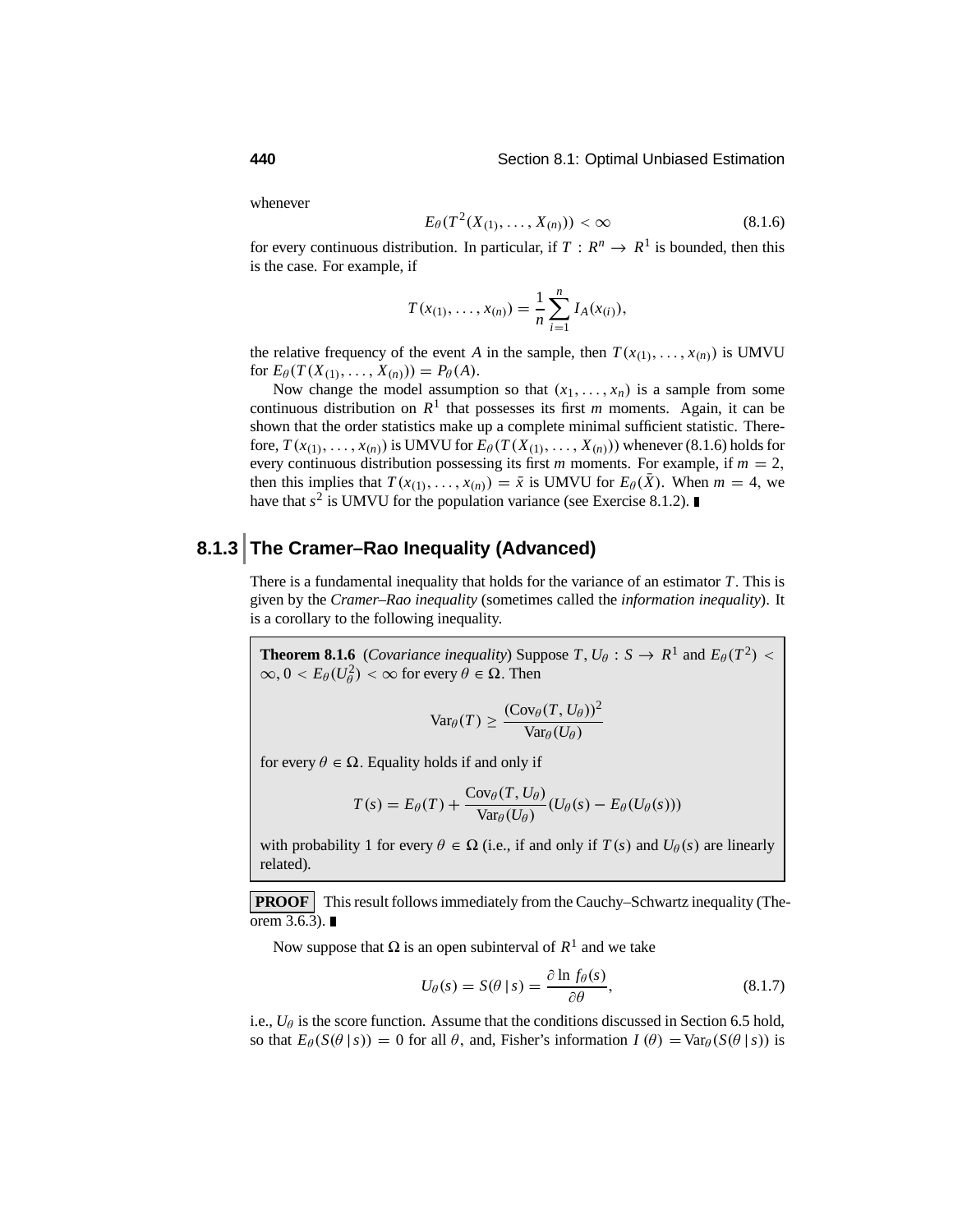#### Chapter 8: Optimal Inferences **441**

finite. Then using

$$
\frac{\partial \ln f_{\theta}(s)}{\partial \theta} = \frac{\partial f_{\theta}(s)}{\partial \theta} \frac{1}{f_{\theta}(s)},
$$

we have

$$
\begin{aligned} &\text{Cov}_{\theta}(T, U_{\theta}) \\ &= E_{\theta} \left( T(s) \frac{\partial \ln f_{\theta}(s)}{\partial \theta} \right) = E_{\theta} \left( T(s) \frac{\partial f_{\theta}(s)}{\partial \theta} \frac{1}{f_{\theta}(s)} \right) \\ &= \sum_{s} \left( T(s) \frac{\partial f_{\theta}(s)}{\partial \theta} \frac{1}{f_{\theta}(s)} \right) f_{\theta}(s) = \frac{\partial}{\partial \theta} \sum_{s} T(s) f_{\theta}(s) = \frac{\partial E_{\theta}(T)}{\partial \theta}, \end{aligned} \tag{8.1.8}
$$

in the discrete case, where we have assumed conditions like those discussed in Section 6.5, so we can pull the partial derivative through the sum. A similar argument gives the equality (8.1.8) in the continuous case as well.

The covariance inequality, applied with  $U_\theta$  specified as in (8.1.7) and using (8.1.8), gives the following result.

**Corollary 8.1.1** (*Cramer–Rao or information inequality*) Under conditions,

$$
\text{Var}_{\theta}(T) \ge \left(\frac{\partial E_{\theta}(T)}{\partial \theta}\right)^2 (I(\theta))^{-1}
$$

for every  $\theta \in \Omega$ . Equality holds if and only if

$$
T(s) = E_{\theta}(T) + \frac{\partial E_{\theta}(T)}{\partial \theta} (I(\theta))^{-1} S(\theta \mid s)
$$

with probability 1 for every  $\theta \in \Omega$ .

The Cramer–Rao inequality provides a fundamental lower bound on the variance of an estimator *T*. From (8.1.4), we know that the variance is a relevant measure of the accuracy of an estimator only when the estimator is unbiased, so we restate Corollary 8.1.1 for this case.

**Corollary 8.1.2** Under the conditions of Corollary 8.1.1, when *T* is an unbiased estimator of  $\psi(\theta)$ ,

$$
\text{Var}_{\theta}(T) \geq (\psi'(\theta))^{2} (I(\theta))^{-1}
$$

for every  $\theta \in \Omega$ . Equality holds if and only if

$$
T(s) = \psi(\theta) + \psi'(\theta) (I(\theta))^{-1} S(\theta \mid s)
$$
\n(8.1.9)

with probability 1 for every  $\theta \in \Omega$ .

Notice that when  $\psi(\theta) = \theta$ , then Corollary 8.1.2 says that the variance of the unbiased estimator *T* is bounded below by the reciprocal of the Fisher information. More generally, when  $\psi$  is a 1–1, smooth transformation, we have (using Challenge 6.5.19) that the variance of an unbiased  $T$  is again bounded below by the reciprocal of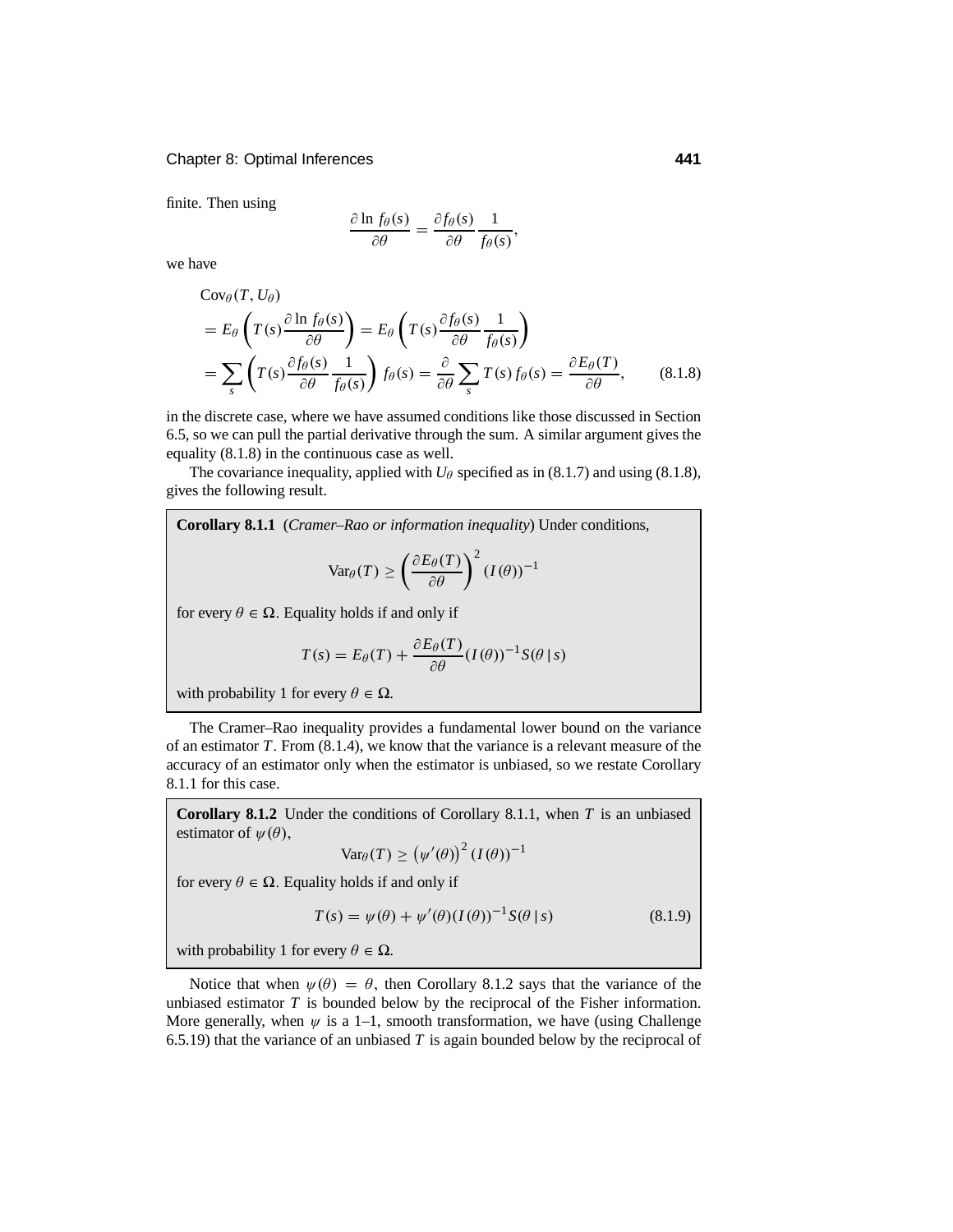the Fisher information, but this time the model uses the parameterization in terms of  $\psi(\theta)$ .

Corollary 8.1.2 has several interesting implications. First, if we obtain an unbiased estimator *T* with variance at the lower bound, then we know immediately that it is UMVU. Second, we know that any unbiased estimator that achieves the lower bound is of the form given in  $(8.1.9)$ . Note that the right-hand side of  $(8.1.9)$  must be independent of  $\theta$  in order for this to be an estimator. If this is not the case, then there are no UMVU estimators whose variance achieves the lower bound. The following example demonstrates that there are cases in which UMVU estimators exist, but their variance does not achieve the lower bound.

#### **EXAMPLE 8.1.6** *Poisson*(λ) *Model*

Suppose that  $(x_1, \ldots, x_n)$  is a sample from the Poisson( $\lambda$ ) distribution where  $\lambda > 0$  is unknown. The log-likelihood is given by  $l(\lambda | x_1, \ldots, x_n) = n\bar{x} \ln \lambda - n\lambda$ , so the score function is given by  $S(\lambda | x_1, \ldots, x_n) = n\bar{x}/\lambda - n$ . Now

$$
\frac{\partial S(\lambda \mid x_1,\ldots,x_n)}{\partial \lambda}=-\frac{n\bar{x}}{\lambda^2},
$$

and thus

$$
I(\lambda) = E_{\lambda} \left( \frac{n \bar{x}}{\lambda^2} \right) = \frac{n}{\lambda}.
$$

Suppose we are estimating  $\lambda$ . Then the Cramer–Rao lower bound is given by  $I^{-1}(\lambda) = \lambda/n$ . Noting that  $\bar{x}$  is unbiased for  $\lambda$  and that Var $\lambda(\bar{X}) = \lambda/n$ , we see immediately that  $\bar{x}$  is UMVU and achieves the lower bound.

Now suppose that we are estimating  $\psi(\lambda) = e^{-\lambda} = P_{\lambda}(\{0\})$ . The Cramer-Rao lower bound equals λ*e*−<sup>2</sup>λ/*n* and

$$
\psi(\lambda) + \psi'(\lambda)I^{-1}(\lambda)S(\lambda \mid x_1, \dots, x_n) = e^{-\lambda} - e^{-\lambda} \left(\frac{\lambda}{n}\right) \left(\frac{n\bar{x}}{\lambda} - n\right)
$$
  
=  $e^{-\lambda}(1 - \bar{x} + \lambda),$ 

which is clearly not independent of  $\lambda$ . So there does not exist a UMVU estimator for  $\psi$  that attains the lower bound.

Does there exist a UMVU estimator for  $\psi$ ? Observe that when  $n = 1$ , then  $I_{\{0\}}(x_1)$ is an unbiased estimator of  $\psi$ . As it turns out,  $\bar{x}$  is (for every *n*) a complete minimal sufficient statistic for this model, so by the Lehmann-Scheffé theorem  $I_{\{0\}}(x_1)$  is UMVU for  $\psi$ . Further  $I_{\{0\}}(X_1)$  has variance

$$
P_{\lambda}(X_1 = 0) (1 - P_{\lambda}(X_1 = 0)) = e^{-\lambda}(1 - e^{-\lambda})
$$

since  $I_{\{0\}}(X_1) \sim \text{Bernoulli}(e^{-\lambda})$ . This implies that  $e^{-\lambda}(1 - e^{-\lambda}) > \lambda e^{-2\lambda}$ .

In general we have that

$$
\frac{1}{n}\sum_{i=1}^n I_{\{0\}}(x_i)
$$

is an unbiased estimator of  $\psi$ , but it is not a function of  $\bar{x}$ . Thus we cannot apply the Lehmann–Scheffé theorem, but we can Rao–Blackwellize this estimator. Therefore,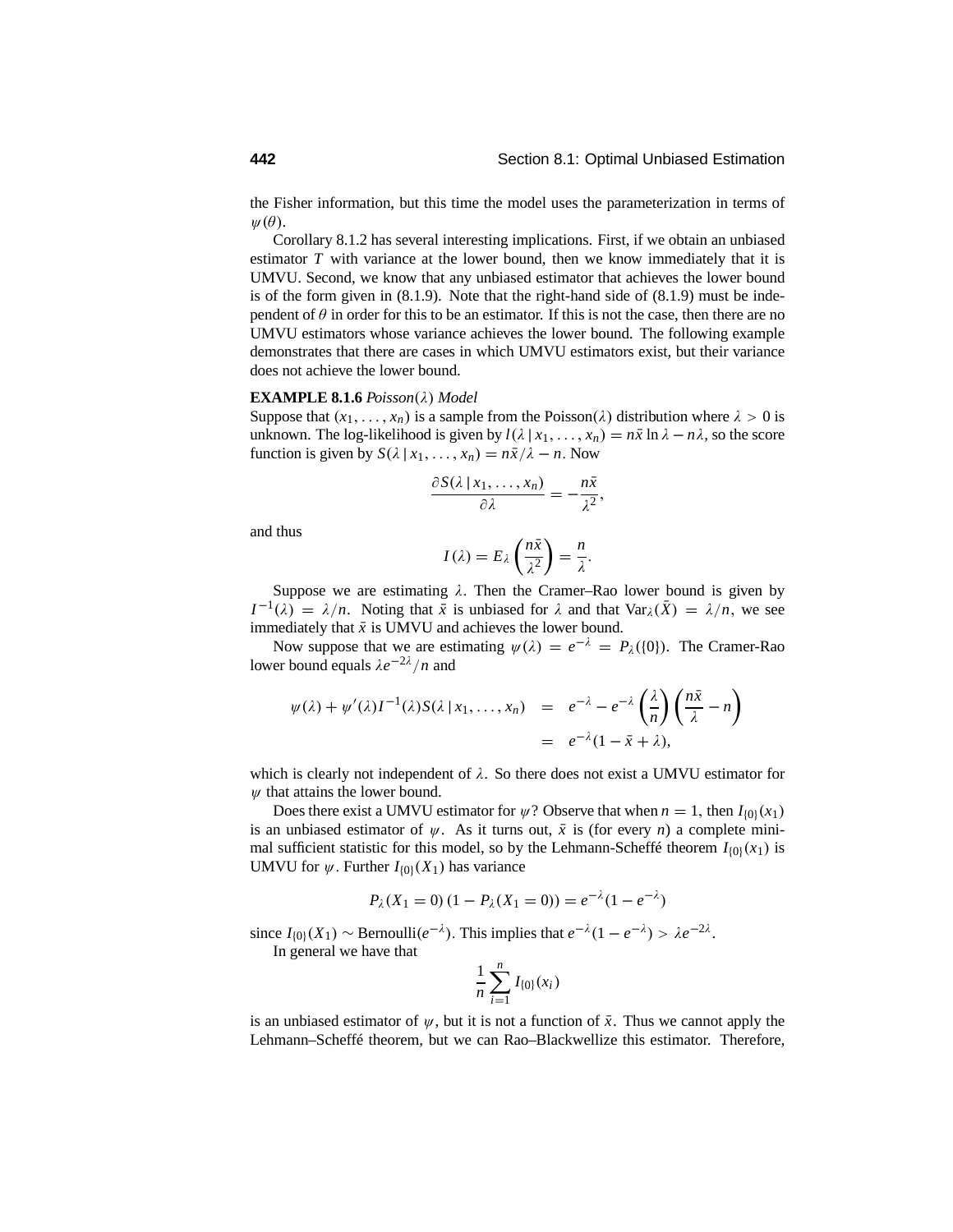the UMVU estimator of  $\psi$  is given by

$$
\frac{1}{n}\sum_{i=1}^n E(I_{\{0\}}(X_i) | \bar{X} = \bar{x}).
$$

To determine this estimator in closed form, we reason as follows. The conditional probability function of  $(X_1, \ldots, X_n)$  given  $\overline{X} = \overline{x}$ , because  $n\overline{X}$  is distributed Poisson $(n\lambda)$ , is

$$
\left\{\frac{\lambda^{x_1}}{x_1!}\cdots\frac{\lambda^{x_n}}{x_n!}e^{-n\lambda}\right\}\left\{\frac{(n\lambda)^{n\bar{x}}}{(n\bar{x})!}e^{-n\lambda}\right\}^{-1}=\binom{n\bar{x}}{x_1\ldots x_n}\left(\frac{1}{n}\right)^{x_1}\cdots\left(\frac{1}{n}\right)^{x_n},\,
$$

i.e.,  $(X_1, \ldots, X_n)$  given  $\overline{X} = \overline{x}$  is distributed Multinomial $(n\overline{x}, 1/n, \ldots, 1/n)$ . Accordingly, the UMVU estimator is given by

$$
E(I_{\{0\}}(X_1) | \bar{X} = \bar{x}) = P(X_1 = 0 | \bar{X} = \bar{x}) = \left(1 - \frac{1}{n}\right)^{n\bar{x}}
$$

because  $X_i | \bar{X} = \bar{x} \sim \text{Binomial}(n\bar{x}, 1/n)$  for each  $i = 1, \ldots, n$ .

Certainly, it is not at all obvious from the functional form that this estimator is unbiased, let alone UMVU. So this result can be viewed as a somewhat remarkable application of the theory.

Recall now Theorems 6.5.2 and 6.5.3. The implications of these results, with some additional conditions, are that the MLE of  $\theta$  is asymptotically unbiased for  $\theta$  and that the asymptotic variance of the MLE is at the information lower bound. This is often interpreted to mean that, with large samples, the MLE makes full use of the information about  $\theta$  contained in the data.

#### **Summary of Section 8.1**

- An estimator comes closest (using squared distance) on average to its mean (see Theorem 8.1.1), so we can restrict attention to unbiased estimators for quantities of interest.
- The Rao–Blackwell theorem says that we can restrict attention to functions of a sufficient statistic when looking for an estimator minimizing MSE.
- When a sufficient statistic is complete, then any function of that sufficient statistic is UMVU for its mean.
- The Cramer–Rao lower bound gives a lower bound on the variance of an unbiased estimator and a method for obtaining an estimator that has variance at this lower bound when such an estimator exists.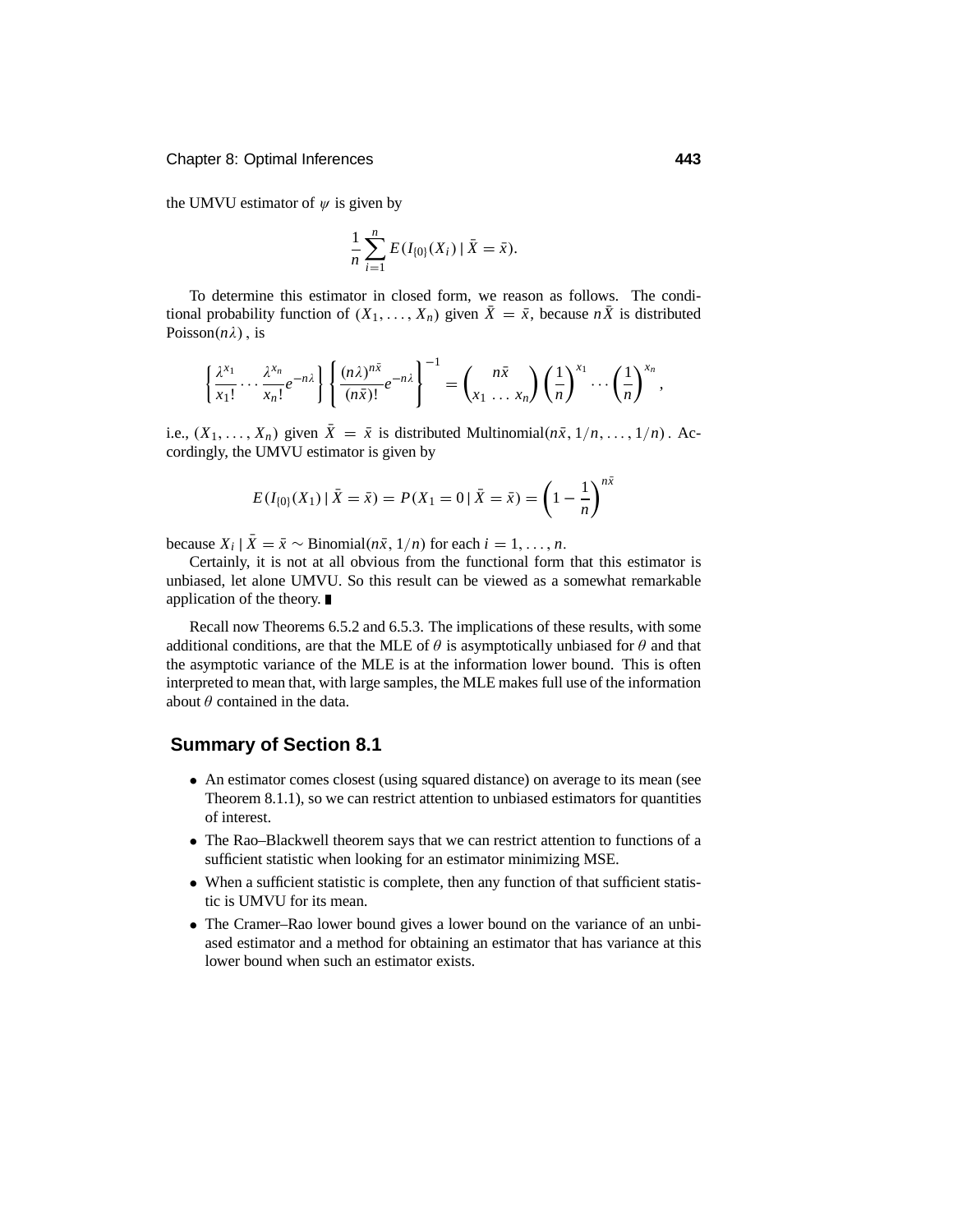#### **EXERCISES**

**8.1.1** Suppose that a statistical model is given by the two distributions in the following table.

|          | $s=1$ | $s=2$ | $s=3$ | $s = 4$ |
|----------|-------|-------|-------|---------|
| $f_a(s)$ | 1/3   | 1/6   | 1/12  | 5/12    |
| $f_b(s)$ | 1/2   | 174   | 1/6   | 1/12    |

If  $T : \{1, 2, 3, 4\} \rightarrow \{1, 2, 3, 4\}$  is defined by  $T(1) = T(2) = 1$  and  $T(s) = s$ otherwise, then prove that  $T$  is a sufficient statistic. Derive the conditional distributions of *s* given  $T(s)$  and show that these are independent of  $\theta$ .

**8.1.2** Suppose that  $(x_1, \ldots, x_n)$  is a sample from a distribution with mean  $\mu$  and variance  $\sigma^2$ . Prove that  $s^2 = (n-1)^{-1} \sum_{i=1}^n (x_i - \bar{x})^2$  is unbiased for  $\sigma^2$ .

**8.1.3** Suppose that  $(x_1, \ldots, x_n)$  is a sample from an  $N(\mu, \sigma_0^2)$  distribution, where  $\mu \in$  $R<sup>1</sup>$  is unknown and  $\sigma_0^2$  is known. Determine a UMVU estimator of the second moment  $\mu^2 + \sigma_0^2$ .

**8.1.4** Suppose that  $(x_1, \ldots, x_n)$  is a sample from an  $N(\mu, \sigma_0^2)$  distribution, where  $\mu \in$  $R<sup>1</sup>$  is unknown and  $\sigma_0^2$  is known. Determine a UMVU estimator of the first quartile  $\mu + \sigma_0 z_{0.25}$ .

**8.1.5** Suppose that  $(x_1, \ldots, x_n)$  is a sample from an  $N(\mu, \sigma_0^2)$  distribution, where  $\mu \in$  $R<sup>1</sup>$  is unknown and  $\sigma_0^2$  is known. Is  $2\bar{x}+3$  a UMVU estimator of anything? If so, what is it UMVU for? Justify your answer.

**8.1.6** Suppose that  $(x_1, \ldots, x_n)$  is a sample from a Bernoulli( $\theta$ ) distribution, where  $\theta \in [0, 1]$  is unknown. Determine a UMVU estimator of  $\theta$  (use the fact that a minimal sufficient statistic for this model is complete).

**8.1.7** Suppose that  $(x_1, \ldots, x_n)$  is a sample from a Gamma $(\alpha_0, \beta)$  distribution, where  $\alpha_0$  is known and  $\beta > 0$  is unknown. Using the fact that  $\bar{x}$  is a complete sufficient statistic (see Challenge 8.1.27), determine a UMVU estimator of  $\beta^{-1}$ .

**8.1.8** Suppose that  $(x_1, \ldots, x_n)$  is a sample from an  $N(\mu_0, \sigma^2)$  distribution, where  $\mu_0$ is known and  $\sigma^2 > 0$  is unknown. Show that  $\sum_{i=1}^n (x_i - \mu_0)^2$  is a sufficient statistic for this problem. Using the fact that it is complete, determine a UMVU estimator for  $\sigma^2$ .

**8.1.9** Suppose a statistical model comprises all continuous distributions on *R*1. Based on a sample of *n*, determine a UMVU estimator of  $P((-1, 1))$ , where *P* is the true probability measure. Justify your answer.

**8.1.10** Suppose a statistical model comprises all continuous distributions on *R*<sup>1</sup> that have a finite second moment. Based on a sample of *n*, determine a UMVU estimator of  $\mu^2$ , where  $\mu$  is the true mean. Justify your answer. (Hint: Find an unbiased estimator for  $n = 2$ , Rao–Blackwellize this estimator for a sample of *n*, and then use the Lehmann–Scheffé theorem.)

**8.1.11** The estimator determined in Exercise 8.1.10 is also unbiased for  $\mu^2$  when the statistical model comprises all continuous distributions on  $R<sup>1</sup>$  that have a finite first moment. Is this estimator still UMVU for  $\mu^2$ ?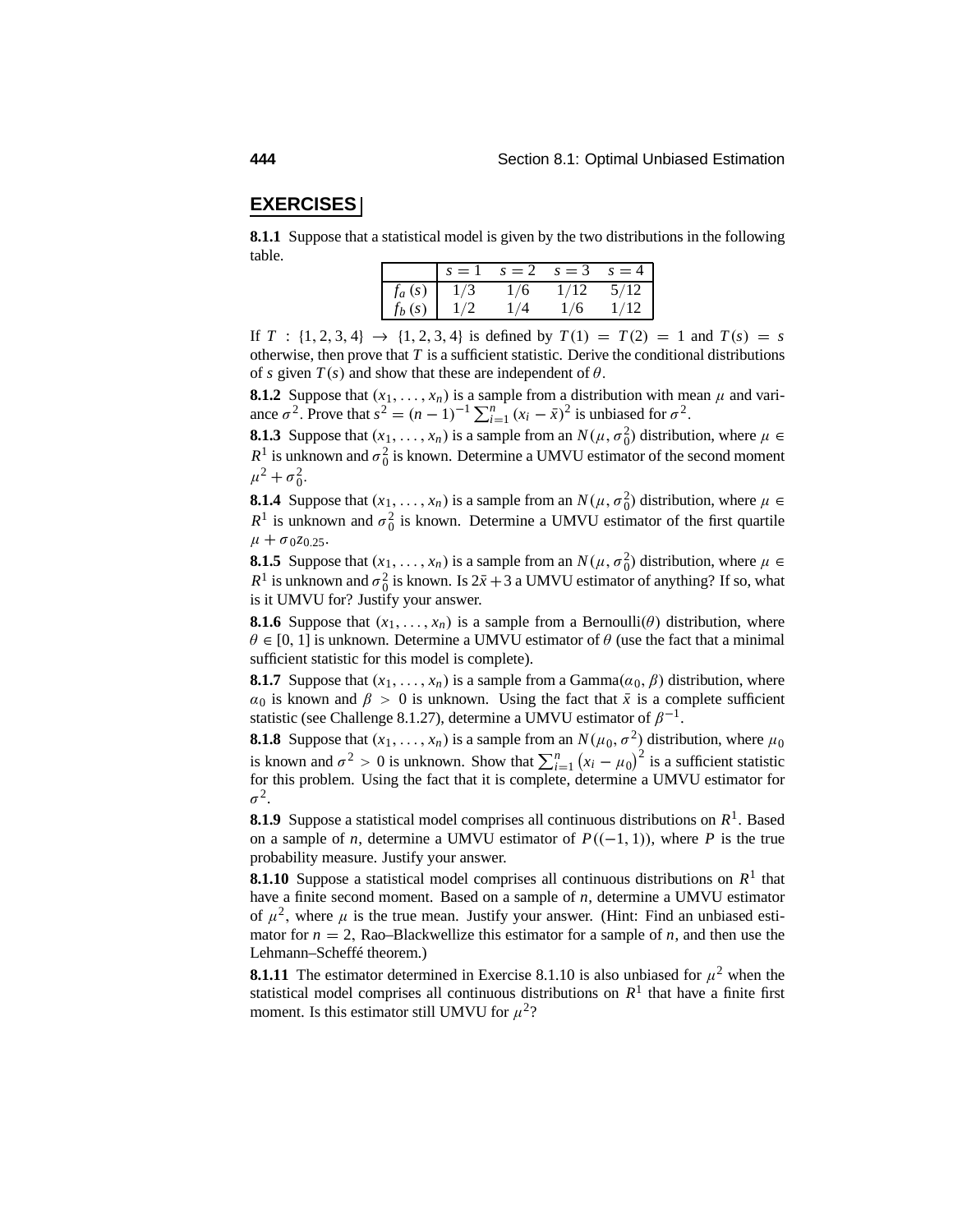Chapter 8: Optimal Inferences **445**

#### **PROBLEMS**

**8.1.12** Suppose that  $(x_1, \ldots, x_n)$  is a sample from a Uniform  $[0, \theta]$  distribution, where  $\theta > 0$  is unknown. Show that  $x_{(n)}$  is a sufficient statistic and determine its distribution. Using the fact that  $x_{(n)}$  is complete, determine a UMVU estimator of  $\theta$ .

**8.1.13** Suppose that  $(x_1, \ldots, x_n)$  is a sample from a Bernoulli( $\theta$ ) distribution, where  $\theta \in [0, 1]$  is unknown. Then determine the conditional distribution of  $(x_1, \ldots, x_n)$ , given the value of the sufficient statistic  $\bar{x}$ .

**8.1.14** Prove that  $L(\theta, a) = (\theta - a)^2$  satisfies

$$
L(\theta, a a_1 + (1 - a)a_2) \le a L(\theta, a_1) + (1 - a) L(\theta, a_2)
$$

when *a* ranges in a subinterval of  $R<sup>1</sup>$ . Use this result together with Jensen's inequality (Theorem 3.6.4) to prove the Rao–Blackwell theorem.

**8.1.15** Prove that  $L(\theta, a) = |\theta - a|$  satisfies

$$
L(\theta, \alpha a_1 + (1 - \alpha)a_2) \leq \alpha L(\theta, a_1) + (1 - \alpha)L(\theta, a_2)
$$

when *a* ranges in a subinterval of  $R<sup>1</sup>$ . Use this result together with Jensen's inequality (Theorem 3.6.4) to prove the Rao–Blackwell theorem for absolute error. (Hint: First show that  $|x + y| \le |x| + |y|$  for any *x* and *y*.)

**8.1.16** Suppose that  $(x_1, \ldots, x_n)$  is a sample from an  $N(\mu, \sigma^2)$  distribution, where  $(\mu, \sigma^2) \in R^1 \times (0, \infty)$  is unknown. Show that the optimal estimator (in the sense of minimizing the MSE), of the form  $cs^2$  for  $\sigma^2$ , is given by  $c = (n-1)/(n+1)$ . Determine the bias of this estimator and show that it goes to 0 as  $n \to \infty$ .

**8.1.17** Prove that if a statistic *T* is complete for a model and  $U = h(T)$  for a 1–1 function *h*, then *U* is also complete.

**8.1.18** Suppose that  $(x_1, \ldots, x_n)$  is a sample from an  $N(\mu, \sigma^2)$  distribution, where  $(\mu, \sigma^2) \in R^1 \times (0, \infty)$  is unknown. Derive a UMVU estimator of the standard deviation σ. (Hint: Calculate the expected value of the sample standard deviation *s*.)

**8.1.19** Suppose that  $(x_1, \ldots, x_n)$  is a sample from an  $N(\mu, \sigma^2)$  distribution, where  $(\mu, \sigma^2) \in R^1 \times (0, \infty)$  is unknown. Derive a UMVU estimator of the first quartile  $\mu + \sigma z_{0.25}$ . (Hint: Problem 8.1.17.)

**8.1.20** Suppose that  $(x_1, \ldots, x_n)$  is a sample from an  $N(\mu, \sigma_0^2)$  distribution, where  $\theta \in \Omega = {\mu_1, \mu_2}$  is unknown and  $\sigma_0^2 > 0$  is known. Establish that  $\bar{x}$  is a minimal sufficient statistic for this model but that it is not complete.

**8.1.21** Suppose that  $(x_1, \ldots, x_n)$  is a sample from an  $N(\mu, \sigma_0^2)$  distribution, where  $\mu \in R^1$  is unknown and  $\sigma_0^2$  is known. Determine the information lower bound, for an unbiased estimator, when we consider estimating the second moment  $\mu^2 + \sigma_0^2$ . Does the UMVU estimator in Exercise 8.1.3 attain the information lower bound?

**8.1.22** Suppose that  $(x_1, \ldots, x_n)$  is a sample from a Gamma $(\alpha_0, \beta)$  distribution, where  $\alpha_0$  is known and  $\beta > 0$  is unknown. Determine the information lower bound for the estimation of  $\beta^{-1}$  using unbiased estimators, and determine if the UMVU estimator obtained in Exercise 8.1.7 attains this.

**8.1.23** Suppose that  $(x_1, \ldots, x_n)$  is a sample from the distribution with density  $f_\theta$  $f(x) = \theta x^{\hat{\theta}-1}$  for  $x \in [0, 1]$  and  $\theta > 0$  is unknown. Determine the information lower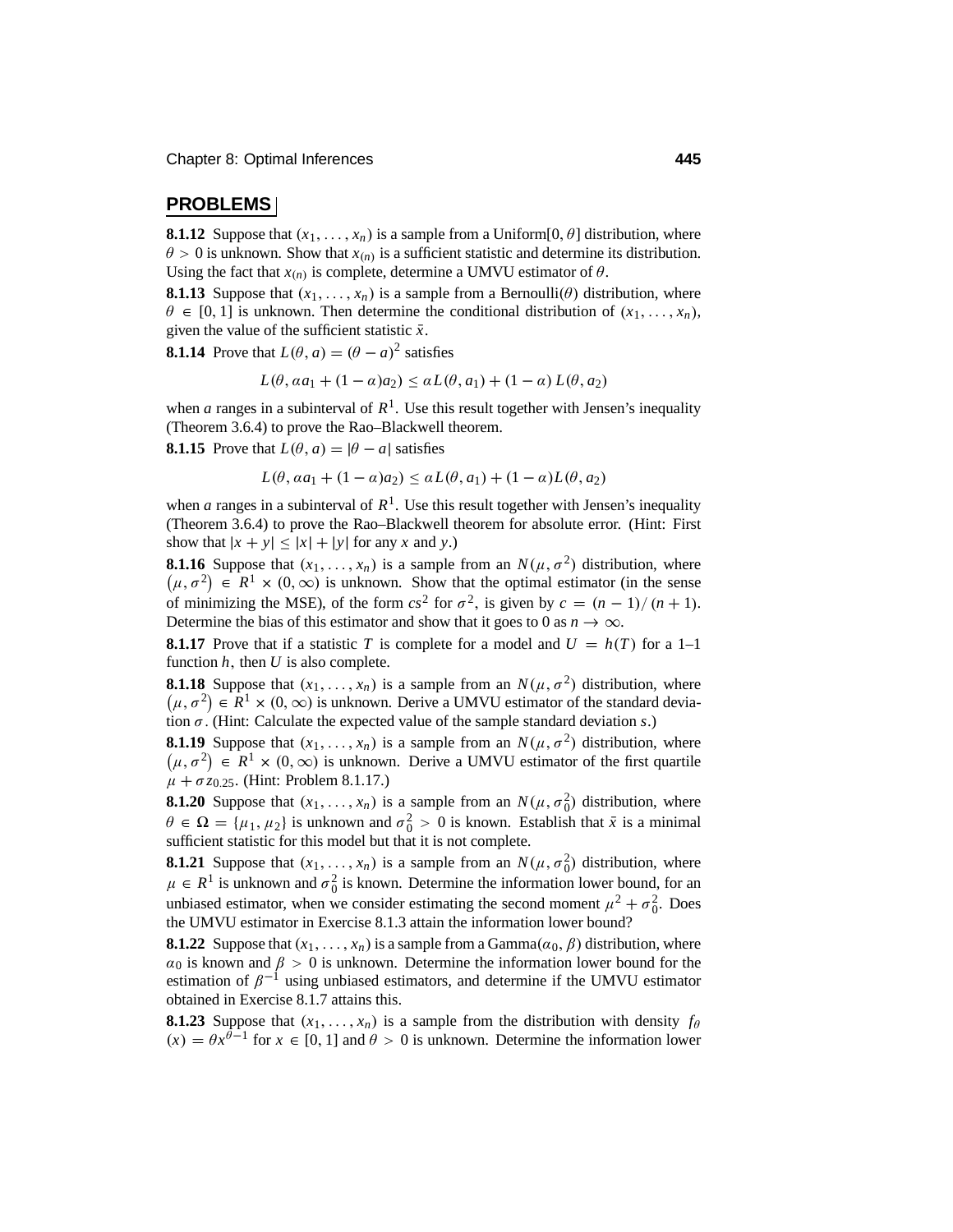bound for estimating  $\theta$  using unbiased estimators. Does a UMVU estimator with variance at the lower bound exist for this problem?

**8.1.24** Suppose that a statistic *T* is a complete statistic based on some statistical model. A submodel is a statistical model that comprises only some of the distributions in the original model. Why is it not necessarily the case that *T* is complete for a submodel?

**8.1.25** Suppose that a statistic *T* is a complete statistic based on some statistical model. If we construct a larger model that contains all the distributions in the original model and is such that any set that has probability content equal to 0 for every distribution in the original model also has probability content equal to 0 for every distribution in the larger model, then prove that *T* is complete for the larger model as well.

#### **CHALLENGES**

**8.1.26** If *X* is a random variable such that *E*(*X*) either does not exist or is infinite, then show that  $E((X - c)^2) = \infty$  for any constant *c*.

**8.1.27** Suppose that  $(x_1, \ldots, x_n)$  is a sample from a Gamma $(\alpha_0, \beta)$  distribution, where  $\alpha_0$  is known and  $\beta > 0$  is unknown. Show that  $\bar{x}$  is a complete minimal sufficient statistic.

### **8.2 Optimal Hypothesis Testing**

Suppose we want to assess a hypothesis about the real-valued characteristic  $\psi(\theta)$  for the model { $f_{\theta}$  :  $\theta \in \Omega$ }. Typically, this will take the form  $H_0$  :  $\psi(\theta) = \psi_0$ , where we have specified a value for  $\psi$ . After observing data *s*, we want to assess whether or not we have evidence against  $H_0$ .

In Section 6.3.3, we discussed methods for assessing such a hypothesis based on the plug-in MLE for  $\psi(\theta)$ . These involved computing a P-value as a measure of how surprising the data *s* are when the null hypothesis is assumed to be true. If *s* is surprising for each of the distributions  $f_{\theta}$  for which  $\psi(\theta) = \psi_0$ , then we have evidence against *H*0. The development of such procedures was largely based on the intuitive justification for the likelihood function.

### **8.2.1 The Power Function of a Test**

Closely associated with a specific procedure for computing a P-value is the concept of a *power function* β(θ ), as defined in Section 6.3.6. For this, we specified a *critical value*  $\alpha$ , such that we declare the results of the test statistically significant whenever the P-value is less than or equal to  $\alpha$ . The power  $\beta(\theta)$  is then the probability of the P-value being less than or equal to  $\alpha$  when we are sampling from  $f_{\theta}$ . The greater the value of  $\beta(\theta)$ , when  $\psi(\theta) \neq \psi_0$ , the better the procedure is at detecting departures from *H*<sub>0</sub>. The power function is thus a measure of the sensitivity of the testing procedure to detecting departures from *H*0.

Recall the following fundamental example.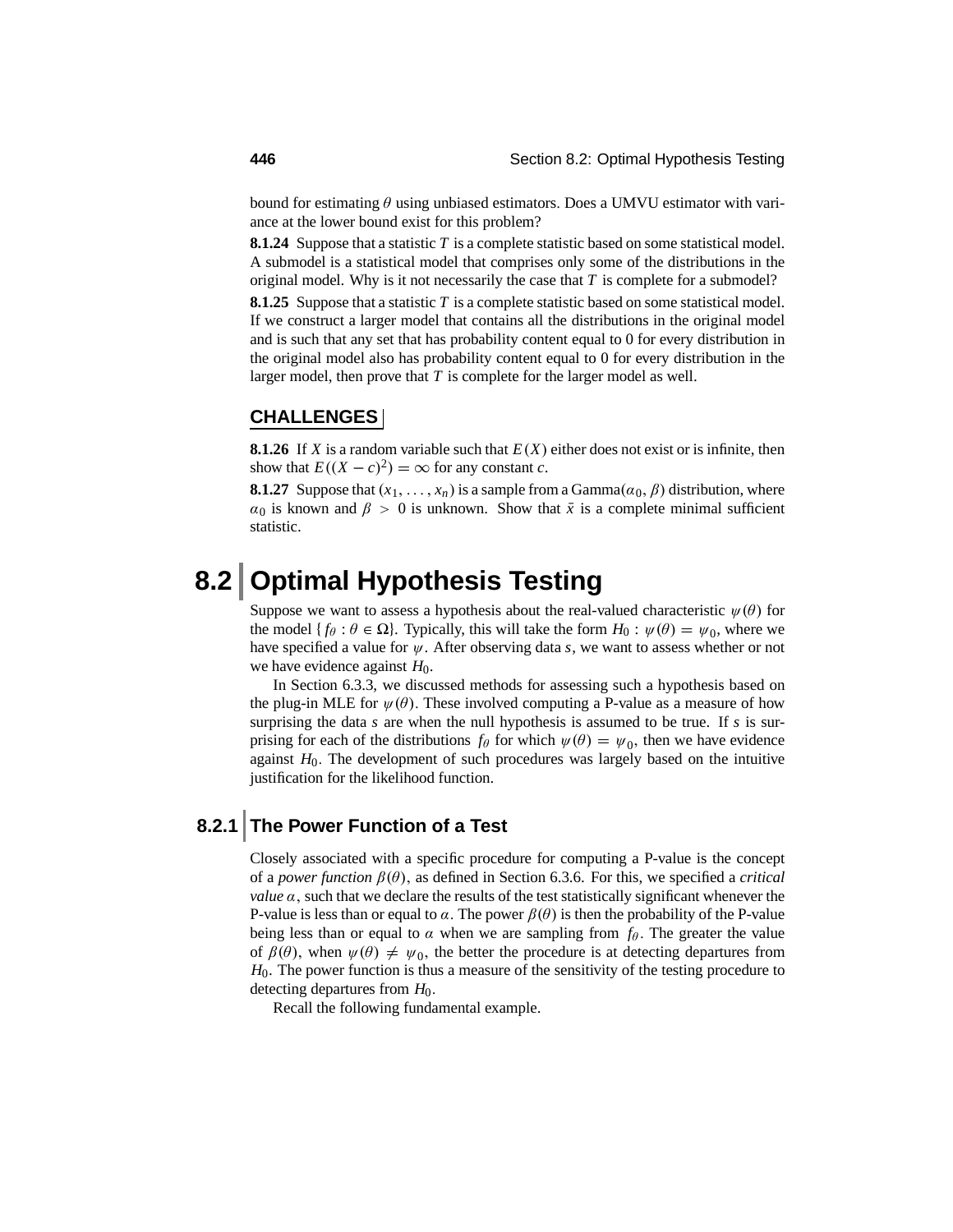Chapter 8: Optimal Inferences **447**

#### **EXAMPLE 8.2.1** *Location Normal Model*

Suppose we have a sample  $(x_1, \ldots, x_n)$  from the  $N(\mu, \sigma_0^2)$  model, where  $\mu \in R^1$  is unknown and  $\sigma_0^2 > 0$  is known, and we want to assess the null hypothesis  $H_0: \mu = \mu_0$ . In Example 6.3.9, we showed that a sensible test for this problem is based on the *z*statistic

$$
z = \frac{\bar{x} - \mu_0}{\sigma_0 / \sqrt{n}},
$$

with  $Z \sim N(0, 1)$  under  $H_0$ . The P-value is then given by

$$
P_{\mu_0}\left(|Z| \geq \left|\frac{\bar{x} - \mu_0}{\sigma_0/\sqrt{n}}\right|\right) = 2\left[1 - \Phi\left(\left|\frac{\bar{x} - \mu_0}{\sigma_0/\sqrt{n}}\right|\right)\right],
$$

where  $\Phi$  denotes the  $N(0, 1)$  distribution function.

In Example 6.3.18, we showed that, for critical value  $\alpha$ , the power function of the *z*-test is given by

$$
\beta(\mu) = P_{\mu}\left(2\left[1-\Phi\left(\left|\frac{\bar{X}-\mu_0}{\sigma_0/\sqrt{n}}\right|\right)\right] < \alpha\right) = P_{\mu}\left(\Phi\left(\left|\frac{\bar{X}-\mu_0}{\sigma_0/\sqrt{n}}\right|\right) > 1-\frac{\alpha}{2}\right) \\
= 1 - \Phi\left(\frac{\mu_0-\mu}{\sigma_0/\sqrt{n}} + z_{1-(\alpha/2)}\right) + \Phi\left(\frac{\mu_0-\mu}{\sigma_0/\sqrt{n}} - z_{1-(\alpha/2)}\right)
$$

because  $\bar{X} \sim N(\mu, \sigma_0^2/n)$ .

We see that specifying a value for  $\alpha$  specifies a set of data values

$$
R = \left\{ (x_1, \ldots, x_n) : \Phi\left( \left| \frac{\bar{x} - \mu_0}{\sigma_0 / \sqrt{n}} \right| \right) > 1 - \frac{\alpha}{2} \right\}
$$

such that the results of the test are determined to be statistically significant whenever  $(x_1, \ldots, x_n) \in R$ . Using the fact that  $\Phi$  is 1–1 increasing, we can also write R as

$$
R = \left\{ (x_1, \ldots, x_n) : \left| \frac{\bar{x} - \mu_0}{\sigma_0 / \sqrt{n}} \right| > \Phi^{-1} \left( 1 - \frac{\alpha}{2} \right) \right\}
$$
  
= 
$$
\left\{ (x_1, \ldots, x_n) : \left| \frac{\bar{x} - \mu_0}{\sigma_0 / \sqrt{n}} \right| > z_{1 - (\alpha/2)} \right\}.
$$

Furthermore, the power function is given by  $\beta(\mu) = P_{\mu}(R)$  and  $\beta(\mu_0) = P_{\mu_0}(R) = \alpha$ .

### **8.2.2 Type I and Type II Errors**

We now adopt a different point of view. We are going to look for tests that are optimal for testing the null hypothesis  $H_0$ :  $\psi(\theta) = \psi_0$ . First, we will assume that, having observed the data *s*, we will decide to either accept or reject  $H_0$ . If we reject  $H_0$ , then this is equivalent to accepting the alternative  $H_a$ :  $\psi(\theta) \neq \psi_0$ . Our performance measure for assessing testing procedures will then be the probability that the testing procedure makes an error.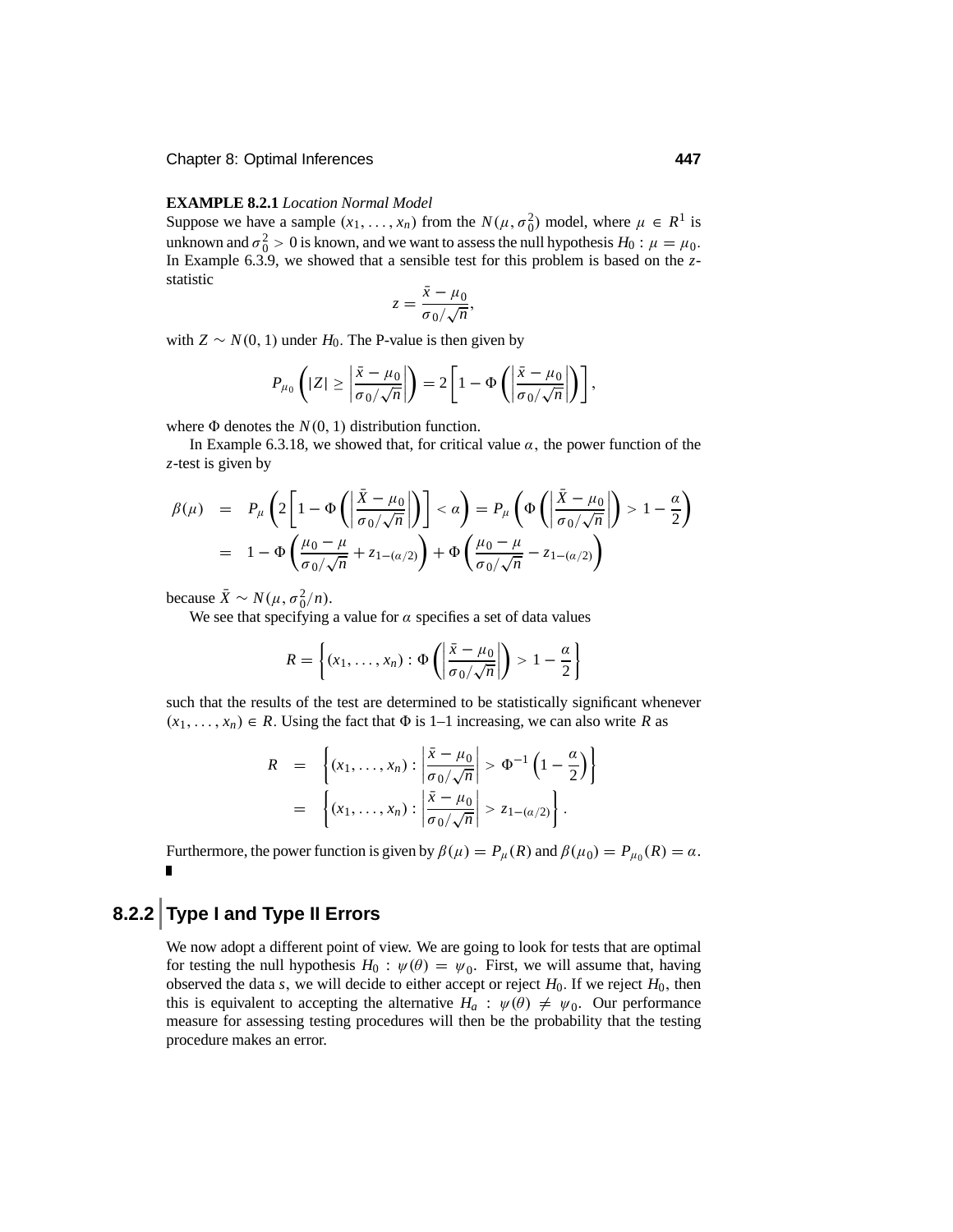There are two types of error. We can make a *type I error* — rejecting  $H_0$  when it is true — or make a *type II error* — accepting  $H_0$  when  $H_0$  is false. Note that if we reject *H*<sub>0</sub>, then this implies that we are accepting the *alternative hypothesis*  $H_a$ :  $\psi$  ( $\theta$ )  $\neq \psi_0$ .

It turns out that, except in very artificial circumstances, there are no testing procedures that simultaneously minimize the probabilities of making the two kinds of errors. Accordingly, we will place an upper bound α, called the *critical value*, on the probability of making a type I error. We then search among those tests whose probability of making a type I error is less than or equal to  $\alpha$ , for a testing procedure that minimizes the probability of making a type II error.

Sometimes hypothesis testing problems for real-valued parameters are distinguished as being one-sided or two-sided. For example, if  $\theta$  is real-valued, then  $H_0$ :  $\theta = \theta_0$  versus  $H_a: \theta \neq \theta_0$  is a two-sided testing problem, while  $H_0: \theta \leq \theta_0$  versus  $H_a: \theta > \theta_0$ or  $H_0: \theta \ge \theta_0$  versus  $H_a: \theta < \theta_0$  are examples of one-sided problems. Notice, however, that if we define

$$
\psi(\theta) = I_{(\theta_0,\infty)}(\theta),
$$

then  $H_0: \theta \leq \theta_0$  versus  $H_a: \theta > \theta_0$  is equivalent to the problem  $H_0: \psi(\theta) = 0$ versus  $H_a$ :  $\psi(\theta) \neq 0$ . Similarly, if we define

$$
\psi(\theta) = I_{(-\infty,\theta_0)}(\theta),
$$

then  $H_0: \theta \geq \theta_0$  versus  $H_a: \theta < \theta_0$  is equivalent to the problem  $H_0: \psi(\theta) = 0$ versus  $H_a$ :  $\psi(\theta) \neq 0$ . So the formulation we have adopted for testing problems about a general  $\psi$  includes the one-sided problems as special cases.

### **8.2.3 Rejection Regions and Test Functions**

One approach to specifying a testing procedure is to select a subset  $R \subset S$  before we observe *s*. We then *reject*  $H_0$  whenever  $s \in R$  and accept  $H_0$  whenever  $s \notin R$ . The set *R* is referred to as a *rejection region*. Putting an upper bound on the probability of rejecting  $H_0$  when it is true leads to the following.

| <b>Definition 8.2.1</b> A rejection region R satisfying                                 |         |
|-----------------------------------------------------------------------------------------|---------|
| $P_{\theta}(R) < \alpha$                                                                | (8.2.1) |
| whenever $\psi(\theta) = \psi_0$ is called a size $\alpha$ rejection region for $H_0$ . |         |
|                                                                                         |         |

So (8.2.1) expresses the bound on the probability of making a type I error.

Among all size  $\alpha$  rejection regions R, we want to find the one (if it exists) that will minimize the probability of making a type II error. This is equivalent to finding the size  $\alpha$  rejection region  $R$  that maximizes the probability of rejecting the null hypothesis when it is false. This probability can be expressed in terms of the power function of *R* and is given by  $\beta(\theta) = P_{\theta}(R)$  whenever  $\psi(\theta) \neq \psi_0$ .

To fully specify the optimality approach to testing hypotheses, we need one additional ingredient. Observe that our search for an optimal size  $\alpha$  rejection region R is equivalent to finding the indicator function *IR* that satisfies  $\beta(\theta) = E_{\theta}(I_R) = P_{\theta}(R) \le$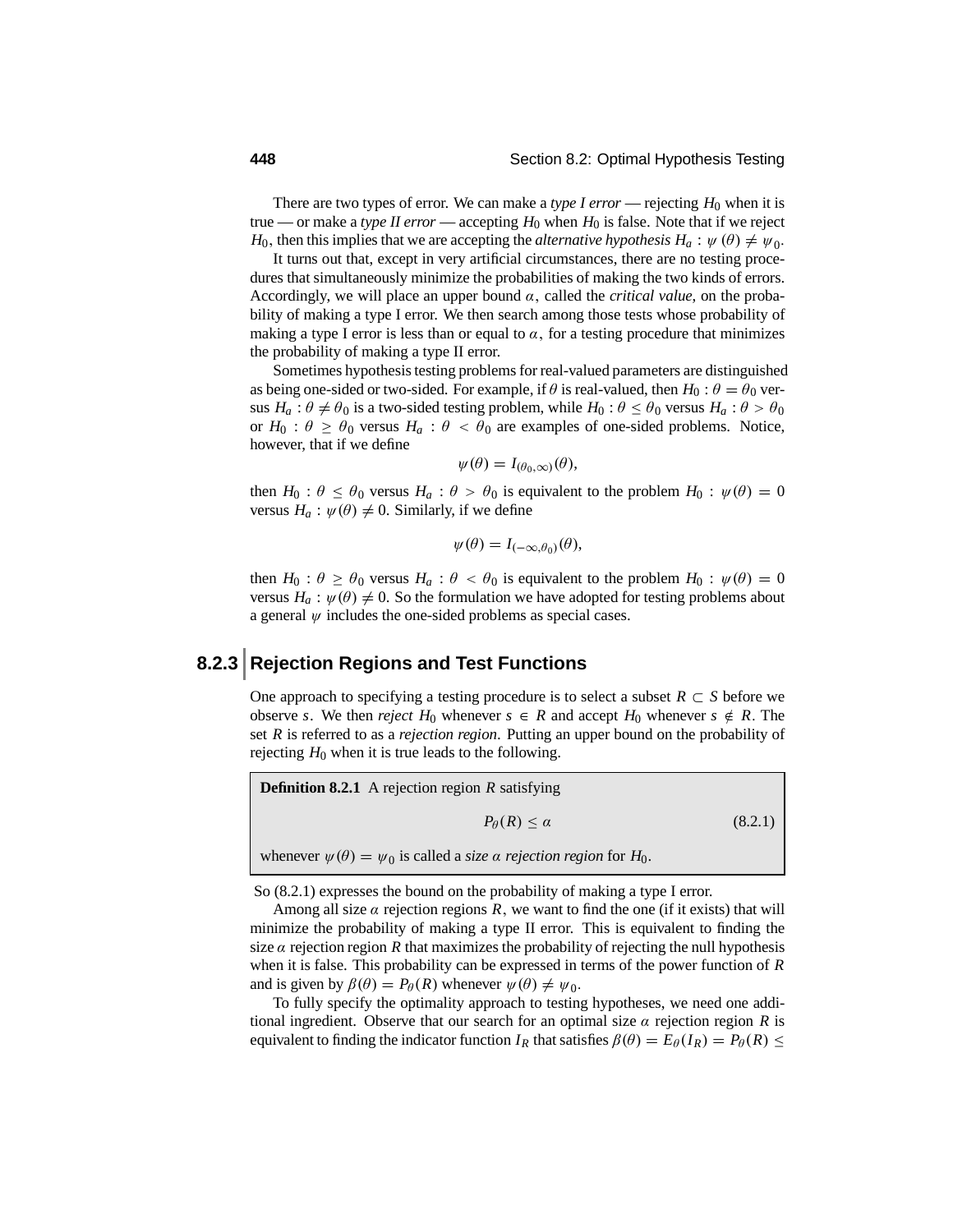$\alpha$ , when  $\psi(\theta) = \psi_0$ , and maximizes  $\beta(\theta) = E_\theta(I_R) = P_\theta(R)$ , when  $\psi(\theta) \neq \psi_0$ . It turns out that, in a number of problems, there is no such rejection region.

On the other hand, there is often a solution to the more general problem of finding a function  $\varphi : S \to [0, 1]$  satisfying

$$
\beta(\theta) = E_{\theta}(\varphi) \le \alpha, \tag{8.2.2}
$$

when  $\psi(\theta) = \psi_0$ , and maximizes

$$
\beta(\theta)=E_{\theta}(\varphi),
$$

when  $\psi(\theta) \neq \psi_0$ . We have the following terminology.

**Definition 8.2.2** We call  $\varphi$  : *S*  $\rightarrow$  [0, 1] a *test function* and  $\beta(\theta) = E_{\theta}(\varphi)$  the power function associated with the test function  $\varphi$ . If  $\varphi$  satisfies (8.2.2) when  $\psi(\theta) = \psi_0$ , it is called a *size*  $\alpha$  *test function*. If  $\varphi$  satisfies  $E_\theta(\varphi) = \alpha$  when  $\psi(\theta) = \psi_0$ , it is called an *exact size* a *test function*. A size a test function  $\varphi$  that maximizes  $\beta(\theta) = E_{\theta}(\varphi)$  when  $\psi(\theta) \neq \psi_0$  is called a *uniformly most powerful (UMP) size* α *test function*.

Note that  $\varphi = I_R$  is a test function with power function given by  $\beta(\theta) = E_{\theta}(I_R)$  $P_{\theta}(R)$ .

For observed data *s*, we interpret  $\varphi(s) = 0$  to mean that we accept  $H_0$  and interpret  $\varphi(s) = 1$  to mean that we reject  $H_0$ . In general, we interpret  $\varphi(s)$  to be the conditional probability that we reject  $H_0$  given the data *s*. Operationally, this means that, after we observe *s*, we generate a Bernoulli( $\varphi(s)$ ) random variable. If we get a 1, we reject *H*<sub>0</sub>; if we get a 0, we accept *H*<sub>0</sub>. Therefore, by the theorem of total expectation,  $E_{\theta}(\varphi)$ is the unconditional probability of rejecting  $H_0$ . The randomization that occurs when  $0 < \varphi(s) < 1$  may seem somewhat counterintuitive, but it is forced on us by our search for a UMP size  $\alpha$  test, as we can increase power by doing this in certain problems.

### **8.2.4 The Neyman–Pearson Theorem**

For a testing problem specified by a null hypothesis  $H_0$ :  $\psi(\theta) = \psi_0$  and a critical value  $\alpha$ , we want to find a UMP size  $\alpha$  test function  $\varphi$ . Note that a UMP size  $\alpha$  test function  $\varphi_0$  for  $H_0$ :  $\psi(\theta) = \psi_0$  is characterized (letting  $\beta_\theta$  denote the power function of  $\varphi$ ) by

$$
\beta_{\varphi_0}(\theta) \leq \alpha,
$$

when  $\psi(\theta) = \psi_0$ , and by

$$
\beta_{\varphi_0}(\theta) \ge \beta_{\varphi}(\theta),
$$

when  $\psi(\theta) \neq \psi_0$ , for any other size  $\alpha$  test function  $\varphi$ .

Still, this optimization problem does not have a solution in general. In certain problems, however, an optimal solution can be found. The following result gives one such example. It is fundamental to the entire theory of optimal hypothesis testing.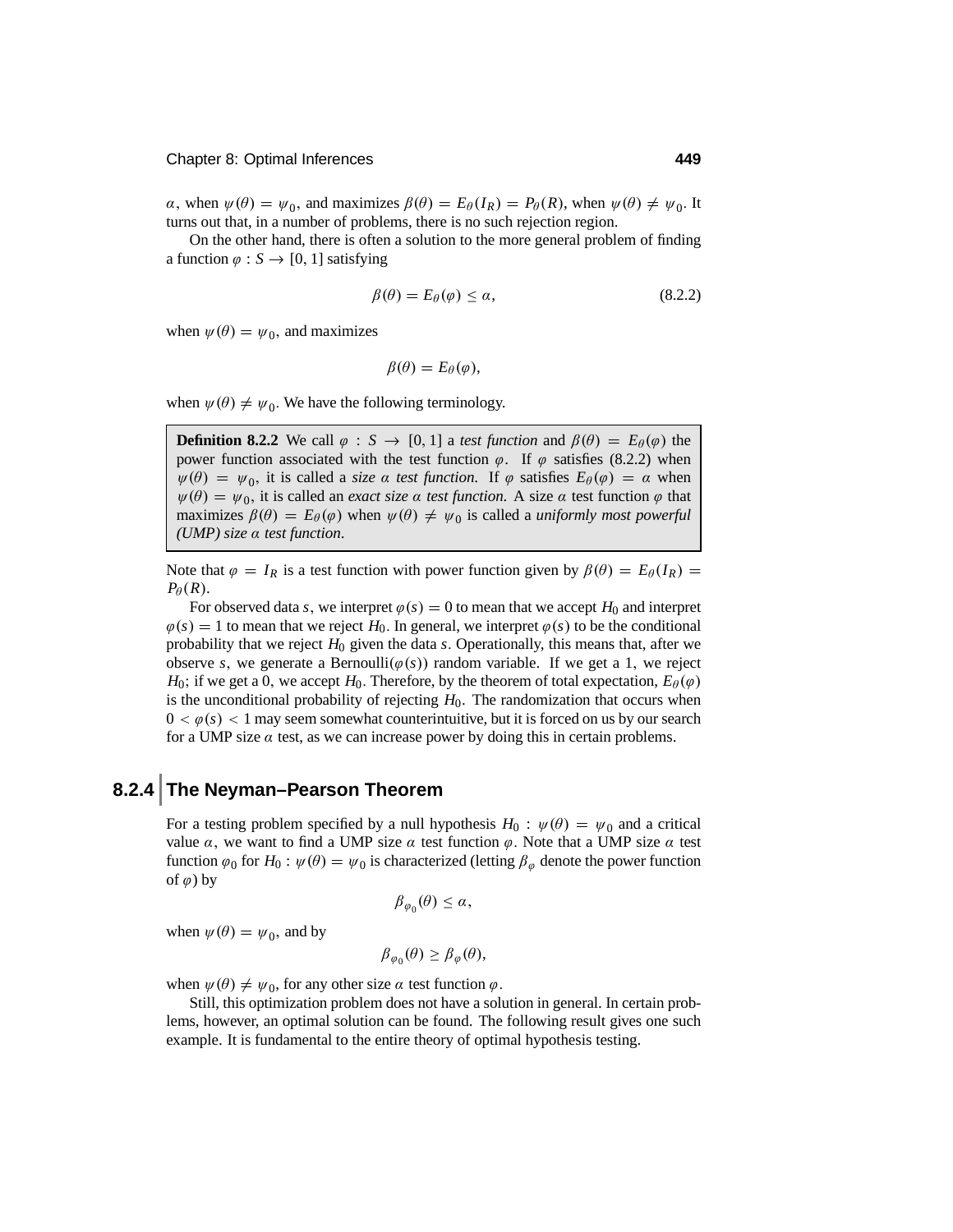**Theorem 8.2.1** (*Neyman–Pearson*) Suppose that  $\Omega = {\theta_0, \theta_1}$  and that we want to test  $H_0: \theta = \theta_0$ . Then an exact size  $\alpha$  test function  $\varphi_0$  exists of the form  $\varphi_0(s) =$  $\sqrt{ }$  $\overline{\phantom{a}}$  $\overline{\phantom{a}}$ 1  $f_{\theta_1}(s) / f_{\theta_0}(s) > c_0$ *f*θ<sub>1</sub> (*s*) /*f*θ<sub>0</sub> (*s*) = *c*<sub>0</sub> 0  $f_{\theta_1}(s) / f_{\theta_0}(s) < c_0$ (8.2.3) for some  $\gamma \in [0, 1]$  and  $c_0 \ge 0$ . This test is UMP size  $\alpha$ .

#### **PROOF** See Section 8.5 for the proof of this result.

The following result can be established by a simple extension of the proof of the Neyman–Pearson theorem.

**Corollary 8.2.1** If  $\varphi$  is a UMP size  $\alpha$  test, then  $\varphi(s) = \varphi_0(s)$  everywhere except possibly on the *boundary*  $B = \{s : f_{\theta_1}(s)/f_{\theta_0}(s) = c_0\}$ . Furthermore,  $\varphi$  has exact size  $\alpha$  unless the power of a UMP size  $\alpha$  test equals 1.

#### **PROOF** See Challenge 8.2.22.

Notice the intuitive nature of the test given by the Neyman–Pearson theorem, for  $(8.2.3)$  indicates that we categorically reject  $H_0$  as being true when the likelihood ratio of  $\theta_1$  versus  $\theta_0$  is greater than the constant  $c_0$ , and we accept  $H_0$  when it is smaller. When the likelihood ratio equals  $c_0$ , we randomly decide to reject  $H_0$  with probability  $\gamma$ . Also, Corollary 8.2.1 says that a UMP size  $\alpha$  test is basically unique, although there are possibly different randomization strategies on the boundary.

The proof of the Neyman–Pearson theorem reveals that  $c_0$  is the smallest real number such that

$$
P_{\theta_0} \left( \frac{f_{\theta_1}(s)}{f_{\theta_0}(s)} > c_0 \right) \le \alpha \tag{8.2.4}
$$

and

$$
\gamma = \begin{cases}\n\frac{a - P_{\theta_0} \left( \frac{f_{\theta_1}(s)}{f_{\theta_0}(s)} > c_0 \right)}{P_{\theta_0} \left( \frac{f_{\theta_1}(s)}{f_{\theta_0}(s)} = c_0 \right)} & P_{\theta_0} \left( \frac{f_{\theta_1}(s)}{f_{\theta_0}(s)} = c_0 \right) \neq 0 \\
0 & \text{otherwise.}\n\end{cases} \tag{8.2.5}
$$

We use (8.2.4) and (8.2.5) to calculate  $c_0$  and  $\gamma$ , and so determine the UMP size  $\alpha$  test, in a particular problem.

Note that the test is nonrandomized whenever  $P_{\theta_0}(f_{\theta_1}(s)/f_{\theta_0}(s) > c_0) = \alpha$ , as then  $\gamma = 0$ , i.e., we categorically accept or reject  $H_0$  after seeing the data. This always occurs whenever the distribution of  $f_{\theta_1}(s)/f_{\theta_0}(s)$  is continuous when  $s \sim P_{\theta_0}$ . Interestingly, it can happen that the distribution of the ratio is not continuous even when the distribution of *s* is continuous (see Problem 8.2.17).

Before considering some applications of the Neyman–Pearson theorem, we establish the analog of the Rao–Blackwell theorem for hypothesis testing problems. Given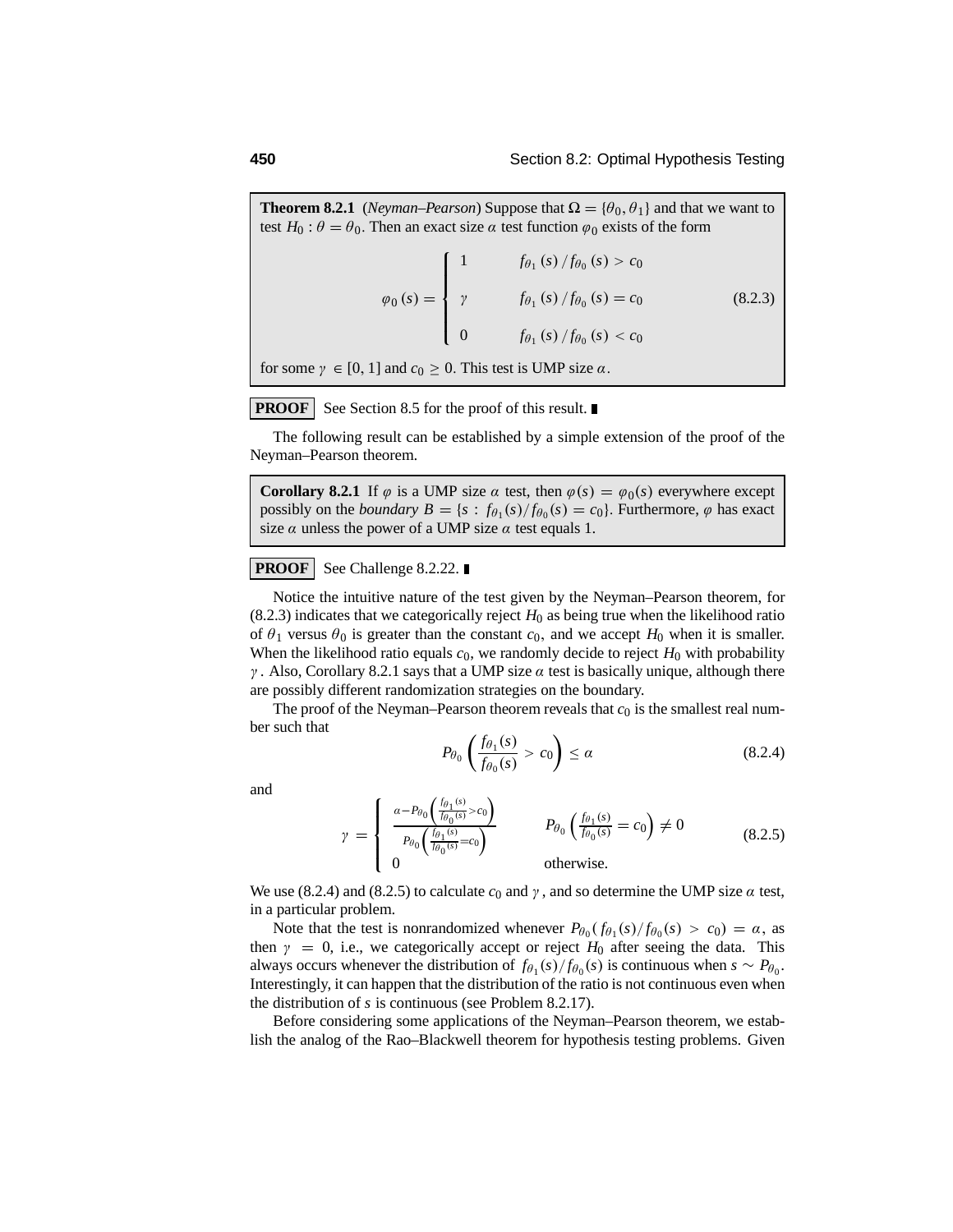the value of the sufficient statistic  $U(s) = u$ , we denote the conditional probability measure for the response *s* by  $P(\cdot | U = u)$  (by Theorem 8.1.2, this probability measure does not depend on  $\theta$ ). For test function  $\varphi$  put  $\varphi_{U}(s)$  equal to the conditional expectation of  $\varphi$  given the value of  $U(s)$ , namely,

$$
\varphi_U(s) = E_{P(\cdot | U = U(s))}(\varphi).
$$

**Theorem 8.2.2** Suppose that *U* is a sufficient statistic and  $\varphi$  is a size  $\alpha$  test function for  $H_0$ :  $\psi(\theta) = \psi_0$ . Then  $\varphi_U$  is a size  $\alpha$  test function for  $H_0$ :  $\psi(\theta) = \psi_0$  that depends on the data only through the value of *U*. Furthermore,  $\varphi$  and  $\varphi$ <sub>*U*</sub> have the same power function.

**PROOF** It is clear that  $\varphi_U(s_1) = \varphi_U(s_2)$  whenever  $U(s_1) = U(s_2)$ , and so  $\varphi_U$ depends on the data only through the value of *U*. Now let  $P_{\theta, U}$  denote the marginal probability measure of *U* induced by  $P_{\theta}$ . Then by the theorem of total expectation, we have  $E_{\theta}(\varphi) = E_{P_{\theta,U}}(E_{P(\cdot | U=u)}(\varphi)) = E_{P_{\theta,U}}(\varphi_U) = E_{\theta}(\varphi_U)$ . Now  $E_{\theta}(\varphi) \leq \alpha$  when  $\psi(\theta) = \psi_0$ , which implies that  $E_\theta(\varphi_U) \leq \alpha$  when  $\psi(\theta) = \psi_0$ , and  $\beta(\theta) = E_\theta(\varphi) =$  $E_{\theta}(\varphi_U)$  when  $\psi(\theta) \neq \psi_0$ .

This result allows us to restrict our search for a UMP size  $\alpha$  test to those test functions that depend on the data only through the value of a sufficient statistic.

We now consider some applications of the Neyman–Pearson theorem. The following example shows that this result can lead to solutions to much more general problems than the simple case being addressed.

**EXAMPLE 8.2.2** *Optimal Hypothesis Testing in the Location Normal Model* Suppose that  $(x_1, \ldots, x_n)$  is a sample from an  $N(\mu, \sigma_0^2)$  distribution, where  $\mu \in \Omega$  $\{\mu_0, \mu_1\}$  and  $\sigma_0^2 > 0$  is known, and we want to test  $H_0$ :  $\mu = \mu_0$  versus  $H_a$ :  $\mu = \mu_1$ . The likelihood function is given by

$$
L(\mu \mid x_1,\ldots,x_n)=\exp\left(-\frac{n}{2\sigma_0^2}(\bar{x}-\mu)^2\right),\,
$$

and  $\bar{x}$  is a sufficient statistic for this restricted model.

By Theorem 8.2.2, we can restrict our attention to test functions that depend on the data through  $\bar{x}$ . Now  $\bar{X} \sim N(\mu, \sigma_0^2/n)$  so that

$$
\frac{f_{\mu_1}(\bar{x})}{f_{\mu_0}(\bar{x})} = \frac{\exp\left(-\frac{n}{2\sigma_0^2}(\bar{x} - \mu_1)^2\right)}{\exp\left(-\frac{n}{2\sigma_0^2}(\bar{x} - \mu_0)^2\right)}
$$
\n
$$
= \exp\left(-\frac{n}{2\sigma_0^2}\left(\bar{x}^2 - 2\bar{x}\mu_1 + \mu_1^2 - \bar{x}^2 + 2\bar{x}\mu_0 - \mu_0^2\right)\right)
$$
\n
$$
= \exp\left(\frac{n}{\sigma_0^2}(\mu_1 - \mu_0)\bar{x}\right) \exp\left(-\frac{n}{2\sigma_0^2}\left(\mu_1^2 - \mu_0^2\right)\right).
$$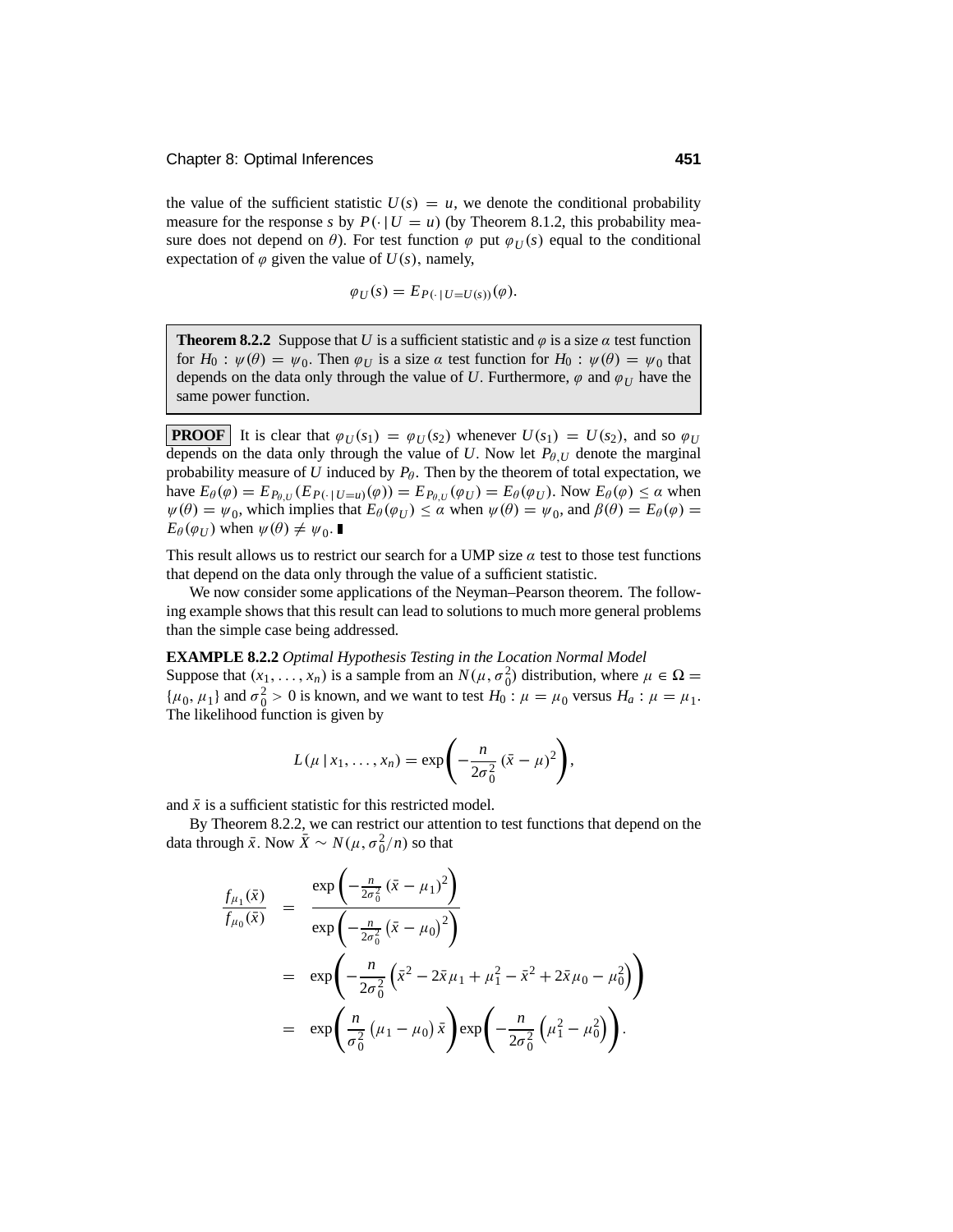Therefore,

$$
P_{\mu_0}\left(\frac{f_{\mu_1}(\bar{X})}{f_{\mu_0}(\bar{X})}>c_0\right)
$$
  
=  $P_{\mu_0}\left(\exp\left(\frac{n}{\sigma_0^2}(\mu_1-\mu_0)\bar{X}\right)\exp\left(-\frac{n}{2\sigma_0^2}(\mu_1^2-\mu_0^2)\right)>c_0\right)$   
=  $P_{\mu_0}\left(\exp\left(\frac{n}{\sigma_0^2}(\mu_1-\mu_0)\bar{X}\right)>c_0\exp\left(\frac{n}{2\sigma_0^2}(\mu_1^2-\mu_0^2)\right)\right)$   
=  $P_{\mu_0}\left((\mu_1-\mu_0)\bar{X}>\frac{\sigma_0^2}{n}\ln\left\{c_0\exp\left(\frac{n}{2\sigma_0^2}(\mu_1^2-\mu_0^2)\right)\right\}\right)$   
=  $\left\{\begin{array}{cc} P_{\mu_0}\left(\frac{\bar{X}-\mu_0}{\sigma_0/\sqrt{n}}>c'_0\right) & \mu_1>\mu_0 \\ P_{\mu_0}\left(\frac{\bar{X}-\mu_0}{\sigma_0/\sqrt{n}}$ 

where

$$
c'_0 = \frac{\sqrt{n}}{\sigma_0} \left\{ \frac{\sigma_0^2}{n \left(\mu_1 - \mu_0\right)} \ln \left\{ c_0 \exp \left( \frac{n}{2\sigma_0^2} \left(\mu_1^2 - \mu_0^2 \right) \right) \right\} - \mu_0 \right\}.
$$

Using (8.2.4), when  $\mu_1 > \mu_0$ , we select  $c_0$  so that  $c'_0 = z_{1-\alpha}$ ; when  $\mu_1 < \mu_0$ , we select *c*<sub>0</sub> so that  $c'_0 = z_\alpha$ . These choices imply that

$$
P_{\mu_0}\left(\frac{f_{\mu_1}(\bar{X})}{f_{\mu_0}(\bar{X})}>c_0\right)=\alpha
$$

and, by (8.2.5),  $\gamma = 0$ .

So the UMP size  $\alpha$  test is nonrandomized. When  $\mu_1 > \mu_0$ , the test is given by

$$
\varphi_0(\bar{x}) = \begin{cases} 1 & \bar{x} \ge \mu_0 + \frac{\sigma_0}{\sqrt{n}} z_{1-\alpha} \\ 0 & \bar{x} < \mu_0 + \frac{\sigma_0}{\sqrt{n}} z_{1-\alpha} . \end{cases}
$$
(8.2.6)

When  $\mu_1 < \mu_0$ , the test is given by

$$
\varphi_0^*(\bar{x}) = \begin{cases} 1 & \bar{x} \le \mu_0 + \frac{\sigma_0}{\sqrt{n}} z_\alpha \\ 0 & \bar{x} > \mu_0 + \frac{\sigma_0}{\sqrt{n}} z_\alpha. \end{cases}
$$
(8.2.7)

Notice that the test function in (8.2.6) does not depend on  $\mu_1$  in any way. The subsequent implication is that this test function is UMP size  $\alpha$  for  $H_0$ :  $\mu = \mu_0$  versus *H<sub>a</sub>* :  $\mu = \mu_1$  for any  $\mu_1 > \mu_0$ . This implies that  $\varphi_0$  is UMP size  $\alpha$  for *H*<sub>0</sub> :  $\mu = \mu_0$ versus the alternative  $H_a$ :  $\mu > \mu_0$ .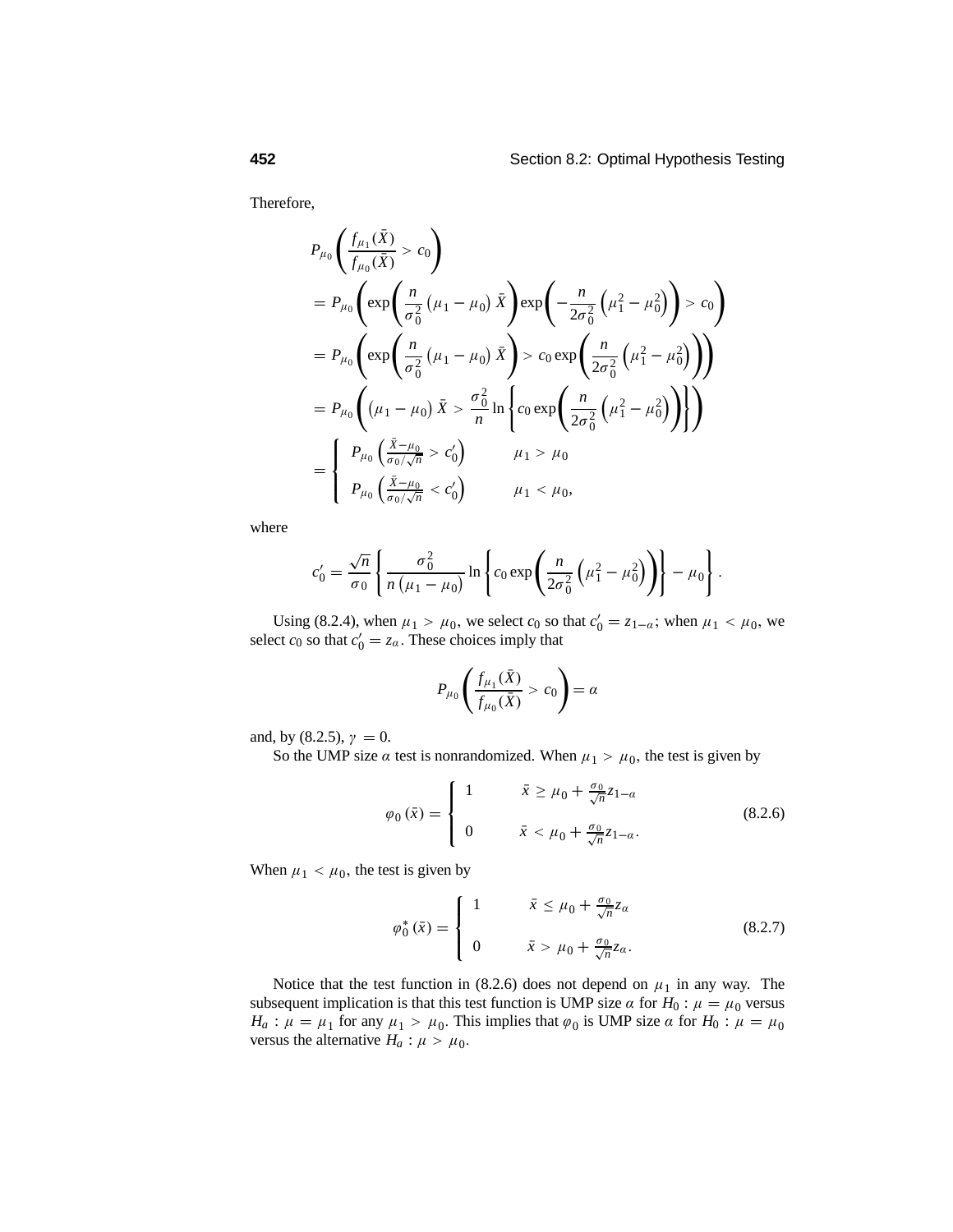Furthermore, we have

$$
\beta_{\varphi_0}(\mu) = P_{\mu} \left( \bar{X} \ge \mu_0 + \frac{\sigma_0}{\sqrt{n}} z_{1-\alpha} \right) = P_{\mu} \left( \frac{\bar{X} - \mu}{\sigma_0/\sqrt{n}} \ge \frac{\mu_0 - \mu}{\sigma_0/\sqrt{n}} + z_{1-\alpha} \right)
$$

$$
= 1 - \Phi \left( \frac{\mu_0 - \mu}{\sigma_0/\sqrt{n}} + z_{1-\alpha} \right).
$$

Note that this is increasing in  $\mu$ , which implies that  $\varphi_0$  is a size  $\alpha$  test function for *H*<sub>0</sub> :  $\mu \leq \mu_0$  versus *H<sub>a</sub>* :  $\mu > \mu_0$ . Observe that, if  $\varphi$  is a size  $\alpha$  test function for *H*<sub>0</sub> :  $\mu \leq \mu_0$  versus *H<sub>a</sub>* :  $\mu > \mu_0$ , then it is also a size  $\alpha$  test for *H*<sub>0</sub> :  $\mu = \mu_0$  versus *H<sub>a</sub>* :  $\mu > \mu_0$ . From this, we conclude that  $\varphi_0$  is UMP size  $\alpha$  for *H*<sub>0</sub> :  $\mu \leq \mu_0$  versus *H<sub>a</sub>* :  $\mu > \mu_0$ . Similarly (see Problem 8.2.12), it can be shown that  $\varphi_0^*$  in (8.2.7) is UMP size  $\alpha$  for  $H_0: \mu \geq \mu_0$  versus  $H_a: \mu < \mu_0$ .

We might wonder if a UMP size  $\alpha$  test exists for the two-sided problem  $H_0$ :  $\mu =$  $\mu_0$  versus  $H_a$ :  $\mu \neq \mu_0$ . Suppose that  $\varphi$  is a size  $\alpha$  UMP test for this problem. Then  $\varphi$ is also size  $\alpha$  for  $H_0$ :  $\mu = \mu_0$  versus  $H_a$ :  $\mu = \mu_1$  when  $\mu_1 > \mu_0$ . Using Corollary 8.2.1 and the preceding developments (which also shows that there does not exist a test of the form (8.2.3) having power equal to 1 for this problem), this implies that  $\varphi = \varphi_0$ (the boundary *B* has probability 0 here). But  $\varphi$  is also UMP size  $\alpha$  for  $H_0$ :  $\mu = \mu_0$ versus  $H_a: \mu = \mu_1$  when  $\mu_1 < \mu_0$ ; thus, by the same reasoning,  $\varphi = \varphi_0^*$ . But clearly  $\varphi_0 \neq \varphi_0^*$ , so there is no UMP size  $\alpha$  test for the two-sided problem.

Intuitively, we would expect that the size  $\alpha$  test given by

$$
\varphi(\bar{x}) = \begin{cases}\n1 & \left|\frac{\bar{x} - \mu_0}{\sigma_0/\sqrt{n}}\right| \ge z_{1 - \alpha/2} \\
0 & \left|\frac{\bar{x} - \mu_0}{\sigma_0/\sqrt{n}}\right| < z_{1 - \alpha/2}\n\end{cases}\n\tag{8.2.8}
$$

would be a good test to use, but it is not UMP size  $\alpha$ . It turns out, however, that the test in (8.2.8) is UMP size  $\alpha$  among all tests satisfying  $\beta_{\varphi}(\mu_0) \leq \alpha$  and  $\beta_{\varphi}(\mu) \geq \alpha$  when  $\mu \neq \mu_0$ .

Example 8.2.2 illustrated a hypothesis testing problem for which no UMP size  $\alpha$ test exists. Sometimes, however, by requiring that the test possess another very natural property, we can obtain an optimal test.

**Definition 8.2.3** A test  $\varphi$  that satisfies  $\beta_{\varphi}(\theta) \leq \alpha$ , when  $\psi(\theta) = \psi_0$ , and  $\beta_{\varphi}(\theta) \geq \alpha$  $\alpha$ , when  $\psi(\theta) \neq \psi_0$ , is said to be an *unbiased size*  $\alpha$  *test* for the hypothesis testing problem  $H_0$ :  $\psi(\theta) = \psi_0$ .

So (8.2.8) is a UMP unbiased size  $\alpha$  test. An unbiased test has the property that the probability of rejecting the null hypothesis, when the null hypothesis is false, is always greater than the probability of rejecting the null hypothesis, when the null hypothesis is true. This seems like a very reasonable property. In particular, it can be proved that any UMP size  $\alpha$  is always an unbiased size  $\alpha$  test (Problem 8.2.14). We do not pursue the theory of unbiased tests further in this text.

We now consider an example which shows that we cannot dispense with the use of randomized tests.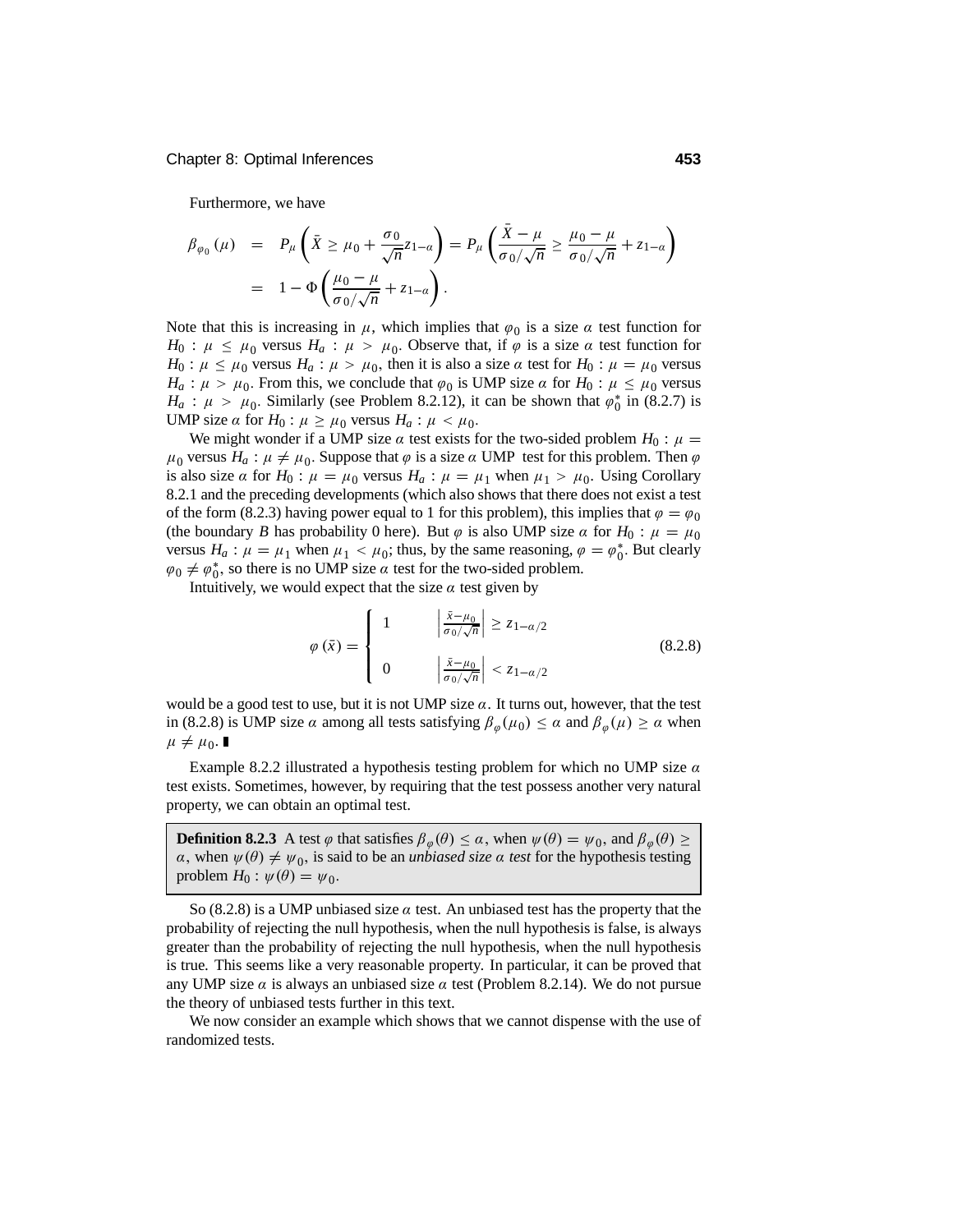#### **EXAMPLE 8.2.3** *Optimal Hypothesis Testing in the Bernoulli*(θ) *Model*

Suppose that  $(x_1, \ldots, x_n)$  is a sample from a Bernoulli $(\theta)$  distribution, where  $\theta \in \Omega$  ${\theta_0, \theta_1}$ , and we want to test  $H_0: \theta = \theta_0$  versus  $H_a: \theta = \theta_1$ , where  $\theta_1 > \theta_0$ . Then  $n\bar{x}$  is a minimal sufficient statistic and, by Theorem 8.2.2, we can restrict our attention to test functions that depend on the data only through  $n\bar{x}$ .

Now  $n\bar{X} \sim \text{Binomial}(n, \theta)$ , so

$$
\frac{f_{\theta_1}(n\bar{x})}{f_{\theta_0}(n\bar{x})} = \frac{\theta_1^{n\bar{x}}(1-\theta_1)^{n-n\bar{x}}}{\theta_0^{n\bar{x}}(1-\theta_0)^{n-n\bar{x}}} = \left(\frac{\theta_1}{\theta_0}\right)^{n\bar{x}} \left(\frac{1-\theta_1}{1-\theta_0}\right)^{n-n\bar{x}}.
$$

Therefore,

$$
P_{\theta_0} \left( \frac{f_{\theta_1}(n\bar{X})}{f_{\theta_0}(n\bar{X})} > c_0 \right)
$$
  
= 
$$
P_{\theta_0} \left( \left( \frac{\theta_1}{\theta_0} \right)^{n\bar{X}} \left( \frac{1-\theta_1}{1-\theta_0} \right)^{n-n\bar{X}} > c_0 \right)
$$
  
= 
$$
P_{\theta_0} \left( \left( \frac{\theta_1}{1-\theta_1} \frac{1-\theta_0}{\theta_0} \right)^{n\bar{X}} > c_0 \left( \frac{1-\theta_1}{1-\theta_0} \right)^{-n} \right)
$$
  
= 
$$
P_{\theta_0} \left( n\bar{X} \left[ \ln \left( \frac{\theta_1}{1-\theta_1} \frac{1-\theta_0}{\theta_0} \right) \right] > \ln c_0 \left( \frac{1-\theta_1}{1-\theta_0} \right)^{-n} \right)
$$
  
= 
$$
P_{\theta_0} \left( n\bar{X} > \frac{\ln c_0 \left( \frac{1-\theta_1}{1-\theta_0} \right)^{-n}}{\ln \left( \frac{\theta_1}{1-\theta_1} \frac{1-\theta_0}{\theta_0} \right)} \right) = P_{\theta_0} \left( n\bar{X} > c'_0 \right)
$$

because

$$
\ln\left(\frac{\theta_1}{1-\theta_1}\frac{1-\theta_0}{\theta_0}\right)>0
$$

as  $\theta/(1 - \theta)$  is increasing in  $\theta$ , which implies  $\theta_1/(1 - \theta_1) > \theta_0/(1 - \theta_0)$ . Now, using (8.2.4), we choose  $c_0$  so that  $c'_0$  is an integer satisfying

$$
P_{\theta_0}(n\bar{X} > c'_0) \le \alpha \ \text{and} \ P_{\theta_0}(n\bar{X} > c'_0 - 1) > \alpha.
$$

Because  $n\bar{X} \sim \text{Binomial}(n, \theta_0)$  is a discrete distribution, we see that, in general, we will not be able to achieve  $P_{\theta_0}(n\bar{X} > c'_0) = \alpha$  exactly. So, using (8.2.5),

$$
\gamma = \frac{\alpha - P_{\theta_0}(nX > c'_0)}{P_{\theta_0}(n\bar{X} = c'_0)}
$$

will not be equal to 0. Then

$$
\varphi_0(n\bar{x}) = \begin{cases}\n1 & n\bar{x} > c'_0 \\
\gamma & n\bar{x} = c'_0 \\
0 & n\bar{x} < c'_0\n\end{cases}
$$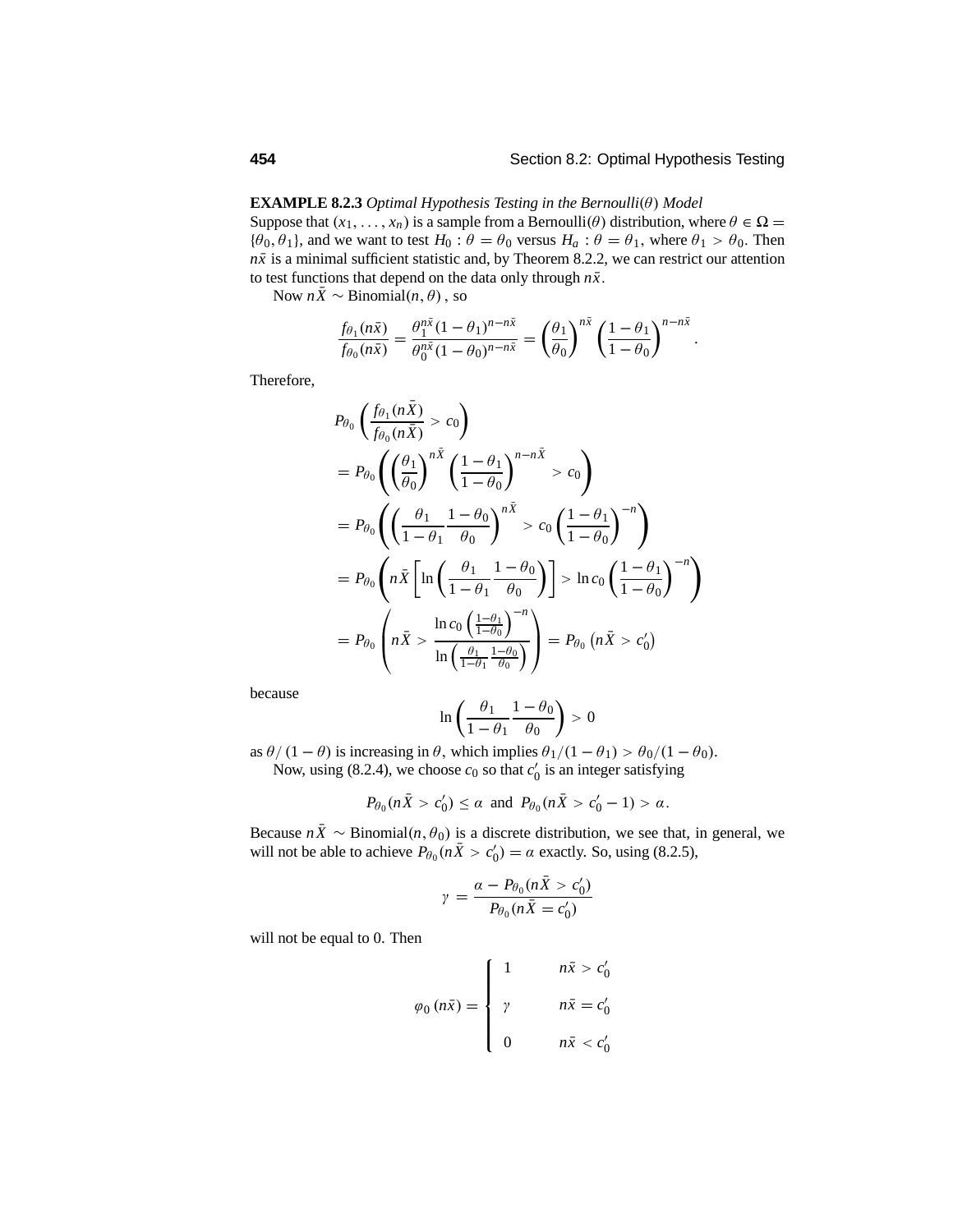#### Chapter 8: Optimal Inferences **455**

is UMP size  $\alpha$  for  $H_0$ :  $\theta = \theta_0$  versus  $H_a$ :  $\theta = \theta_1$ . Note that we can use statistical software (or Table D.6) for the binomial distribution to obtain  $c'_0$ .

For example, suppose  $n = 6$  and  $\theta_0 = 0.25$ . The following table gives the values of the Binomial(6, 0.25) distribution function to three decimal places.

|  |  | $F(x)$   0.178 0.534 0.831 0.962 0.995 1.000 1.000 |  |
|--|--|----------------------------------------------------|--|

Therefore, if  $\alpha = 0.05$ , we have that  $c'_0 = 3$  because  $P_{0.25}(\hat{n} \bar{X} > 3) = 1 - 0.962 =$ 0.038 and  $P_{0.25} (n \bar{X} > 2) = 1 - 0.831 = 0.169$ . This implies that

$$
\gamma = \frac{0.05 - (1 - 0.962)}{0.962} = 0.012.
$$

So with this test, we reject  $H_0$ :  $\theta = \theta_0$  categorically if the number of successes is greater than 3, accept  $H_0: \theta = \theta_0$  categorically when the number of successes is less than 3, and when the number of 1's equals 3, we randomly reject  $H_0$ :  $\theta = \theta_0$  with probability 0.012 (e.g., generate  $U \sim$  Uniform[0, 1] and reject whenever  $U \le 0.012$ ).

Notice that the test  $\varphi_0$  does not involve  $\theta_1$ , so indeed it is UMP size  $\alpha$  for  $H_0$ :  $\theta =$  $\theta_0$  versus  $H_a$ :  $\theta > \theta_0$ . Furthermore, using Problem 8.2.18, we have

$$
P_{\theta}(n\bar{X} > c'_0) = \sum_{k=c'_0+1}^{n} {n \choose k} \theta^k (1-\theta)^{n-k}
$$
  
=  $1 - \frac{\Gamma(n+1)}{\Gamma(c'_0+1)\Gamma(n-c'_0)} \int_{\theta}^1 u^{c'_0} (1-u)^{n-c'_0-1} du.$ 

Because

$$
\int_0^1 u^{c'_0} (1-u)^{n-c'_0-1} du
$$

is decreasing in  $\theta$ , we must have that  $P_{\theta}(nX > c'_0)$  is increasing in  $\theta$ . Arguing as in Example 8.2.2, we conclude that  $\varphi_0$  is UMP size  $\alpha$  for  $H_0 : \theta \le \theta_0$  versus  $H_a : \theta > \theta_0$ .

Similarly, we obtain a UMP size  $\alpha$  test for  $H_0: \theta \leq \theta_0$  versus  $H_a: \theta > \theta_0$ . As in Example 8.2.2, there is no UMP size  $\alpha$  test for  $H_0$ :  $\theta = \theta_0$  versus  $H_a$ :  $\theta \neq \theta_0$ , but there is a UMP unbiased size  $\alpha$  test for this problem.

### **8.2.5 Likelihood Ratio Tests (Advanced)**

In the examples considered so far, the Neyman–Pearson theorem has led to solutions to problems in which  $H_0$  or  $H_a$  are not just single values of the parameter, even though the theorem was only stated for the single-value case. We also noted, however, that this is not true in general (for example, the two-sided problems discussed in Examples 8.2.2 and 8.2.3).

The method of *generalized likelihood ratio tests* for  $H_0$ :  $\psi(\theta) = \psi_0$  has been developed to deal with the general case. This is motivated by the Neyman–Pearson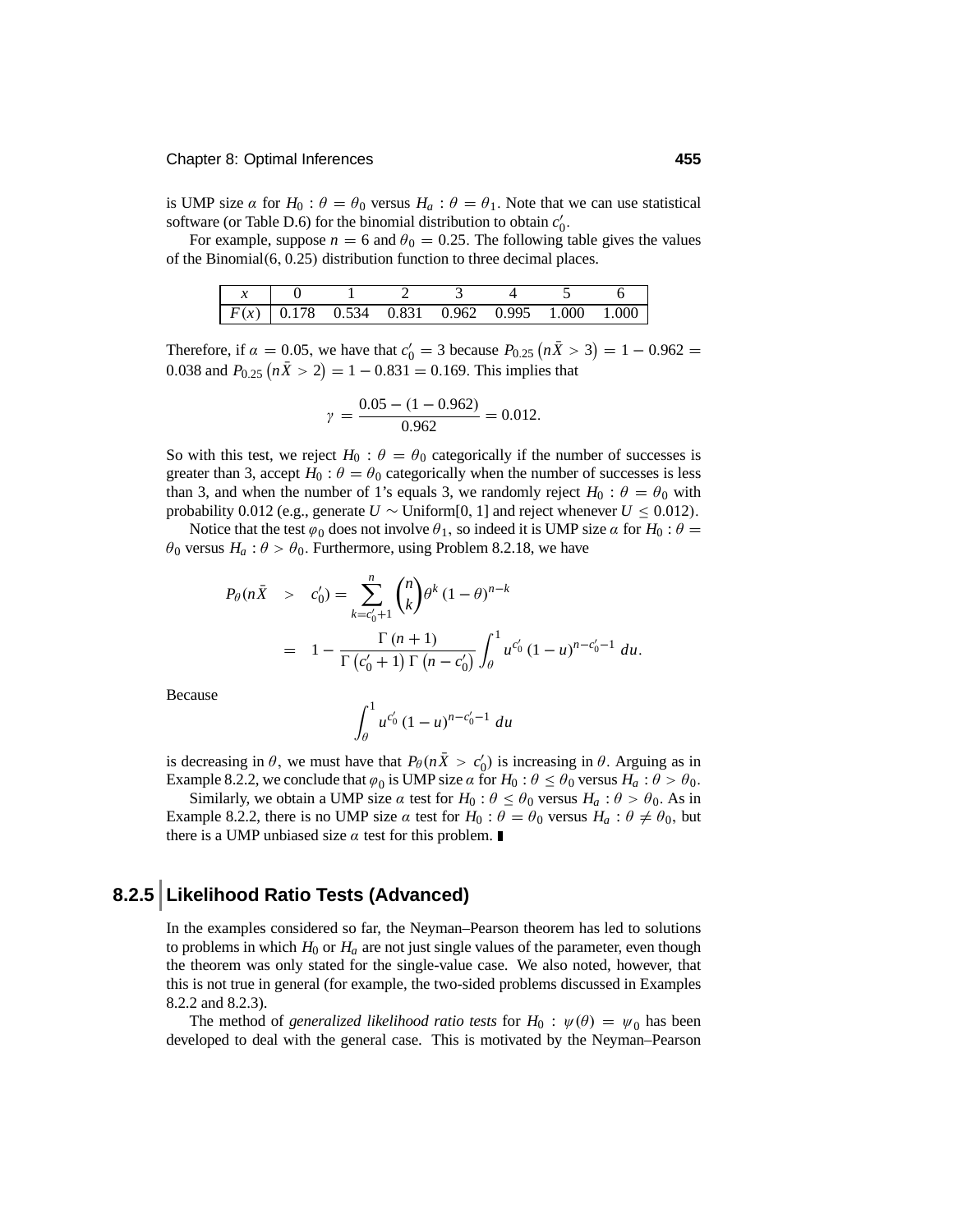theorem, for observe that in (8.2.3),

$$
\frac{f_{\theta_1}(s)}{f_{\theta_0}(s)} = \frac{L(\theta_1 \mid s)}{L(\theta_0 \mid s)}.
$$

Therefore, (8.2.3) can be thought of as being based on the ratio of the likelihood at  $\theta_1$ to the likelihood at  $\theta_0$ , and we reject  $H_0$ :  $\theta = \theta_0$  when the likelihood gives much more support to  $\theta_1$  than to  $\theta_0$ . The amount of the additional support required for rejection is determined by  $c_0$ . The larger  $c_0$  is, the larger the likelihood  $L(\theta_1 | s)$  has to be relative to  $L(\theta_0 | s)$  before we reject  $H_0 : \theta = \theta_0$ .

Denote the overall MLE of  $\theta$  by  $\hat{\theta}(s)$ , and the MLE, when  $\theta \in H_0$ , by  $\hat{\theta}_{H_0}(s)$ . So we have

$$
L(\theta \mid s) \leq L(\hat{\theta}_{H_0}(s) \mid s)
$$

for all  $\theta$  such that  $\psi(\theta) = \psi_0$ . The generalized likelihood ratio test then rejects  $H_0$ when

$$
\frac{L(\hat{\theta}(s) \mid s)}{L(\hat{\theta}_{H_0}(s) \mid s)}
$$
(8.2.9)

is large, as this indicates evidence against  $H_0$  being true.

How do we determine when (8.2.9) is large enough to reject? Denoting the observed data by *s*0, we do this by computing the P-values

$$
P_{\theta}\left(\frac{L(\hat{\theta}(s) \mid s)}{L(\hat{\theta}_{H_0}(s) \mid s)} > \frac{L(\hat{\theta}(s_0) \mid s_0)}{L(\hat{\theta}_{H_0}(s_0) \mid s_0)}\right)
$$
(8.2.10)

when  $\theta \in H_0$ . Small values of (8.2.10) are evidence against  $H_0$ . Of course, when  $\psi(\theta) = \psi_0$  for more than one value of  $\theta$ , then it is not clear which value of (8.2.10) to use. It can be shown, however, that under conditions such as those discussed in Section 6.5, if *s* corresponds to a sample of *n* values from a distribution, then

$$
2\ln\frac{L(\hat{\theta}(s)\,|\,s)}{L(\hat{\theta}_{H_0}(s)\,|\,s)}\stackrel{D}{\to}\chi^2(\dim\Omega-\dim H_0)
$$

as  $n \to \infty$ , whenever the true value of  $\theta$  is in  $H_0$ . Here, dim  $\Omega$  and dim  $H_0$  are the dimensions of these sets. This leads us to a test that rejects  $H_0$  whenever

$$
2\ln\frac{L(\hat{\theta}(s)\mid s)}{L(\hat{\theta}_{H_0}(s)\mid s)}
$$
(8.2.11)

is greater than a particular quantile of the  $\chi^2$ (dim  $\Omega$  – dim  $H_0$ ) distribution.

For example, suppose that in a location-scale normal model, we are testing  $H_0$ :  $\mu = \mu_0$ . Then  $\Omega = R^1 \times [0, \infty)$ ,  $H_0 = {\mu_0} \times [0, \infty)$ , dim  $\Omega = 2$ , dim  $H_0 = 1$ , and, for a size 0.05 test, we reject whenever (8.2.11) is greater than  $\chi_{0.95}^2(1)$ . Note that, strictly speaking, likelihood ratio tests are not derived via optimality considerations. We will not discuss likelihood ratio tests further in this text.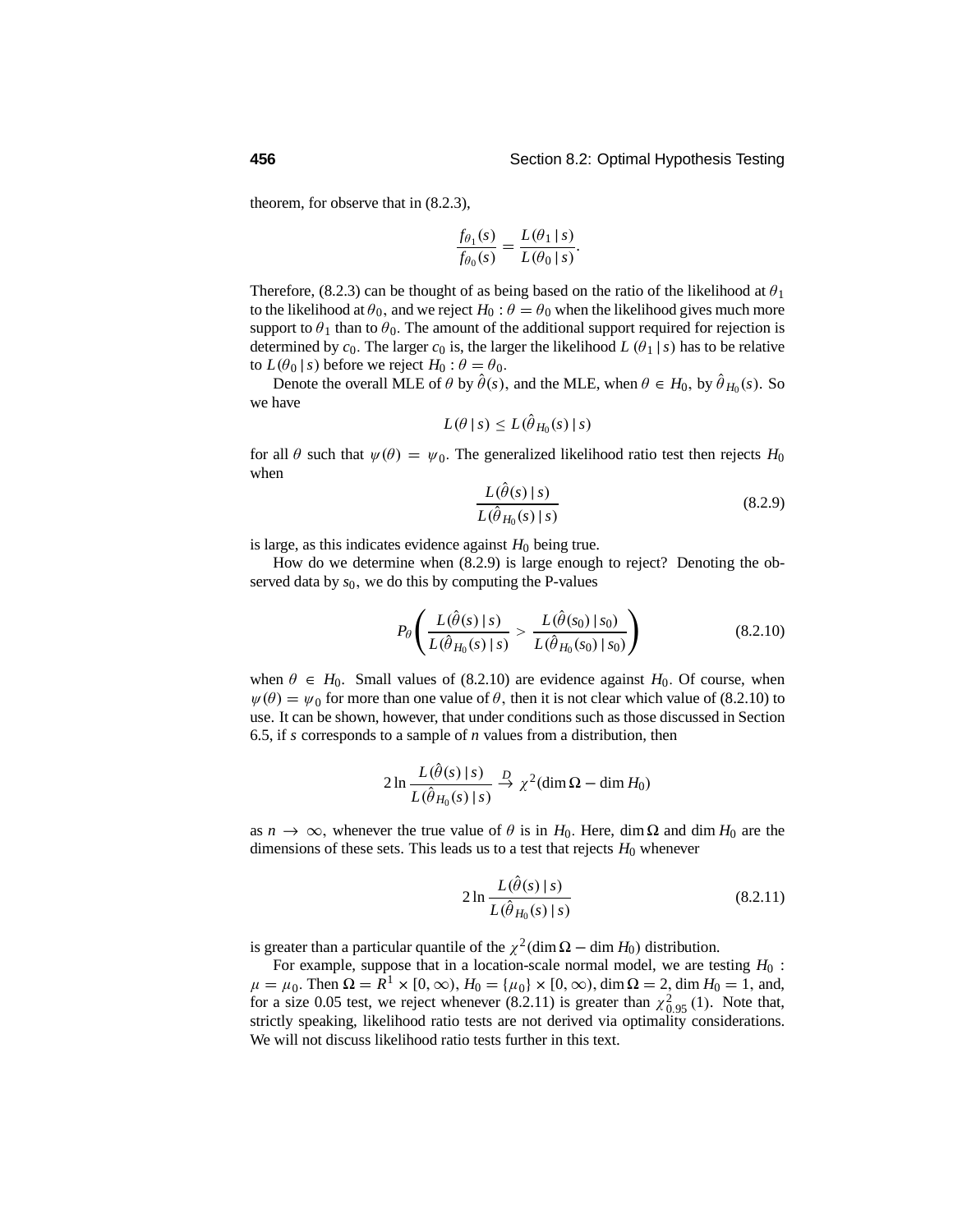#### **Summary of Section 8.2**

- In searching for an optimal hypothesis testing procedure, we place an upper bound on the probability of making a type I error (rejecting  $H_0$  when it is true) and search for a test that minimizes the probability of making a type II error (accepting  $H_0$  when it is false).
- The Neyman–Pearson theorem prescribes an optimal size  $\alpha$  test when  $H_0$  and  $H_a$  each specify a single value for the full parameter  $\theta$ .
- Sometimes the Neyman–Pearson theorem leads to solutions to hypothesis testing problems when the null or alternative hypotheses allow for more than one possible value for  $\theta$ , but in general we must resort to likelihood ratio tests for such problems.

#### **EXERCISES**

**8.2.1** Suppose that a statistical model is given by the two distributions in the following table.

|          | $s=1$ | $s=2$ | $s=3$ | $s = 4$           |
|----------|-------|-------|-------|-------------------|
| $f_a(s)$ | 1/3   | 1/6   | 1/12  | $\overline{5}/12$ |
| $f_b(s)$ | 172   | 1 / 4 | 1/6   | 1/12              |

Determine the UMP size 0.10 test for testing  $H_0: \theta = a$  versus  $H_a: \theta = b$ . What is the power of this test? Repeat this with the size equal to 0.05.

**8.2.2** Suppose for the hypothesis testing problem of Exercise 8.2.1, a statistician decides to generate *U* ~ Uniform[0, 1] and reject  $H_0$  whenever  $U \le 0.05$ . Show that this test has size 0.05. Explain why this is not a good choice of test and why the test derived in Exercise 8.2.1 is better. Provide numerical evidence for this.

**8.2.3** Suppose an investigator knows that an industrial process yields a response variable that follows an  $N(1, 2)$  distribution. Some changes have been made in the industrial process, and the investigator believes that these have possibly made a change in the mean of the response (not the variance), increasing its value. The investigator wants the probability of a type I error occurring to be less than 1%. Determine an appropriate testing procedure for this problem based on a sample of size 10.

**8.2.4** Suppose you have a sample of 20 from an  $N(\mu, 1)$  distribution. You form a 0.975-confidence interval for  $\mu$  and use it to test  $H_0$ :  $\mu = 0$  by rejecting  $H_0$  whenever 0 is not in the confidence interval.

(a) What is the size of this test?

(b) Determine the power function of this test.

**8.2.5** Suppose you have a sample of size  $n = 1$  from a Uniform[0,  $\theta$ ] distribution, where  $\theta > 0$  is unknown. You test  $H_0 : \theta \leq 1$  by rejecting  $H_0$  whenever the sampled value is greater than 1.

(a) What is the size of this test?

(b) Determine the power function of this test.

**8.2.6** Suppose you are testing a null hypothesis  $H_0: \theta = 0$ , where  $\theta \in R^1$ . You use a size  $0.05$  testing procedure and accept  $H_0$ . You feel you have a fairly large sample, but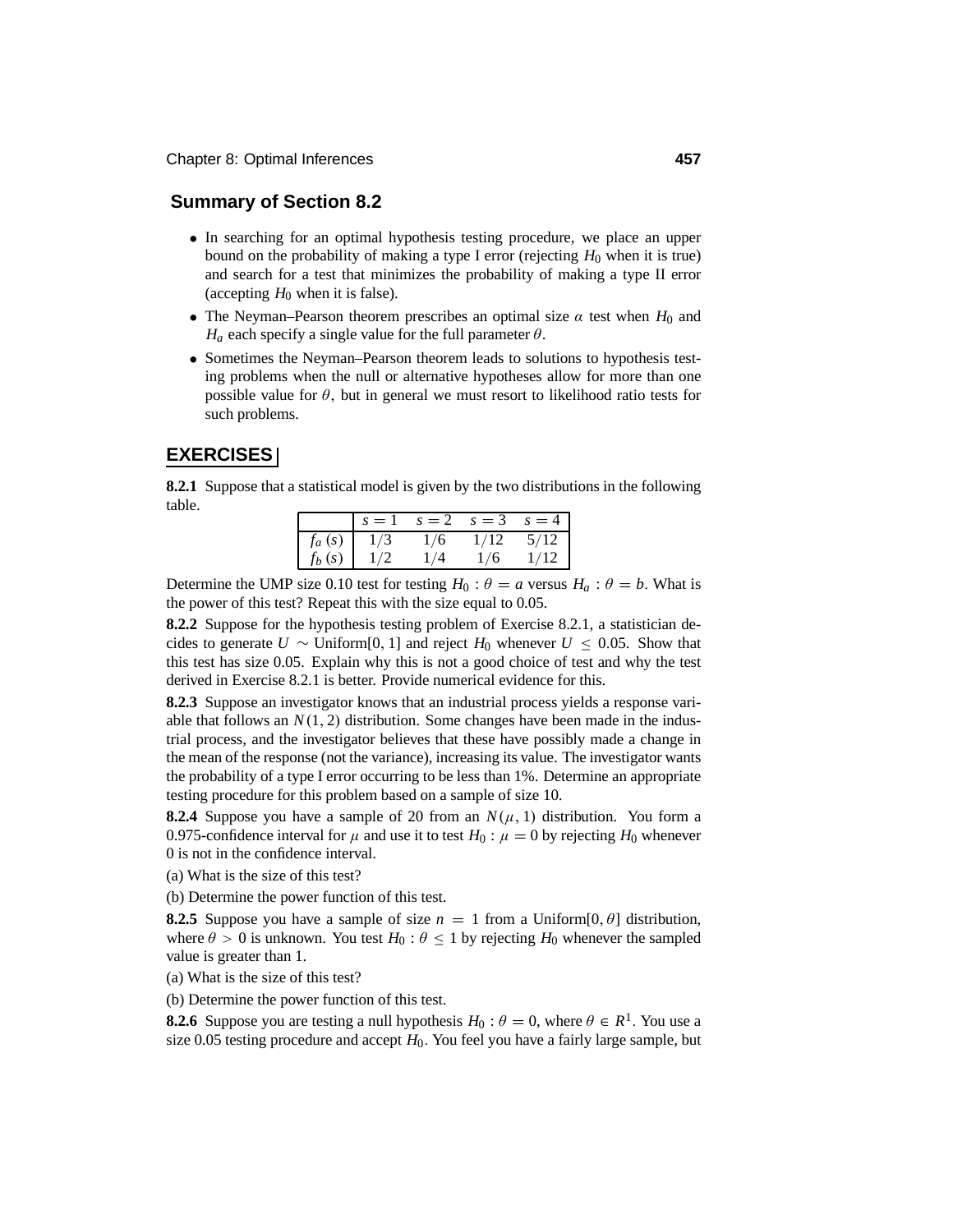when you compute the power at  $\pm 0.2$ , you obtain a value of 0.10 where 0.2 represents the smallest difference from 0 that is of practical importance. Do you believe it makes sense to conclude that the null hypothesis is true? Justify your conclusion.

**8.2.7** Suppose you want to test the null hypothesis  $H_0$ :  $\mu = 0$  based on a sample of *n* from an  $N(\mu, 1)$  distribution, where  $\mu \in \{0, 2\}$ . How large does *n* have to be so that the power at  $\mu = 2$ , of the optimal size 0.05 test, is equal to 0.99?

**8.2.8** Suppose we have available two different test procedures in a problem and these have the same power function. Explain why, from the point of view of optimal hypothesis testing theory, we should not care which test is used.

**8.2.9** Suppose you have a UMP size  $\alpha$  test  $\varphi$  for testing the hypothesis  $H_0: \psi(\theta) =$  $\psi_0$ , where  $\psi$  is real-valued. Explain how the graph of the power function of another size  $\alpha$  test that was not UMP would differ from the graph of the power function of  $\varphi$ .

#### **COMPUTER EXERCISES**

**8.2.10** Suppose you have a coin and you want to test the hypothesis that the coin is fair, i.e., you want to test  $H_0$ :  $\theta = 1/2$  where  $\theta$  is the probability of getting a head on a single toss. You decide to reject  $H_0$  using the rejection region  $R = \{0, 1, 7, 8\}$ based on  $n = 10$  tosses. Tabulate the power function for this procedure for  $\theta \in$  $\{0, 1/8, 2/8, \ldots, 7/8, 1\}.$ 

**8.2.11** On the same graph, plot the power functions for the two-sided *z*-test of  $H_0$ :  $\mu = 0$  for samples of sizes  $n = 1, 4, 10, 20$ , and 100 based on  $\alpha = 0.05$ .

(a) What do you observe about these graphs?

(b) Explain how these graphs demonstrate the unbiasedness of this test.

#### **PROBLEMS**

**8.2.12** Prove that  $\varphi_0^*$  in (8.2.7) is UMP size  $\alpha$  for  $H_0: \mu \ge \mu_0$  versus  $H_a: \mu < \mu_0$ . **8.2.13** Prove that the test function  $\varphi(s) = \alpha$  for every  $s \in S$  is an exact size  $\alpha$  test function. What is the interpretation of this test function?

**8.2.14** Using the test function in Problem 8.2.13, show that a UMP size  $\alpha$  test is also a UMP unbiased size  $\alpha$  test.

**8.2.15** Suppose that  $(x_1, \ldots, x_n)$  is a sample from a Gamma $(\alpha_0, \beta)$  distribution, where  $\alpha_0$  is known and  $\beta > 0$  is unknown. Determine the UMP size  $\alpha$  test for testing  $H_0$ :  $\beta = \beta_0$  versus  $H_a$ :  $\beta = \beta_1$ , where  $\beta_1 > \beta_0$ . Is this test UMP size  $\alpha$  for  $H_0$ :  $\beta \le \beta_0$ versus  $H_a$ :  $\beta > \beta_0$ ?

**8.2.16** Suppose that  $(x_1, \ldots, x_n)$  is a sample from an  $N(\mu_0, \sigma^2)$  distribution, where  $\mu_0$  is known and  $\sigma^2 > 0$  is unknown. Determine the UMP size  $\alpha$  test for testing  $H_0$ :  $\sigma^2 = \sigma_0^2$  versus  $H_a$ :  $\sigma^2 = \sigma_1^2$  where  $\sigma_0^2 > \sigma_1^2$ . Is this test UMP size  $\alpha$  for  $H_0: \sigma^2 \leq \sigma_0^2$  versus  $H_a: \sigma^2 > \sigma_0^2$ ?

**8.2.17** Suppose that  $(x_1, \ldots, x_n)$  is a sample from a Uniform[0,  $\theta$ ] distribution, where  $\theta > 0$  is unknown. Determine the UMP size  $\alpha$  test for testing  $H_0 : \theta = \theta_0$  versus  $H_a: \theta = \theta_1$ , where  $\theta_0 < \theta_1$ . Is this test function UMP size  $\alpha$  for  $H_0: \theta \leq \theta_0$  versus  $H_a$  :  $\theta > \theta_0$ ?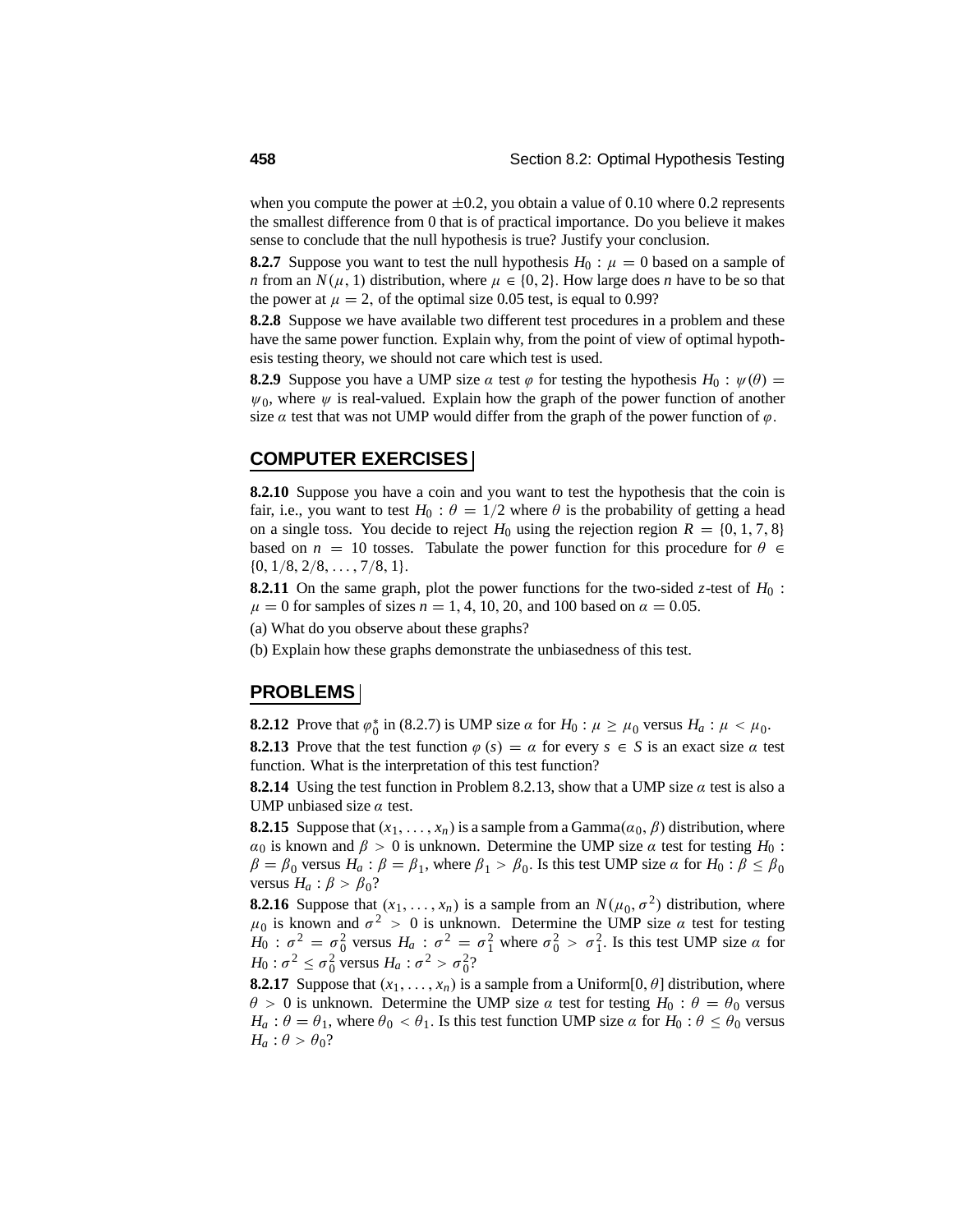#### Chapter 8: Optimal Inferences **459**

**8.2.18** Suppose that *F* is the distribution function for the Binomial $(n, \theta)$  distribution. Then prove that

$$
F(x) = \frac{\Gamma(n+1)}{\Gamma(x+1)\Gamma(n-x)} \int_{0}^{1} y^{x} (1-y)^{n-x-1} dy
$$

for  $x = 0, 1, \ldots, n-1$ . This establishes a relationship between the binomial probability distribution and the beta function. (Hint: Integration by parts.)

**8.2.19** Suppose that *F* is the distribution function for the Poisson( $\lambda$ ) distribution. Then prove that

$$
F(x) = \frac{1}{x!} \int_{\lambda}^{\infty} y^x e^{-y} dy
$$

for  $x = 0, 1, \ldots$ . This establishes a relationship between the Poisson probability distribution and the gamma function. (Hint: Integration by parts.)

**8.2.20** Suppose that  $(x_1, \ldots, x_n)$  is a sample from a Poisson( $\lambda$ ) distribution, where  $\lambda > 0$  is unknown. Determine the UMP size  $\alpha$  test for  $H_0 : \lambda = \lambda_0$  versus  $H_a : \lambda = \lambda_1$ , where  $\lambda_0 < \lambda_1$ . Is this test function UMP size  $\alpha$  for  $H_0$ :  $\lambda \leq \lambda_0$  versus  $H_a$ :  $\lambda > \lambda_0$ ? (Hint: You will need the result of Problem 8.2.19.)

**8.2.21** Suppose that  $(x_1, \ldots, x_n)$  is a sample from an  $N(\mu, \sigma^2)$  distribution, where  $(\mu, \sigma^2) \in R^1 \times (0, \infty)$  is unknown. Derive the form of the exact size  $\alpha$  likelihood ratio test for testing  $H_0$ :  $\mu = \mu_0$  versus  $H_0$ :  $\mu \neq \mu_0$ .

**8.2.22** (*Optimal confidence intervals*) Suppose that for model { $f_{\theta}$  :  $\theta \in \Omega$ } we have a UMP size  $\alpha$  test function  $\varphi_{\psi_0}$  for  $H_0 : \psi(\theta) = \psi_0$ , for each possible value of  $\psi_0$ . Suppose further that each  $\varphi_{\psi_0}$  only takes values in {0, 1}, i.e., each  $\varphi_{\psi_0}$  is a nonrandomized size  $\alpha$  test function.

(a) Prove that

$$
C(s) = \{ \psi_0 : \varphi_{\psi_0}(s) = 0 \}
$$

satisfies

$$
P_{\theta}(\psi(\theta) \in C(s)) \geq 1 - \alpha
$$

for every  $\theta \in \Omega$ . Conclude that  $C(s)$  is a  $(1 - \alpha)$ -confidence set for  $\psi(\theta)$ . (b) If  $C^*$  is a  $(1 - \alpha)$ -confidence set for  $\psi(\theta)$ , then prove that the test function defined by

$$
\varphi_{\psi_0}^*(s) = \begin{cases} 1 & \psi_0 \notin C(s) \\ 0 & \psi_0 \in C(s) \end{cases}
$$

is size  $\alpha$  for  $H_0$ :  $\psi(\theta) = \psi_0$ .

(c) Suppose that for each value  $\psi_0$ , the test function  $\varphi_{\psi_0}$  is UMP size  $\alpha$  for testing  $H_0$ :  $\psi(\theta) = \psi_0$  versus  $H_0$ :  $\psi(\theta) \neq \psi_0$ . Then prove that

$$
P_{\theta}(\psi(\theta^*) \in C(s)) \tag{8.2.12}
$$

is minimized, when  $\psi(\theta) \neq \psi_0$ , among all  $(1 - \alpha)$ -confidence sets for  $\psi(\theta)$ . The probability (8.2.12) is the probability of *C* containing the false value  $\psi(\theta^*)$ , and a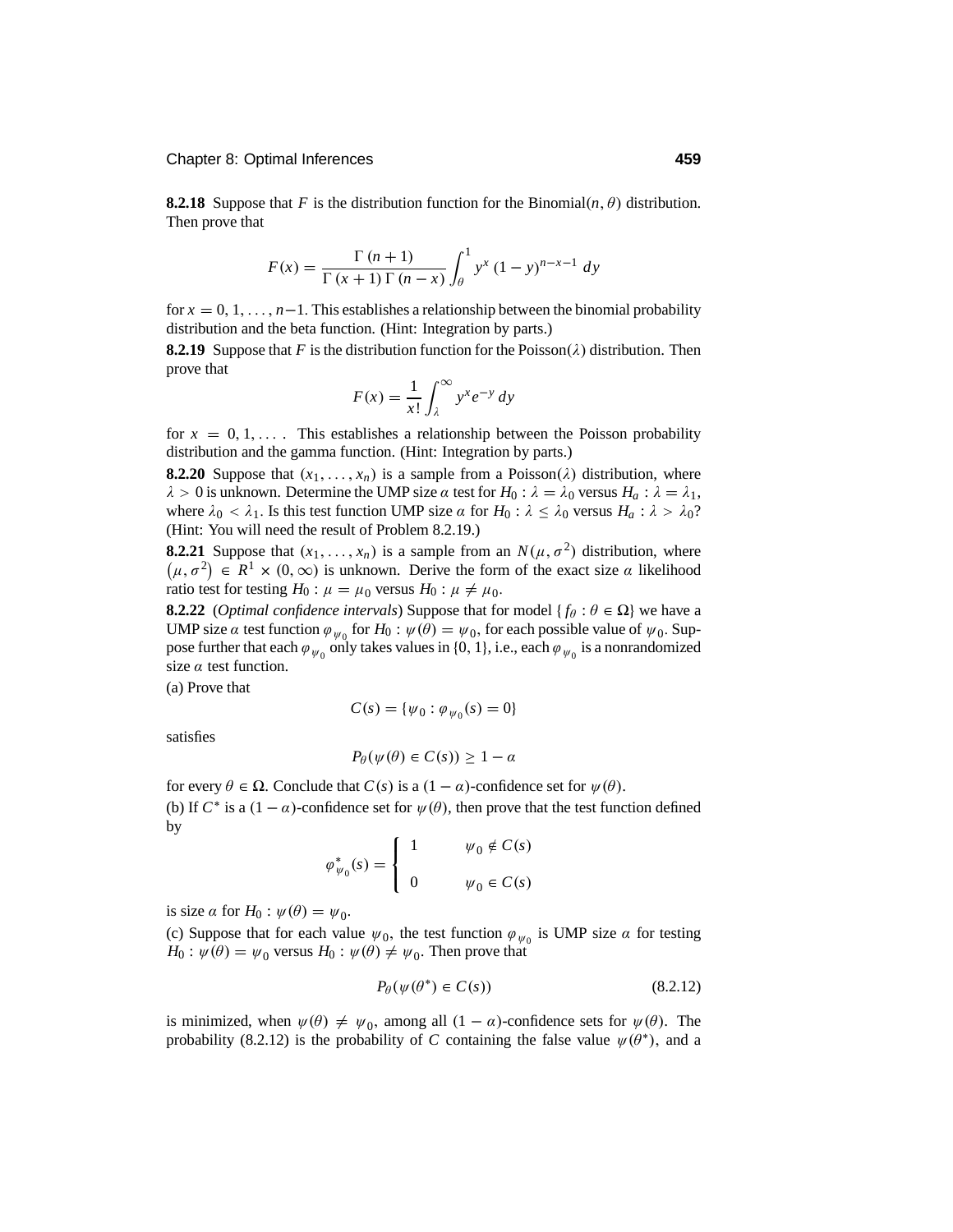$(1 - \alpha)$ -confidence region that minimizes this probability when  $\psi(\theta) \neq \psi_0$  is called a *uniformly most accurate (UMA)*  $(1 - \alpha)$ -confidence region for  $\psi(\theta)$ .

#### **CHALLENGES**

**8.2.23** Prove Corollary 8.2.1 in the discrete case.

## **8.3 Optimal Bayesian Inferences**

We now add the prior probability measure  $\Pi$  with density  $\pi$ . As we will see, this completes the specification of an optimality problem, as now there is always a solution. Solutions to Bayesian optimization problems are known as *Bayes rules*.

In Section 8.1, the unrestricted optimization problem was to find the estimator *T* of  $\psi(\theta)$  that minimizes  $MSE_{\theta}(T) = E_{\theta}((T - \psi(\theta))^2)$ , for each  $\theta \in \Omega$ . The Bayesian version of this problem is to minimize

$$
E_{\Pi}(\text{MSE}_{\theta}(T)) = E_{\Pi}(E_{\theta}((T - \psi(\theta))^2)).
$$
\n(8.3.1)

By the theorem of total expectation (Theorem 3.5.2), (8.3.1) is the expected value of the squared error  $(T(s) - \psi(\theta))^2$  under the joint distribution on  $(\theta, s)$  induced by the conditional distribution for *s*, given  $\theta$  (the sampling model), and by the marginal distribution for  $\theta$  (the prior distribution of  $\theta$ ). Again, by the theorem of total expectation, we can write this as

$$
E_{\Pi}(\text{MSE}_{\theta}(T)) = E_M(E_{\Pi(\cdot \,|\, s)}((T - \psi(\theta))^2)),\tag{8.3.2}
$$

where  $\Pi(\cdot | s)$  denotes the posterior probability measure for  $\theta$ , given the data *s* (the conditional distribution of  $\theta$  given *s*), and *M* denotes the prior predictive probability measure for *s* (the marginal distribution of *s*).

We have the following result.

**Theorem 8.3.1** When (8.3.1) is finite, a Bayes rule is given by  
\n
$$
T(s) = E_{\Pi(\cdot | s)} (\psi(\theta)),
$$
\nnamely, the posterior expectation of  $\psi(\theta)$ .

**PROOF** First, consider the expected posterior squared error

$$
E_{\Pi(\cdot\,|\,s)}\left(\big(T'(s)-\psi(\theta))\big)^2\right)
$$

of an estimate  $T'(s)$ . By Theorem 8.1.1 this is minimized by taking  $T'(s)$  equal to  $T(s) = E_{\Pi(\cdot | s)}(\psi(\theta))$  (note that the "random" quantity here is  $\theta$ ).

Now suppose that *T'* is any estimator of  $\psi(\theta)$ . Then we have just shown that

$$
0 \leq E_{\Pi(\cdot \mid s)}\left((T(s) - \psi(\theta))^2\right) \leq E_{\Pi(\cdot \mid s)}\left(\left(T'(s) - \psi(\theta)\right)^2\right)
$$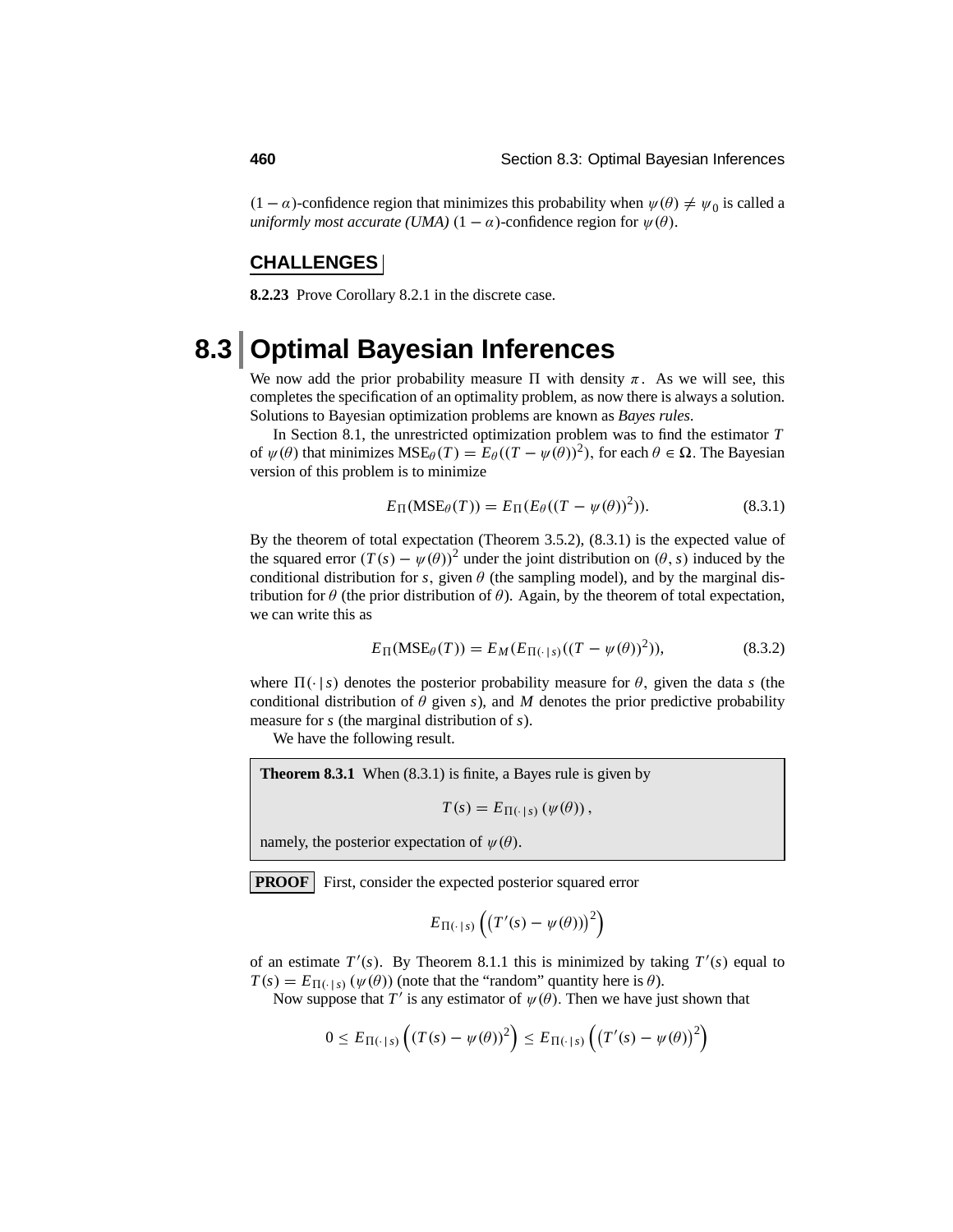and thus,

$$
E_{\Pi} (\text{MSE}_{\theta}(T)) = E_M \left( E_{\Pi(\cdot \, | \, s)} \left( (T(s) - \psi(\theta))^2 \right) \right)
$$
  
\$\leq E\_M \left( E\_{\Pi(\cdot \, | \, s)} \left( \left( T'(s) - \psi(\theta) \right)^2 \right) \right) = E\_{\Pi} (\text{MSE}\_{\theta}(T'))\$.\$

Therefore, *T* minimizes (8.3.1) and is a Bayes rule.

So we see that, under mild conditions, the optimal Bayesian estimation problem always has a solution and there is no need to restrict ourselves to unbiased estimators, etc.

For the hypothesis testing problem  $H_0$ :  $\psi(\theta) = \psi_0$ , we want to find the test function  $\varphi$  that minimizes the prior probability of making an error (type I or type II). Such a  $\varphi$  is a Bayes rule. We have the following result.

**Theorem 8.3.2** A Bayes rule for the hypothesis testing problem  $H_0$ :  $\psi(\theta) = \psi_0$ is given by  $\varphi_0(s) =$  $\sqrt{ }$  $\mathbf{I}$  $\mathbf{I}$ 1  $\Pi(\{\psi(\theta) = \psi_0\} | s) \le \Pi(\{\psi(\theta) \neq \psi_0\} | s)$ 0 otherwise.

**PROOF** Consider test function  $\varphi$  and let  $I_{\{\psi(\theta) = \psi_0\}}(\theta)$  denote the indicator function of the set  $\{\theta : \psi(\theta) = \psi_0\}$  (so  $I_{\{\psi(\theta) = 1\}}(\theta) = 1$  when  $\psi(\theta) = \psi_0$  and equals 0 of the set  $\{\theta : \psi(\theta) = \psi_0\}$  (so  $I_{\{\psi(\theta) = \psi_0\}}(\theta) = 1$  when  $\psi(\theta) = \psi_0$  and equals 0 otherwise). Observe that  $\varphi(s)$  is the probability of rejecting  $H_0$ , having observed *s*, which is an error when  $I_{\{\psi(\theta)=\psi_0\}}(\theta) = 1$ ;  $1 - \varphi(s)$  is the probability of accepting  $H_0$ , having observed *s*, which is an error when  $I_{\{w(\theta) = w_0\}}(\theta) = 0$ . Therefore, given *s* and  $\theta$ , the probability of making an error is

$$
e(\theta, s) = \varphi(s)I_{\{\psi(\theta) = \psi_0\}}(\theta) + (1 - \varphi(s)) (1 - I_{\{\psi(\theta) = \psi_0\}}(\theta)).
$$

By the theorem of total expectation, the prior probability of making an error (taking the expectation of  $e(\theta, s)$  under the joint distribution of  $(\theta, s)$  is

$$
E_M\left(E_{\Pi(\cdot\,|\,s)}\left(e(\theta,s)\right)\right). \tag{8.3.3}
$$

As in the proof of Theorem 8.3.1, if we can find  $\varphi$  that minimizes  $E_{\Pi(\cdot | s)} (\varrho(\theta, s))$  for each *s*, then  $\varphi$  also minimizes (8.3.3) and is a Bayes rule.

Using Theorem 3.5.4 to pull  $\varphi(s)$  through the conditional expectation, and the fact that  $E_{\Pi(\cdot | s)} (I_A(\theta)) = \Pi (A | s)$  for any event *A*, then

$$
E_{\Pi(\cdot | s)} (e(\theta, s)) = \varphi(s) \Pi \left( \{ \psi(\theta) = \psi_0 \} | s \right) + (1 - \varphi(s)) (1 - \Pi \left( \{ \psi(\theta) = \psi_0 \} | s \right)).
$$

Because  $\varphi(s) \in [0, 1]$ , we have

$$
\min \left\{ \Pi \left( \{ \psi(\theta) = \psi_0 \} \, | \, s \right), 1 - \Pi \left( \{ \psi(\theta) = \psi_0 \} \, | \, s \right) \right\} \leq \varphi(s) \Pi \left( \{ \psi(\theta) = \psi_0 \} \, | \, s \right) + (1 - \varphi(s)) \left( 1 - \Pi \left( \{ \psi(\theta) = \psi_0 \} \, | \, s \right) \right).
$$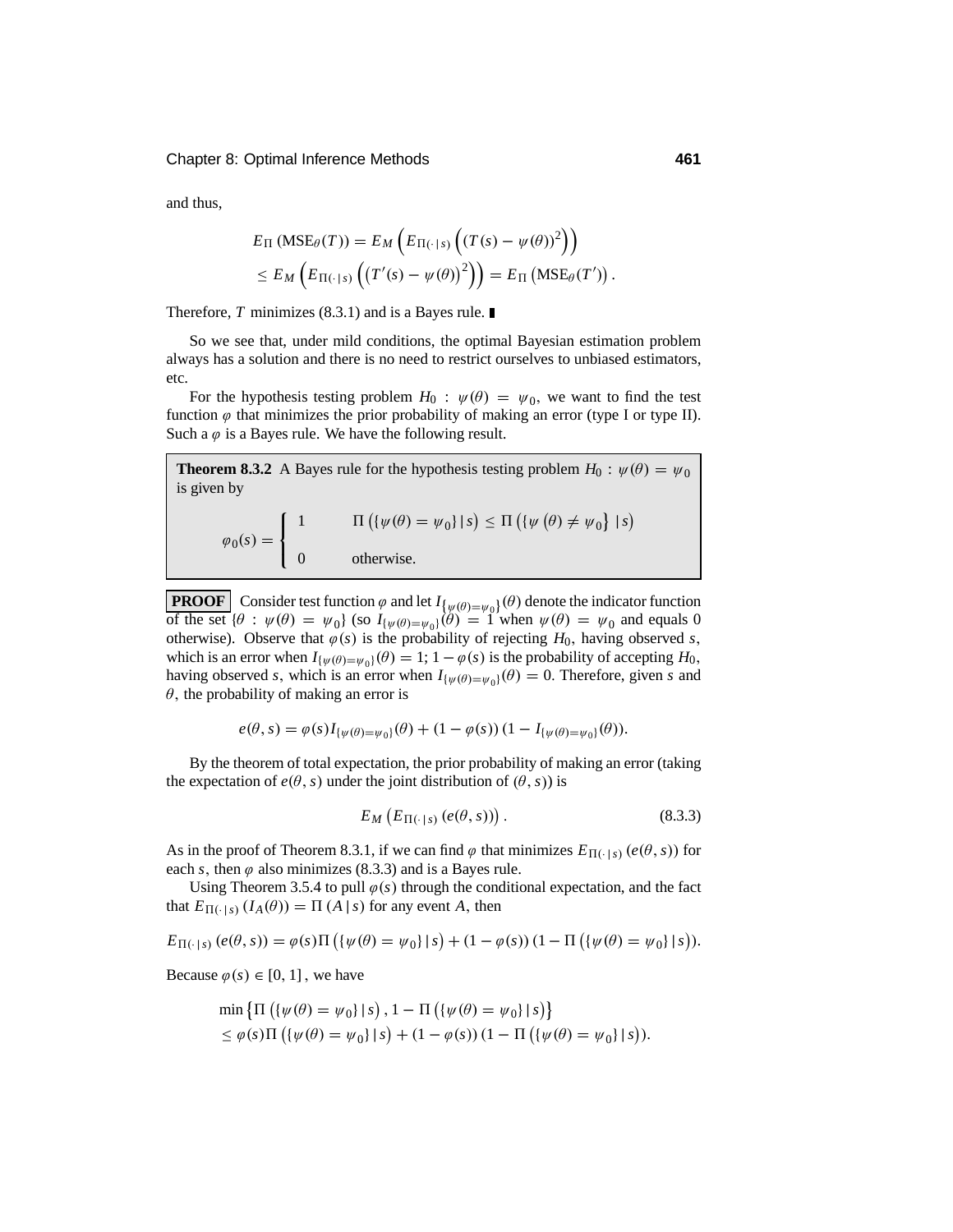Therefore, the minimum value of  $E_{\Pi(\cdot | s)} (\mathcal{e}(\theta, s))$  is attained by  $\varphi(s) = \varphi_0(s)$ .

Observe that Theorem 8.3.2 says that the Bayes rule rejects  $H_0$  whenever the posterior probability of the null hypothesis is less than or equal to the posterior probability of the alternative. This is an intuitively satisfying result.

The following problem does arise with this approach, however. We have

$$
\Pi\left(\{\psi(\theta) = \psi_0\} \mid s\right) = \frac{E_{\Pi}\left(I_{\{\theta : \psi(\theta) = \psi_0\}}(\theta) f_{\theta}(s)\right)}{m(s)}
$$

$$
\leq \frac{\max_{\{\theta : \psi(\theta) = \psi_0\}} f_{\theta}(s) \Pi\left(\{\psi(\theta) = \psi_0\}\right)}{m(s)}.
$$
(8.3.4)

When  $\Pi((\psi(\theta) = \psi_0)) = 0$ , (8.3.4) implies that  $\Pi((\psi(\theta) = \psi_0) | s) = 0$  for every *s*. Therefore, using the Bayes rule, we would always reject  $H_0$  no matter what data *s* are obtained, which does not seem sensible. As discussed in Section 7.2.3, we have to be careful to make sure we use a prior  $\Pi$  that assigns positive mass to  $H_0$  if we are going to use the optimal Bayes approach to a hypothesis testing problem.

#### **Summary of Section 8.3**

- Optimal Bayesian procedures are obtained by minimizing the expected performance measure using the posterior distribution.
- In estimation problems, when using squared error as the performance measure, the posterior mean is optimal.
- In hypothesis testing problems, when minimizing the probability of making an error as the performance measure, then computing the posterior probability of the null hypothesis and accepting  $H_0$  when this is greater than  $1/2$  is optimal.

#### **EXERCISES**

**8.3.1** Suppose that  $S = \{1, 2, 3\}$ ,  $\Omega = \{1, 2\}$ , with data distributions given by the following table. We place a uniform prior on  $\theta$  and want to estimate  $\theta$ .

|          | $=$ | $s=2$ | $=$ 3 |
|----------|-----|-------|-------|
| $f_1(s)$ | 1/6 | 1/6   |       |
| $f_2(s)$ |     |       |       |

Using a Bayes rule, test the hypothesis  $H_0: \theta = 2$  when  $s = 2$  is observed.

**8.3.2** For the situation described in Exercise 8.3.1, determine the Bayes rule estimator of  $\theta$  when using expected squared error as our performance measure for estimators.

**8.3.3** Suppose that we have a sample  $(x_1, \ldots, x_n)$  from an  $N(\mu, \sigma_0^2)$  distribution, where  $\mu$  is unknown and  $\sigma_0^2$  is known, and we want to estimate  $\mu$  using expected squared error as our performance measure for estimators. If we use the prior distribution  $\mu \sim N(\mu, \tau_0^2)$ , then determine the Bayes rule for this problem. Determine the limiting Bayes rule as  $\tau_0 \to \infty$ .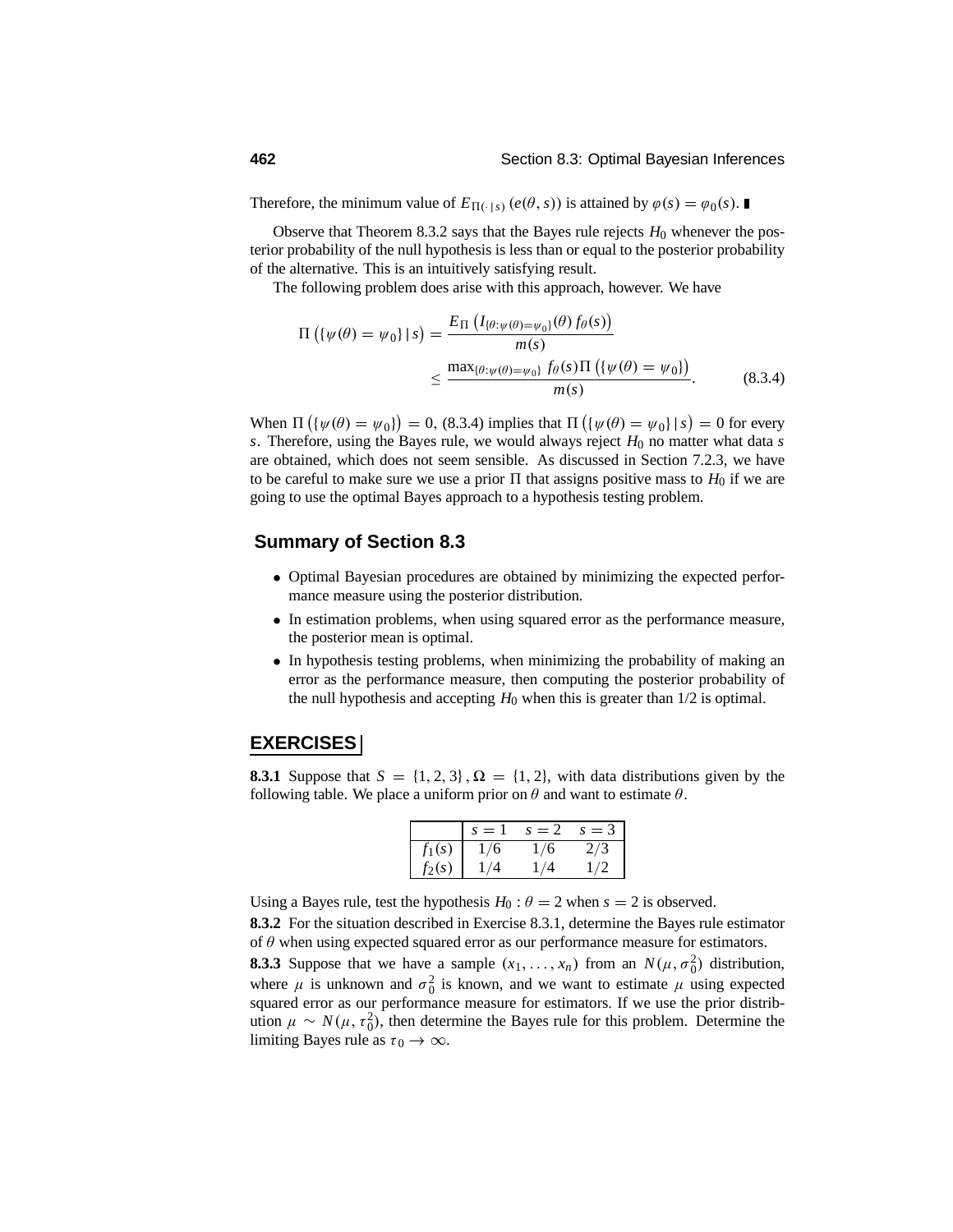**8.3.4** Suppose that we observe a sample  $(x_1, \ldots, x_n)$  from a Bernoulli $(\theta)$  distribution, where  $\theta$  is completely unknown, and we want to estimate  $\theta$  using expected squared error as our performance measure for estimators. If we use the prior distribution  $\theta \sim$ Beta $(\alpha, \beta)$ , then determine a Bayes rule for this problem.

**8.3.5** Suppose that  $(x_1, \ldots, x_n)$  is a sample from a Gamma $(\alpha_0, \beta)$  distribution, where  $\alpha_0$  is known, and  $\beta \sim \text{Gamma}(\tau_0, v_0)$ , where  $\tau_0$  and  $v_0$  are known. If we want to estimate  $\beta$  using expected squared error as our performance measure for estimators, then determine the Bayes rule. Use the weak (or strong) law of large numbers to determine what this estimator converges to as  $n \to \infty$ .

**8.3.6** For the situation described in Exercise 8.3.5, determine the Bayes rule for estimating  $\beta^{-1}$  when using expected squared error as our performance measure for estimators.

**8.3.7** Suppose that we have a sample  $(x_1, \ldots, x_n)$  from an  $N(\mu, \sigma_0^2)$  distribution, where  $\mu$  is unknown and  $\sigma_0^2$  is known, and we want to find the test of  $H_0$ :  $\mu = \mu_0$ that minimizes the prior probability of making an error (type I or type II). If we use the prior distribution  $\mu \sim p_0 I_{\{\mu_0\}} + (1 - p_0) N(\mu_0, \tau_0^2)$ , where  $p_0 \in (0, 1)$  is known (i.e., the prior is a mixture of a distribution degenerate at  $\mu_0$  and an  $N(\mu_0, \tau_0^2)$  distribution), then determine the Bayes rule for this problem. Determine the limiting Bayes rule as  $\tau_0 \rightarrow \infty$ . (Hint: Make use of the computations in Example 7.2.13.)

**8.3.8** Suppose that we have a sample  $(x_1, \ldots, x_n)$  from a Bernoulli $(\theta)$  distribution, where  $\theta$  is unknown, and we want to find the test of  $H_0$ :  $\theta = \theta_0$  that minimizes the prior probability of making an error (type I or type II). If we use the prior distribution  $\theta \sim p_0 I_{\{\theta_0\}} + (1 - p_0)$ Uniform[0, 1], where  $p_0 \in (0, 1)$  is known (i.e., the prior is a mixture of a distribution degenerate at  $\theta_0$  and a uniform distribution), then determine the Bayes rule for this problem.

#### **PROBLEMS**

**8.3.9** Suppose that  $\Omega = {\theta_1, \theta_2}$ , that we put a prior  $\pi$  on  $\Omega$ , and that we want to estimate  $\theta$ . Suppose our performance measure for estimators is the probability of making an incorrect choice of  $\theta$ . If the model is denoted { $f_{\theta}$ :  $\theta \in \Omega$ }, then obtain the form of the Bayes rule when data *s* are observed.

**8.3.10** For the situation described in Exercise 8.3.1, use the Bayes rule obtained via the method of Problem 8.3.9 to estimate  $\theta$  when  $s = 2$ . What advantage does this estimate have over that obtained in Exercise 8.3.2?

**8.3.11** Suppose that  $(x_1, \ldots, x_n)$  is a sample from an  $N(\mu, \sigma^2)$  distribution where  $(\mu, \sigma^2) \in R^1 \times (0, \infty)$  is unknown, and want to estimate  $\mu$  using expected squared error as our performance measure for estimators. Using the prior distribution given by

$$
\mu \mid \sigma^2 \sim N(\mu_0, \tau_0^2 \sigma^2),
$$

and using

$$
\frac{1}{\sigma^2} \sim \text{Gamma}(\alpha_0, \beta_0),
$$

where  $\mu_0$ ,  $\tau_0^2$ ,  $\alpha_0$ , and  $\beta_0$  are fixed and known, then determine the Bayes rule for  $\mu$ .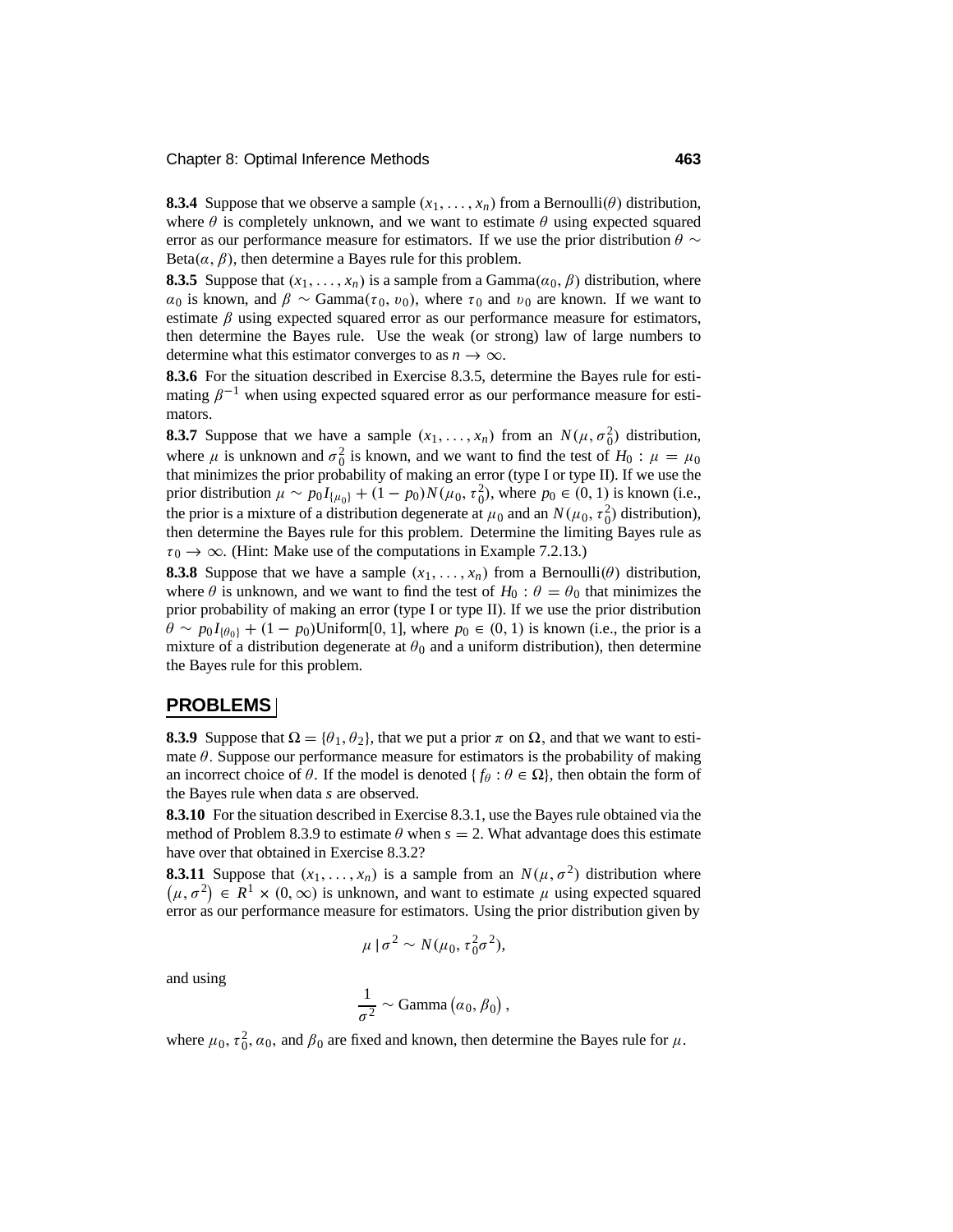**8.3.12** (*Model selection*) Generalize Problem 8.3.9 to the case  $\Omega = {\theta_1, \ldots, \theta_k}$ .

#### **CHALLENGES**

**8.3.13** In Section 7.2.4, we described the Bayesian prediction problem. Using the notation found there, suppose we wish to predict  $t \in R<sup>1</sup>$  using a predictor  $\tilde{T}(s)$ . If we assess the accuracy of a predictor by

$$
E((\tilde{T}(s)-t)^2) = E_{\Pi}(E_{P_{\theta}}(E_{Q_{\theta}(\cdot|s)}((\tilde{T}(s)-t)^2))),
$$

then determine the prior predictor that minimizes this quantity (assume all relevant expectations are finite). If we observe  $s_0$ , then determine the best predictor. (Hint: Assume all the probability measures are discrete.)

### **8.4 Decision Theory (Advanced)**

To determine an optimal inference, we chose a performance measure and then attempted to find an inference, of a given type, that has optimal performance with respect to this measure. For example, when considering estimates of a real-valued characteristic of interest  $\psi(\theta)$ , we took the performance measure to be MSE and then searched for the estimator that minimizes this for each value of  $\theta$ .

Decision theory is closely related to the optimal approach to deriving inferences, but it is a little more specialized. In the decision framework, we take the point of view that, in any statistical problem, the statistician is faced with making a decision, e.g., deciding on a particular value for  $\psi(\theta)$ . Furthermore, associated with a decision is the notion of a loss incurred whenever the decision is incorrect. A decision rule is a procedure, based on the observed data *s*, that the statistician uses to select a decision. The decision problem is then to find a decision rule that minimizes the average loss incurred.

There are a number of real-world contexts in which losses are an obvious part of the problem, e.g., the monetary losses associated with various insurance plans that an insurance company may consider offering. So the decision theory approach has many applications. It is clear in many practical problems, however, that losses (as well as performance measures) are somewhat arbitrary components of a statistical problem, often chosen simply for convenience. In such circumstances, the approaches to deriving inferences described in Chapters 6 and 7 are preferred by many statisticians.

So the *decision theory model* for inference adds another ingredient to the sampling model (or to the sampling model and prior) to derive inferences — the loss function. To formalize this, we conceive of a set of possible actions or decisions that the statistician could take after observing the data *s*. This set of possible actions is denoted by A and is called the *action space*. To connect these actions with the statistical model, there is a *correct action function*  $A : \Omega \to A$  such that  $A(\theta)$  is the correct action to take when  $\theta$  is the true value of the parameter. Of course, because we do not know  $\theta$ , we do not know the correct action  $A(\theta)$ , so there is uncertainty involved in our decision. Consider a simple example.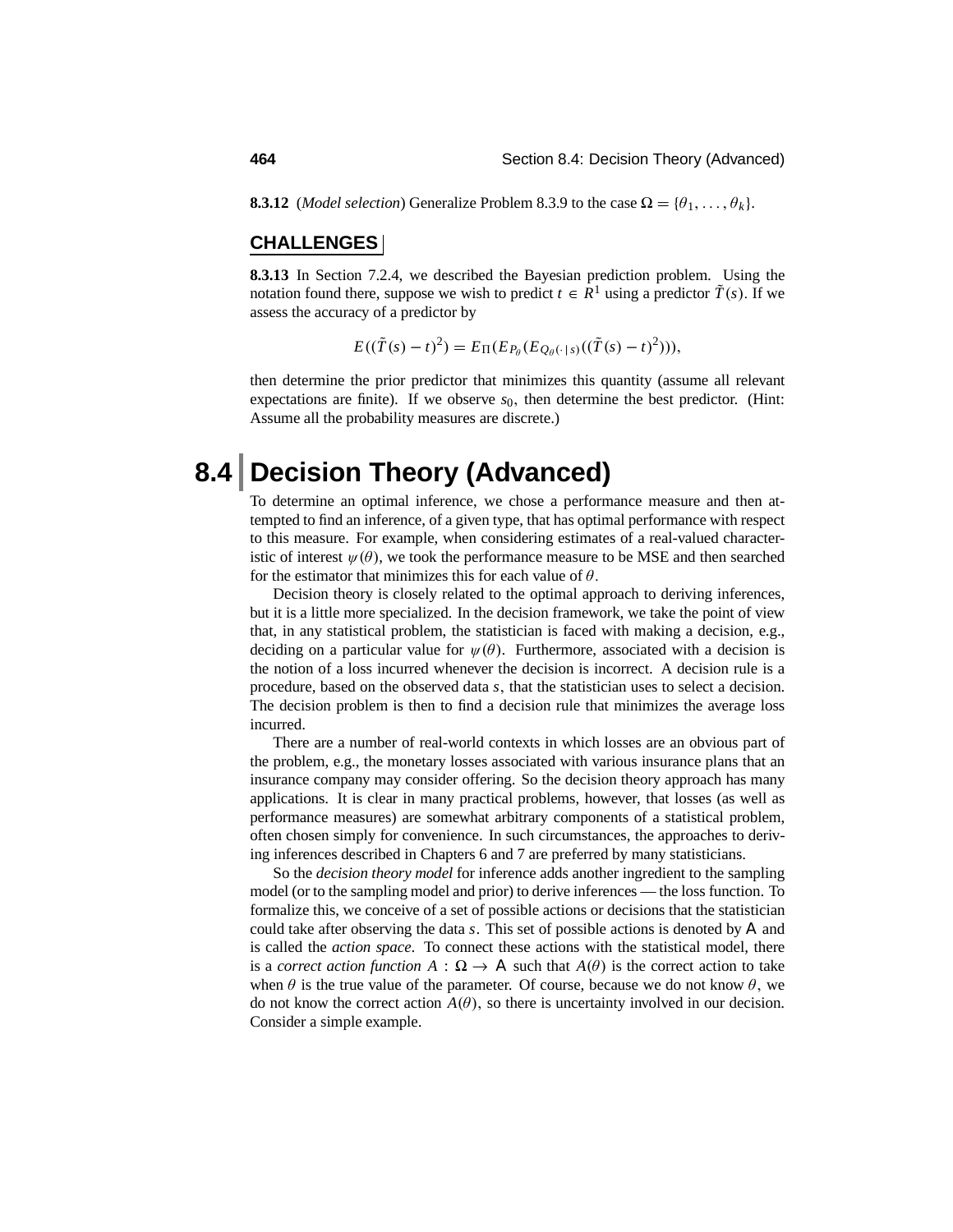#### **EXAMPLE 8.4.1**

Suppose you are told that an urn containing 100 balls has either 50 white and 50 black balls or 60 white and 40 black balls. Five balls are drawn from the urn without replacement and their colors are observed. The statistician's job is to make a decision about the true proportion of white balls in the urn based on these data.

The statistical model then comprises two distributions {*P*1, *<sup>P</sup>*2} where, using parameter space  $\Omega = \{1, 2\}$ ,  $P_1$  is the Hypergeometric(100, 50, 5) distribution (see Example 2.3.7) and  $P_2$  is the Hypergeometric(100, 60, 5) distribution. The action space is  $A = \{0.5, 0.6\}$ , and  $A : \Omega \rightarrow A$  is given by  $A(1) = 0.5$  and  $A(2) = 0.6$ . The data are given by the colors of the five balls drawn.

We suppose now that there is also a loss or penalty  $L(\theta, a)$  incurred when we select action  $a \in A$  and  $\theta$  is true. If we select the correct action, then the loss is 0; it is greater than 0 otherwise.

**Definition 8.4.1** A *loss function* is a function *L* defined on  $\Omega \times A$  and taking values in [0, ∞) such that  $L(\theta, a) = 0$  if and only if  $a = A(\theta)$ .

Sometimes the loss can be an actual monetary loss. Actually, decision theory is a little more general than what we have just described, as we can allow for negative losses (gains or profits), but the restriction to nonnegative losses is suitable for purely statistical applications.

In a specific problem, the statistician chooses a loss function that is believed to lead to reasonable statistical procedures. This choice is dependent on the particular application. Consider some examples.

**EXAMPLE 8.4.2** (*Example 8.4.1 continued*)

Perhaps a sensible choice in this problem would be

$$
L(\theta, a) = \begin{cases} 1 & \theta = 1, a = 0.6 \\ 2 & \theta = 2, a = 0.5 \\ 0 & \text{otherwise.} \end{cases}
$$

Here we have decided that selecting  $a = 0.5$  when it is not correct is a more serious error than selecting  $a = 0.6$  when it is not correct. If we want to treat errors symmetrically, then we could take

$$
L(\theta, a) = I_{\{(1,0.6), (2,0.5)\}}(\theta, a),
$$

i.e., the losses are 1 or 0.

#### **EXAMPLE 8.4.3** *Estimation as a Decision Problem*

Suppose we have a marginal parameter  $\psi(\theta)$  of interest, and we want to specify an estimate *T* (*s*) after observing  $s \in S$ . Here, the action space is  $A = \{\psi(\theta) : \theta \in \Omega\}$ and  $A(\theta) = \psi(\theta)$ . Naturally, we want  $T(s) \in A$ .

For example, suppose  $(x_1, \ldots, x_n)$  is a sample from an  $N(\mu, \sigma^2)$  distribution, where  $(\mu, \sigma^2) \in \Omega = R^1 \times R^+$  is unknown, and we want to estimate  $\psi(\mu, \sigma^2) = \mu$ . In this case,  $A = R^1$  and a possible estimator is the sample average  $T(x_1, \ldots, x_n) = \overline{x}$ .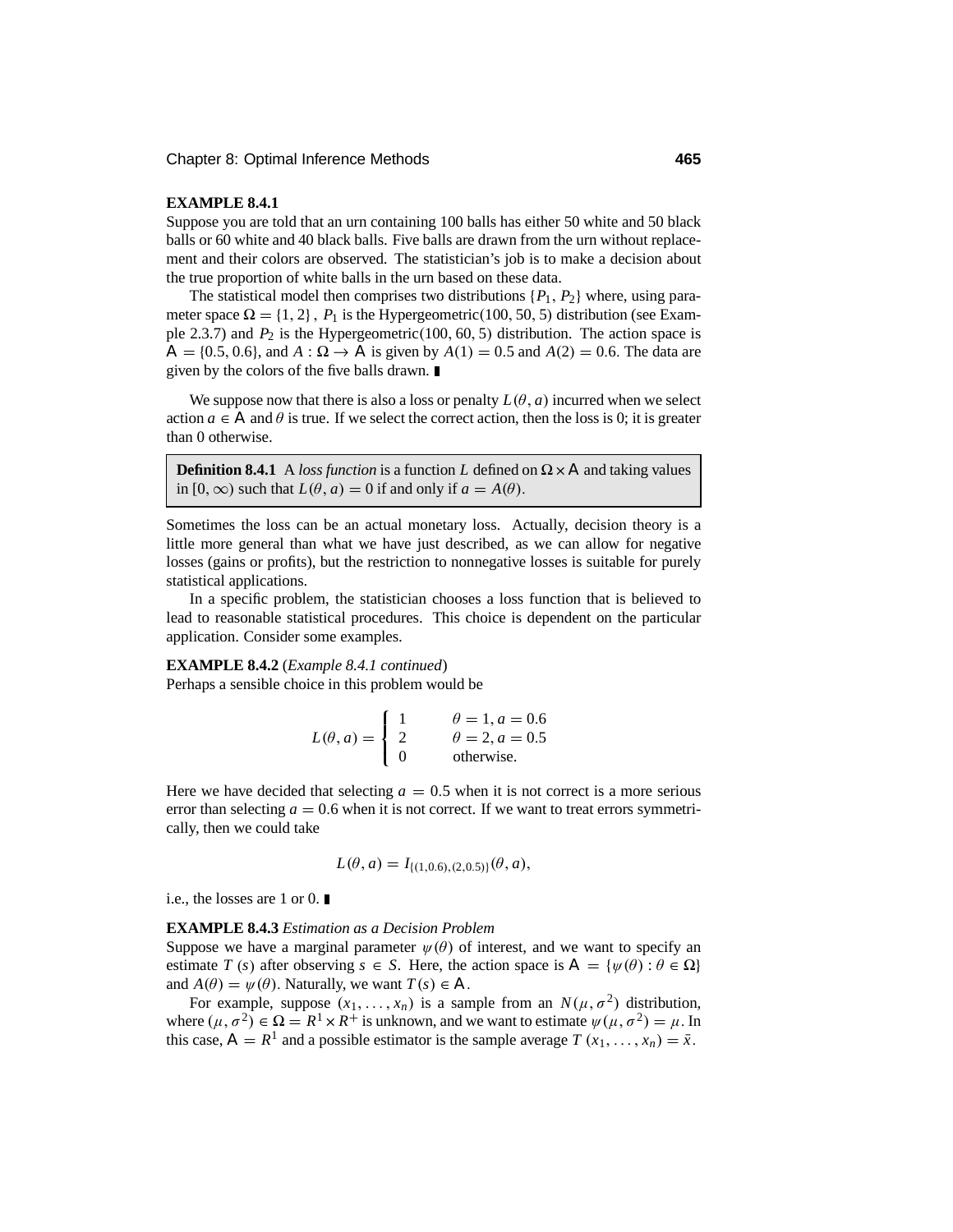There are many possible choices for the loss function. Perhaps a natural choice is to use

$$
L(\theta, a) = |\psi(\theta) - a|,
$$
\n(8.4.1)

the absolute deviation between  $\psi(\theta)$  and *a*. Alternatively, it is common to use

$$
L(\theta, a) = (\psi(\theta) - a)^2, \tag{8.4.2}
$$

the squared deviations between  $\psi(\theta)$  and *a*.

We refer to (8.4.2) as *squared error loss*. Notice that (8.4.2) is just the square of the Euclidean distance between  $\psi(\theta)$  and a. It might seem more natural to actually use the distance (8.4.1) as the loss function. It turns out, however, that there are a number of mathematical conveniences that arise from using squared distance.

#### **EXAMPLE 8.4.4** *Hypothesis Testing as a Decision Problem*

In this problem, we have a characteristic of interest  $\psi(\theta)$  and want to assess the plausibility of the value  $\psi_0$  after viewing the data *s*. In a hypothesis testing problem, this is written as  $H_0: \psi(\theta) = \psi_0$  versus  $H_a: \psi(\theta) \neq \psi_0$ . As in Section 8.2, we refer to  $H_0$ as the null hypothesis and to  $H_a$  as the alternative hypothesis.

The purpose of a hypothesis testing procedure is to decide which of  $H_0$  or  $H_a$  is true based on the observed data *s*. So in this problem, the action space is  $A = \{H_0, H_a\}$ and the correct action function is

$$
A(\theta) = \begin{cases} H_0 & \psi(\theta) = \psi_0 \\ H_a & \psi(\theta) \neq \psi_0. \end{cases}
$$

An alternative, and useful, way of thinking of the two hypotheses is as subsets of  $\Omega$ . We write  $H_0 = \psi^{-1}\{\psi_0\}$  as the subset of all  $\theta$  values that make the null hypothesis true, and  $H_a = H_0^c$  is the subset of all  $\theta$  values that make the null hypothesis false. Then, based on the data *s*, we want to decide if the true value of  $\theta$  is in  $H_0$  or if  $\theta$  is in *Ha*. If *H*<sup>0</sup> (or *Ha*) is composed of a single point, then it is called a *simple hypothesis* or a *point hypothesis*; otherwise, it is referred to as a *composite hypothesis*.

For example, suppose that  $(x_1, \ldots, x_n)$  is a sample from an  $N(\mu, \sigma^2)$  distribution where  $\theta = (\mu, \sigma^2) \in \Omega = R^1 \times R^+$ ,  $\psi(\theta) = \mu$ , and we want to test the null hypothesis  $H_0$ :  $\mu = \mu_0$  versus the alternative  $H_a$ :  $\mu \neq \mu_0$ . Then  $H_0 = {\mu_0} \times R^+$  and  $H_a = {\mu_0}^c \times R^+$ . For the same model, let

$$
\psi(\theta) = I_{(-\infty,\mu_0] \times R^+}(\mu, \sigma^2),
$$

i.e.,  $\psi$  is the indicator function for the subset  $(-\infty, \mu_0] \times R^+$ . Then testing  $H_0 : \psi = 1$ versus the alternative  $H_a$ :  $\psi = 0$  is equivalent to testing that the mean is less than or equal to  $\mu_0$  versus the alternative that it is greater than  $\mu_0$ . This one-sided hypothesis testing problem is often denoted as  $H_0: \mu \leq \mu_0$  versus  $H_a: \mu > \mu_0$ .

There are a number of possible choices for the loss function, but the most commonly used is of the form

$$
L(\theta, a) = \begin{cases} 0 & \theta \in H_0, a = H_0 \text{ or } \theta \in H_a, a = H_a \\ b & \theta \notin H_0, a = H_0 \\ c & \theta \notin H_a, a = H_a. \end{cases}
$$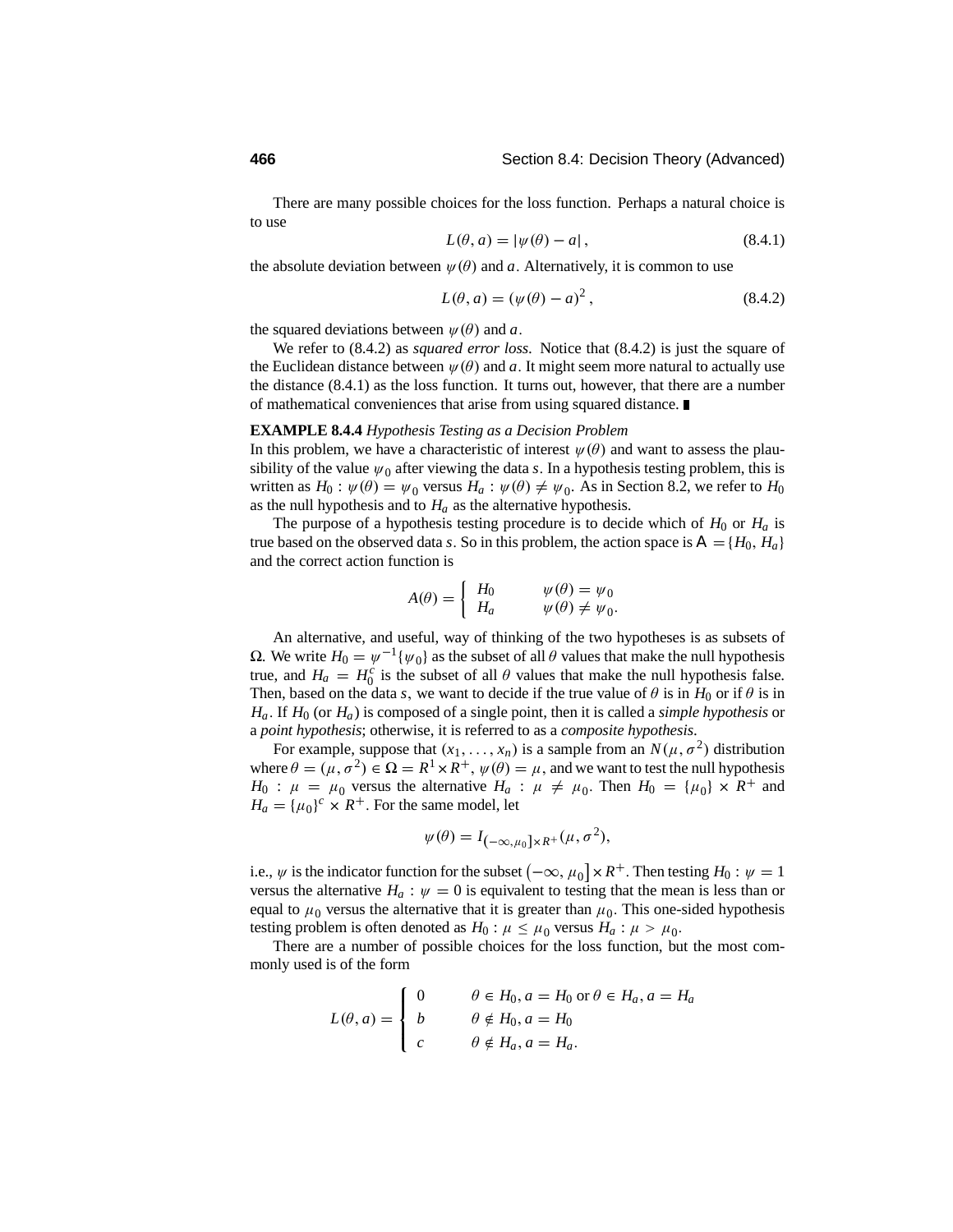If we reject  $H_0$  when  $H_0$  is true (a type I error), we incur a loss of *c*; if we accept  $H_0$ when  $H_0$  is false (a type II error), we incur a loss of *b*. When  $b = c$ , we can take  $b = c = 1$  and produce the commonly used *0–1 loss function*.

A statistician faced with a decision problem — i.e., a model, action space, correct action function, and loss function — must now select a rule for choosing an element of the action space A when the data *s* are observed. A *decision function* is a procedure that specifies how an action is to be selected in the action space A.

**Definition 8.4.2** A *nonrandomized decision function d* is a function  $d : S \rightarrow A$ .

So after observing *s*, we decide that the appropriate action is *d*(*s*).

Actually, we will allow our decision procedures to be a little more general than this, as we permit a random choice of an action after observing *s*.

**Definition 8.4.3** A *decision function*  $\delta$  is such that  $\delta(s, \cdot)$  is a probability measure on the action space A for each  $s \in S$  (so  $\delta(s, A)$  is the probability that the action taken is in  $A \subset A$ ).

Operationally, after observing *s*, a random mechanism with distribution specified by  $\delta(s, \cdot)$  is used to select the action from the set of possible actions. Notice that if  $\delta(s, \cdot)$ is a probability measure degenerate at the point  $d(s)$  (so  $\delta(s, \{d(s)\}) = 1$ ) for each *s*, then  $\delta$  is equivalent to the nonrandomized decision function *d* and conversely (see Problem 8.4.8).

The use of randomized decision procedures may seem rather unnatural, but, as we will see, sometimes they are an essential ingredient of decision theory. In many estimation problems, the use of randomized procedures provides no advantage, but this is not the case in hypothesis testing problems. We let *D* denote the set of all decision functions  $\delta$  for the specific problem of interest.

The decision problem is to choose a decision function  $\delta \in D$ . The selected  $\delta$  will then be used to generate decisions in applications. We base this choice on how the various decision functions  $\delta$  perform with respect to the loss function. Intuitively, we want to choose  $\delta$  to make the loss as small as possible. For a particular  $\delta$ , because *s* ∼ *f*<sup>θ</sup> and *a* ∼  $\delta$ (*s*, ·), the loss *L*( $\theta$ , *a*) is a random quantity. Therefore, rather than minimizing specific losses, we speak instead about minimizing some aspect of the distribution of the losses for each  $\theta \in \Omega$ . Perhaps a reasonable choice is to minimize the average loss. Accordingly, we define the risk function associated with  $\delta \in D$  as the average loss incurred by  $\delta$ . The risk function plays a central role in determining an appropriate decision function for a problem.

| <b>Definition 8.4.4</b> The risk function associated with decision function $\delta$ is given by |         |
|--------------------------------------------------------------------------------------------------|---------|
| $R_{\delta}(\theta) = E_{\theta}(E_{\delta(s,\cdot)}(L(\theta,a))).$                             | (8.4.3) |

Notice that to calculate the risk function we first calculate the average of  $L(\theta, a)$ , based on *s* fixed and  $a \sim \delta(s, \cdot)$ . Then we average this conditional average with respect to  $s \sim f$ . By the theorem of total expectation, this is the average loss. When  $\delta(s, \cdot)$  is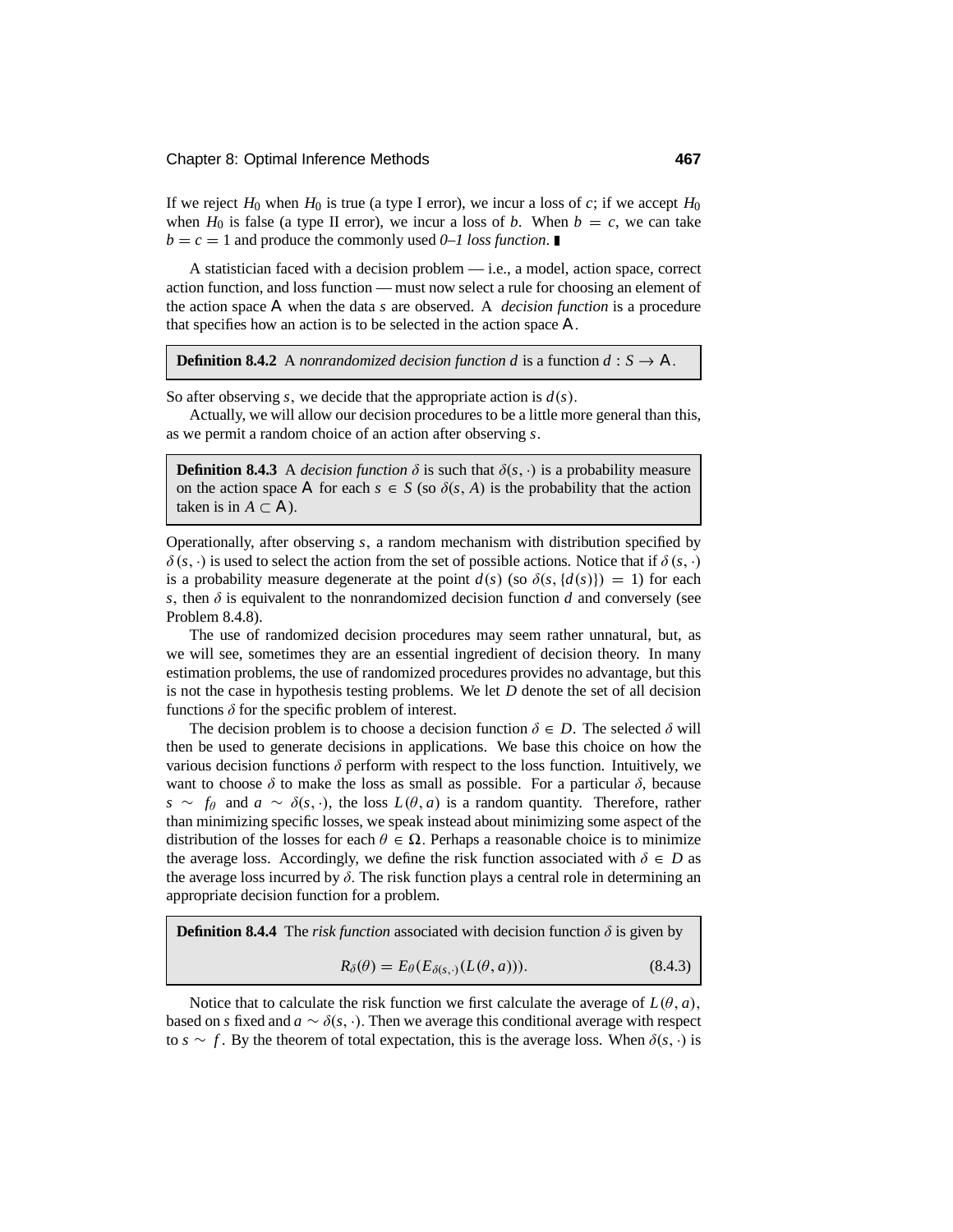degenerate at  $d(s)$  for each  $s$ , then (8.4.3) simplifies (see Problem 8.4.8) to

$$
R_{\delta}(\theta) = E_{\theta}(L(\theta, d(s))).
$$

Consider the following examples.

#### **EXAMPLE 8.4.5**

Suppose that  $S = \{1, 2, 3\}$ ,  $\Omega = \{1, 2\}$ , and the distributions are given by the following table.

|          | $=$ | $s=2$ | $s = 3$ |
|----------|-----|-------|---------|
| $f_1(s)$ | 1/3 | 1/3   |         |
| $f_2(s)$ |     | 1 / 2 |         |

Further suppose that  $A = \Omega$ ,  $A(\theta) = \theta$ , and the loss function is given by  $L(\theta, a) = 1$ when  $\theta \neq a$  but is 0 otherwise.

Now consider the decision function  $\delta$  specified by the following table.

|                   | $=$ 1 | $a=2$ |
|-------------------|-------|-------|
| $\delta(1,\{a\})$ | 174   | 3/4   |
| $\delta(2,\{a\})$ | 74    | 3/4   |
| $\delta(3,\{a\})$ |       |       |

So when we observe  $s = 1$ , we randomly choose the action  $a = 1$  with probability 1/4 and choose the action  $a = 2$  with probability 3/4, etc. Notice that this decision function does the sensible thing and selects the decision  $a = 1$  when we observe  $s = 3$ , as we know unequivocally that  $\theta = 1$  in this case.

We have

$$
E_{\delta(1,\cdot)}(L(\theta, a)) = \frac{1}{4}L(\theta, 1) + \frac{3}{4}L(\theta, 2)
$$
  
\n
$$
E_{\delta(2,\cdot)}(L(\theta, a)) = \frac{1}{4}L(\theta, 1) + \frac{3}{4}L(\theta, 2)
$$
  
\n
$$
E_{\delta(3,\cdot)}(L(\theta, a)) = L(\theta, 1),
$$

so the risk function of  $\delta$  is then given by

$$
R_{\delta}(1) = E_1(E_{\delta(s,\cdot)}(L(1,a)))
$$
  
=  $\frac{1}{3} \left( \frac{1}{4} L(1, 1) + \frac{3}{4} L(1, 2) \right) + \frac{1}{3} \left( \frac{1}{4} L(1, 1) + \frac{3}{4} L(1, 2) \right) + \frac{1}{3} L(1, 1)$   
=  $\frac{3}{12} + \frac{3}{12} + 0 = \frac{1}{2}$ 

and

$$
R_{\delta}(2) = E_2(E_{\delta(s,\cdot)}(L(2,a)))
$$
  
=  $\frac{1}{2} \left( \frac{1}{4} L(2, 1) + \frac{3}{4} L(2, 2) \right) + \frac{1}{2} \left( \frac{1}{4} L(2, 1) + \frac{3}{4} L(2, 2) \right) + 0L(2, 1)$   
=  $\frac{1}{8} + \frac{1}{8} + 0 = \frac{1}{4}.$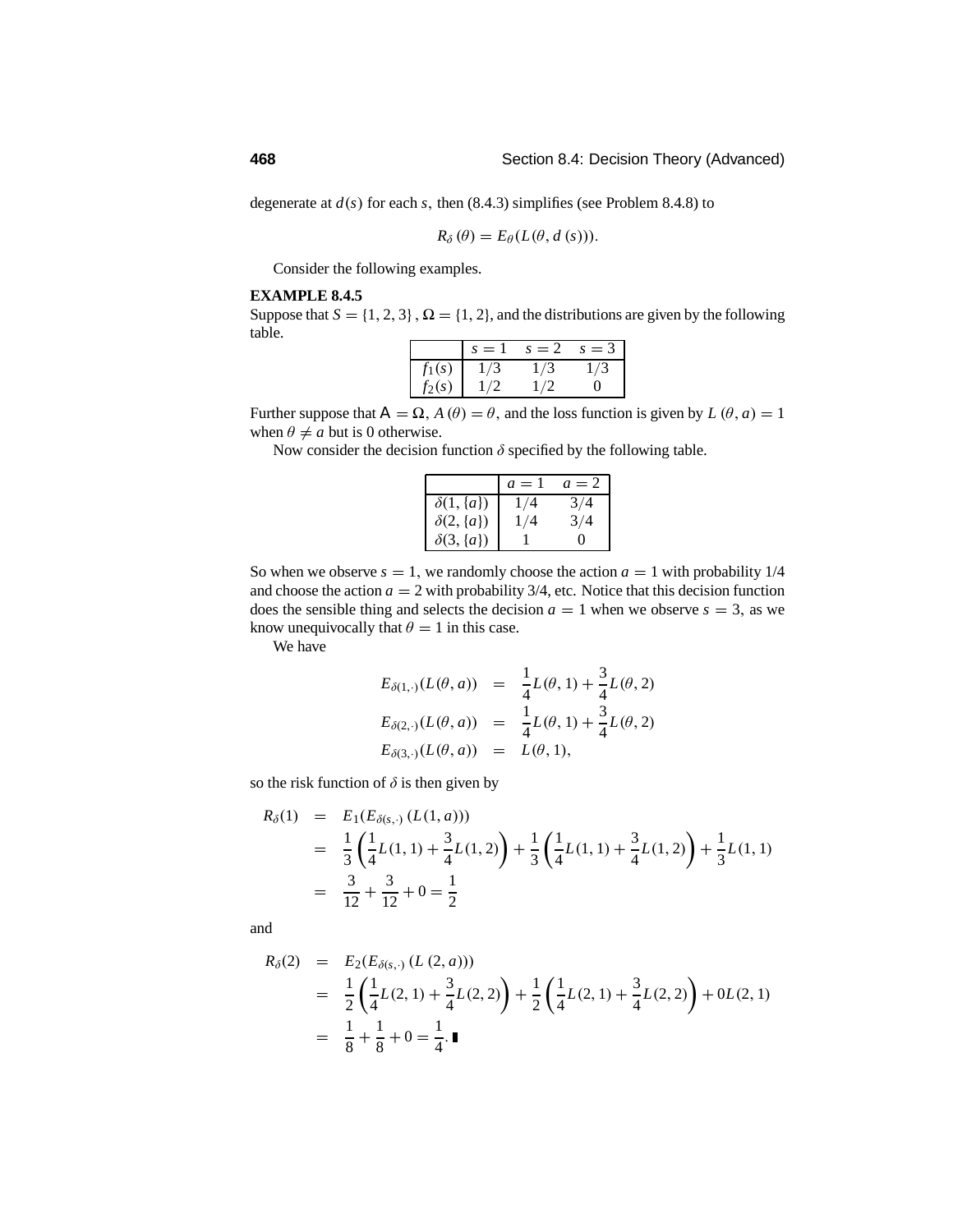Chapter 8: Optimal Inference Methods **469**

#### **EXAMPLE 8.4.6** *Estimation*

We will restrict our attention to nonrandomized decision functions and note that these are also called estimators. The risk function associated with estimator *T* and loss function  $(8.4.1)$  is given by

$$
R_T(\theta) = E_{\theta} (|\psi(\theta) - T|)
$$

and is called the *mean absolute deviation* (MAD). The risk function associated with the estimator  $T$  and loss function  $(8.4.2)$  is given by

$$
R_T(\theta) = E_{\theta}((\psi(\theta) - T)^2)
$$

and is called the MSE.

We want to choose the estimator *T* to minimize  $R_T(\theta)$  for every  $\theta \in \Omega$ . Note that, when using (8.4.2), this decision problem is exactly the same as the optimal estimation problem discussed in Section 8.1.

#### **EXAMPLE 8.4.7** *Hypothesis Testing*

We note that for a given decision function  $\delta$  for this problem, and a data value *s*, the distribution  $\delta(s, \cdot)$  is characterized by  $\varphi(s) = \delta(s, H_a)$ , which is the probability of rejecting  $H_0$  when *s* have been observed. This is because the probability measure  $\delta(s, \cdot)$  is concentrated on two points, so we need only give its value at one of these to completely specify it. We call  $\varphi$  the *test function* associated with  $\delta$  and observe that a decision function for this problem is also specified by a test function  $\varphi$ .

We have immediately that

$$
E_{\delta(s,\cdot)}(L(\theta, a)) = (1 - \varphi(s)) L(\theta, H_0) + \varphi(s)L(\theta, H_a).
$$
 (8.4.4)

Therefore, when using the 0–1 loss function,

$$
R_{\delta}(\theta) = E_{\theta} ((1 - \varphi(s)) L(\theta, H_0) + \varphi(s) L(\theta, H_a))
$$
  
=  $L(\theta, H_0) + E_{\theta}(\varphi(s)) (L(\theta, H_a) - L(\theta, H_0))$   
=  $\begin{cases} E_{\theta}(\varphi(s)) & \theta \in H_0 \\ 1 - E_{\theta}(\varphi(s)) & \theta \in H_a. \end{cases}$ 

Recall that in Section 6.3.6, we introduced the power function associated with a hypothesis assessment procedure that rejected *H*<sup>0</sup> whenever the P-value was smaller than some prescribed value. The power function, evaluated at  $\theta$ , is the probability that such a procedure rejects  $H_0$  when  $\theta$  is the true value. Because  $\varphi(s)$  is the conditional probability, given  $s$ , that  $H_0$  is rejected, the theorem of total expectation implies that  $E_{\theta}(\varphi(s))$  equals the unconditional probability that we reject *H*<sub>0</sub> when  $\theta$  is the true value. So in general, we refer to the function

$$
\beta_{\varphi}(\theta) = E_{\theta}(\varphi(s))
$$

as the *power function* of the decision procedure  $\delta$  or, equivalently, as the power function of the test function  $\varphi$ .

Therefore, minimizing the risk function in this case is equivalent to choosing  $\varphi$ to minimize  $\beta_{\varphi}(\theta)$  for every  $\theta \in H_0$  and to maximize  $\beta_{\varphi}(\theta)$  for every  $\theta \in H_a$ . Accordingly, this decision problem is exactly the same as the optimal inference problem discussed in Section 8.2.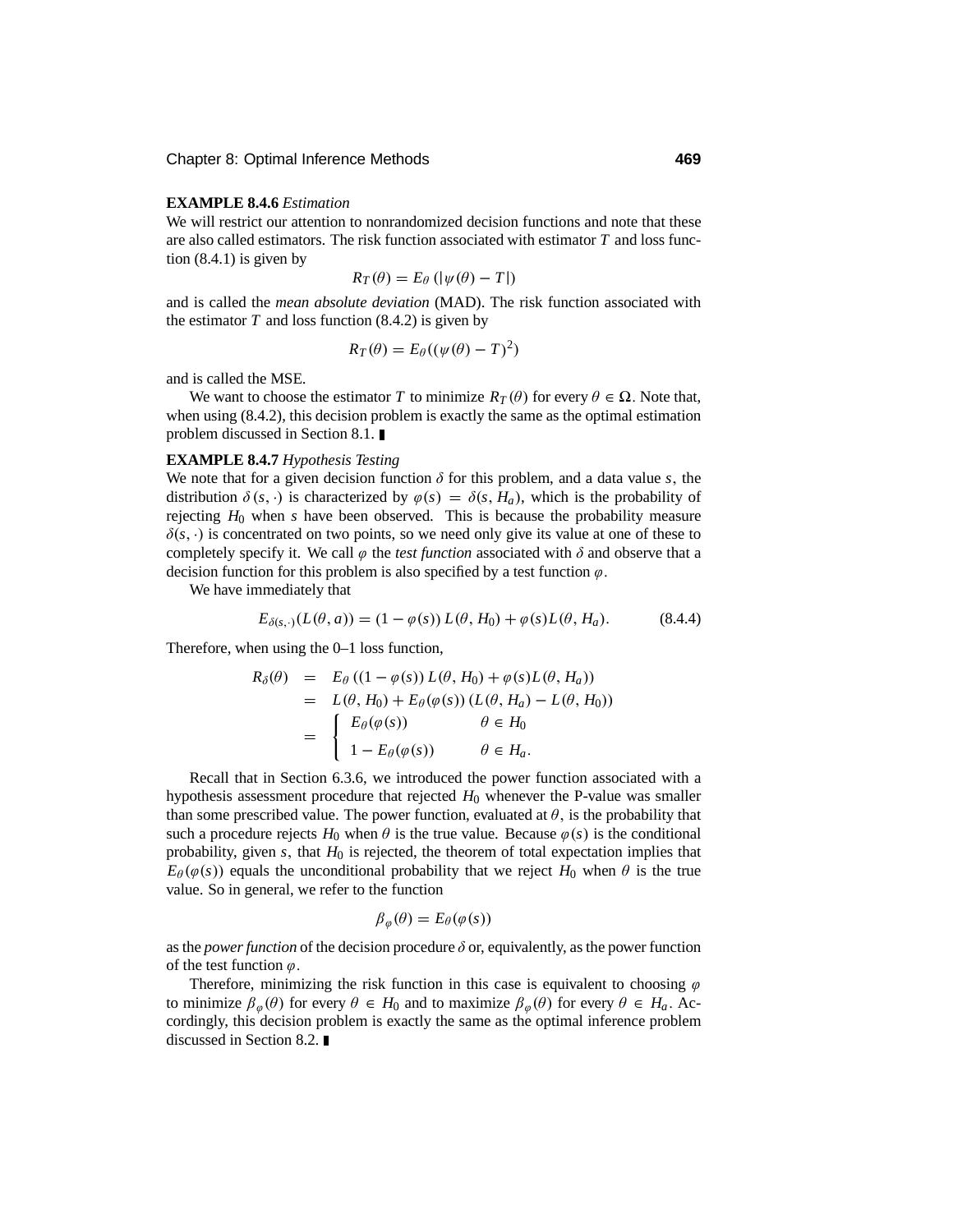Once we have written down all the ingredients for a decision problem, it is then clear what form a solution to the problem will take. In particular, any decision function  $\delta_0$  that satisfies

$$
R_{\delta_0}(\theta) \leq R_{\delta}(\theta)
$$

for every  $\theta \in \Omega$  and  $\delta \in D$  is an *optimal decision function* and is a solution. If two decision functions have the same risk functions, then, from the point of view of decision theory, they are equivalent. So it is conceivable that there might be more than one solution to a decision problem.

Actually, it turns out that an optimal decision function exists only in extremely unrealistic cases, namely, the data always tell us categorically what the correct decision is (see Problem 8.4.9). We do not really need statistical inference for such situations. For example, suppose we have two coins — coin A has two heads and coin B has two tails. As soon as we observe an outcome from a coin toss, we know exactly which coin was tossed and there is no need for statistical inference.

Still, we can identify some decision rules that we do not want to use. For example, if  $\delta \in D$  is such that there exists  $\delta_0 \in D$  satisfying  $R_{\delta_0}(\theta) \leq R_{\delta}(\theta)$  for every  $\theta$ , and if there is at least one  $\theta$  for which  $R_{\delta_0}(\theta) < R_{\delta}(\theta)$ , then naturally we strictly prefer  $\delta_0$  to δ.

**Definition 8.4.5** A decision function  $\delta$  is said to be *admissible* if there is no  $\delta_0$  that is strictly preferred to it.

A consequence of decision theory is that we should use only admissible decision functions. Still, there are many admissible decision functions and typically none is optimal. Furthermore, a procedure that is only admissible may be a very poor choice (see Challenge 8.4.11).

There are several routes out of this impasse for decision theory. One approach is to use *reduction principles*. By this we mean that we look for an optimal decision function in some subclass  $D_0 \subset D$  that is considered appropriate. So we then look for  $a \delta_0 \in D_0$  such that  $R_{\delta_0}(\theta) \leq R_{\delta}(\theta)$  for every  $\theta \in \Omega$  and  $\delta \in D_0$ , i.e., we look for an optimal decision function in *D*0. Consider the following example.

#### **EXAMPLE 8.4.8** *Size* α *Tests for Hypothesis Testing*

Consider a hypothesis testing problem  $H_0$  versus  $H_a$ . Recall that in Section 8.2, we restricted attention to those test functions  $\varphi$  that satisfy  $E_{\theta}(\varphi) \leq \alpha$  for every  $\theta \in H_0$ . Such a  $\varphi$  is called a size  $\alpha$  test function for this problem. So in this case, we are restricting to the class  $D_0$  of all decision functions  $\delta$  for this problem, which correspond to size  $\alpha$  test functions.

In Section 8.2, we showed that sometimes there is an optimal  $\delta \in D_0$ . For example, when  $H_0$  and  $H_a$  are simple, the Neyman–Pearson theorem (Theorem 8.2.1) provides an optimal  $\varphi$ ; thus,  $\delta$ , defined by  $\delta(s, H_a) = \varphi(s)$ , is optimal. We also showed in Section 8.2, however, that in general there is no optimal size  $\alpha$  test function  $\varphi$  and so there is no optimal  $\delta \in D_0$ . In this case, further reduction principles are necessary.

Another approach to selecting a  $\delta \in D$  is based on choosing one particular realvalued characteristic of the risk function of  $\delta$  and ordering the decision functions based on that. There are several possibilities.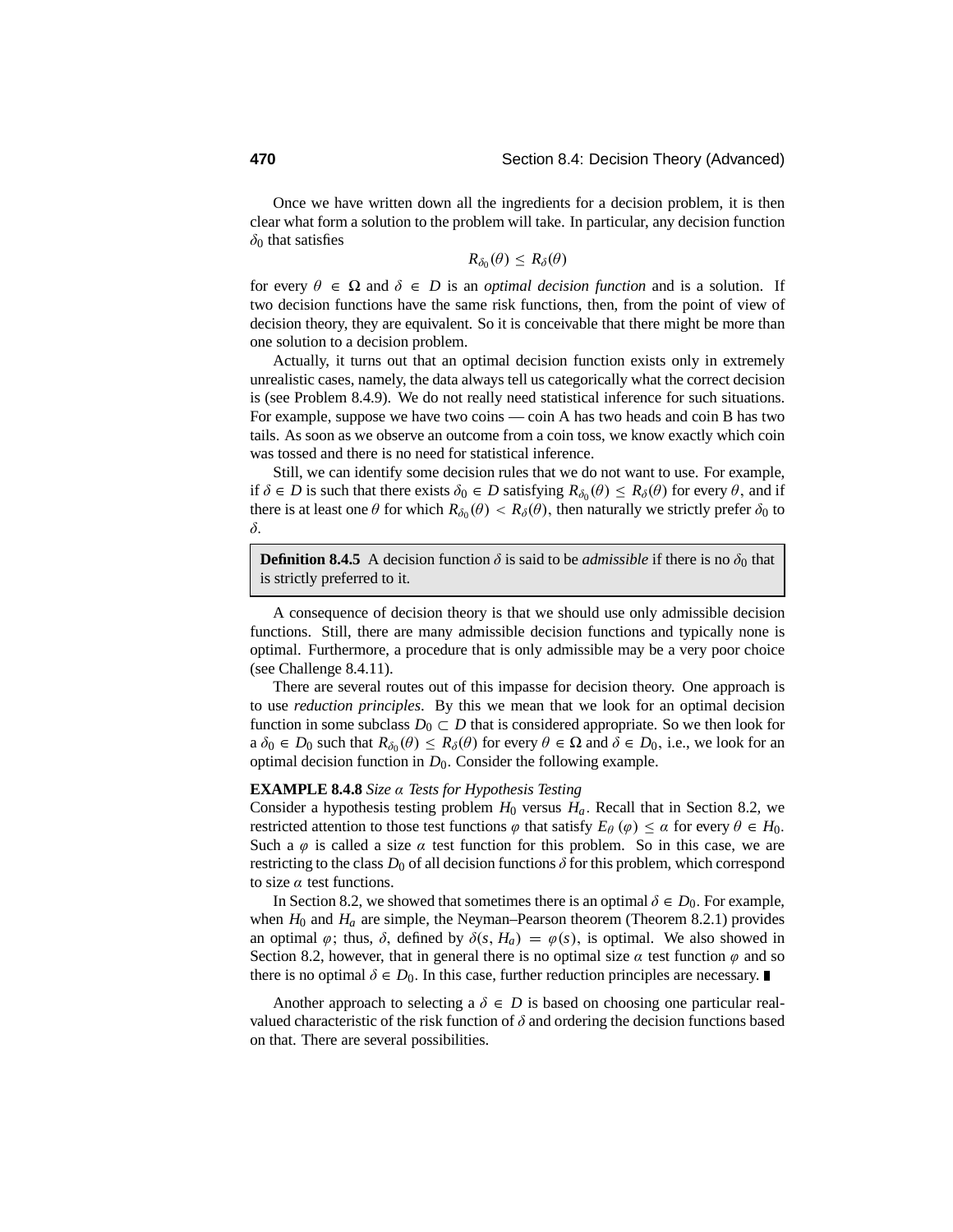Chapter 8: Optimal Inference Methods **471**

One way is to introduce a prior  $\pi$  into the problem and then look for the decision procedure  $\delta \in D$  that has smallest prior risk

$$
r_{\delta}=E_{\pi}(R_{\delta}(\theta)).
$$

We then look for a rule that has prior risk equal to  $\min_{\delta \in D} r_{\delta}$  (or  $\inf_{\delta \in D} r_{\delta}$ ). This approach is called *Bayesian decision theory.*

**Definition 8.4.6** The quantity  $r_{\delta}$  is called the *prior risk* of  $\delta$ , min<sub> $\delta \in D$ </sub>  $r_{\delta}$  is called the *Bayes risk*, and a rule with prior risk equal to the Bayes risk is called a *Bayes rule*.

We derived Bayes rules for several problems in Section 8.3. Interestingly, Bayesian decision theory always effectively produces an answer to a decision problem. This is a very desirable property for any theory of statistics.

Another way to order decision functions uses the maximum (or supremum) risk. So for a decision function  $\delta$ , we calculate

$$
\max_{\theta \in \Omega} R_{\delta}(\theta)
$$

(or sup $_{\theta \in \Omega}$  *R*<sub> $\delta$ </sub>( $\theta$ )) and then select a  $\delta \in D$  that minimizes this quantity. Such a  $\delta$  has the smallest, largest risk or the smallest, worst behavior.

**Definition 8.4.7** A decision function  $\delta_0$  satisfying max  $\max_{\theta \in \Omega} R_{\delta_0}(\theta) = \min_{\delta \in D}$ max  $\theta \in \Omega$  $R_{\delta}(\theta)$  (8.1)

is called a *minimax decision function*.

Again, this approach will always effectively produce an answer to a decision problem (see Problem 8.4.10).

Much more can be said about decision theory than this brief introduction to the basic concepts. Many interesting, general results have been established for the decision theoretic approach to statistical inference.

#### **Summary of Section 8.4**

- The decision theoretic approach to statistical inference introduces an action space A and a loss function *L*.
- A decision function  $\delta$  prescribes a probability distribution  $\delta(s, \cdot)$  on A. The statistician generates a decision in A using this distribution after observing *s*.
- The problem in decision theory is to select  $\delta$ ; for this, the risk function  $R_{\delta}(\theta)$ is used. The value  $R_{\delta}(\theta)$  is the average loss incurred when using the decision function  $\delta$ , and the goal is to minimize risk.
- Typically, no optimal decision function  $\delta$  exists. So, to select a  $\delta$ , various reduction criteria are used to reduce the class of possible decision functions, or the decision functions are ordered using some real-valued characteristic of their risk functions, e.g., maximum risk or average risk with respect to some prior.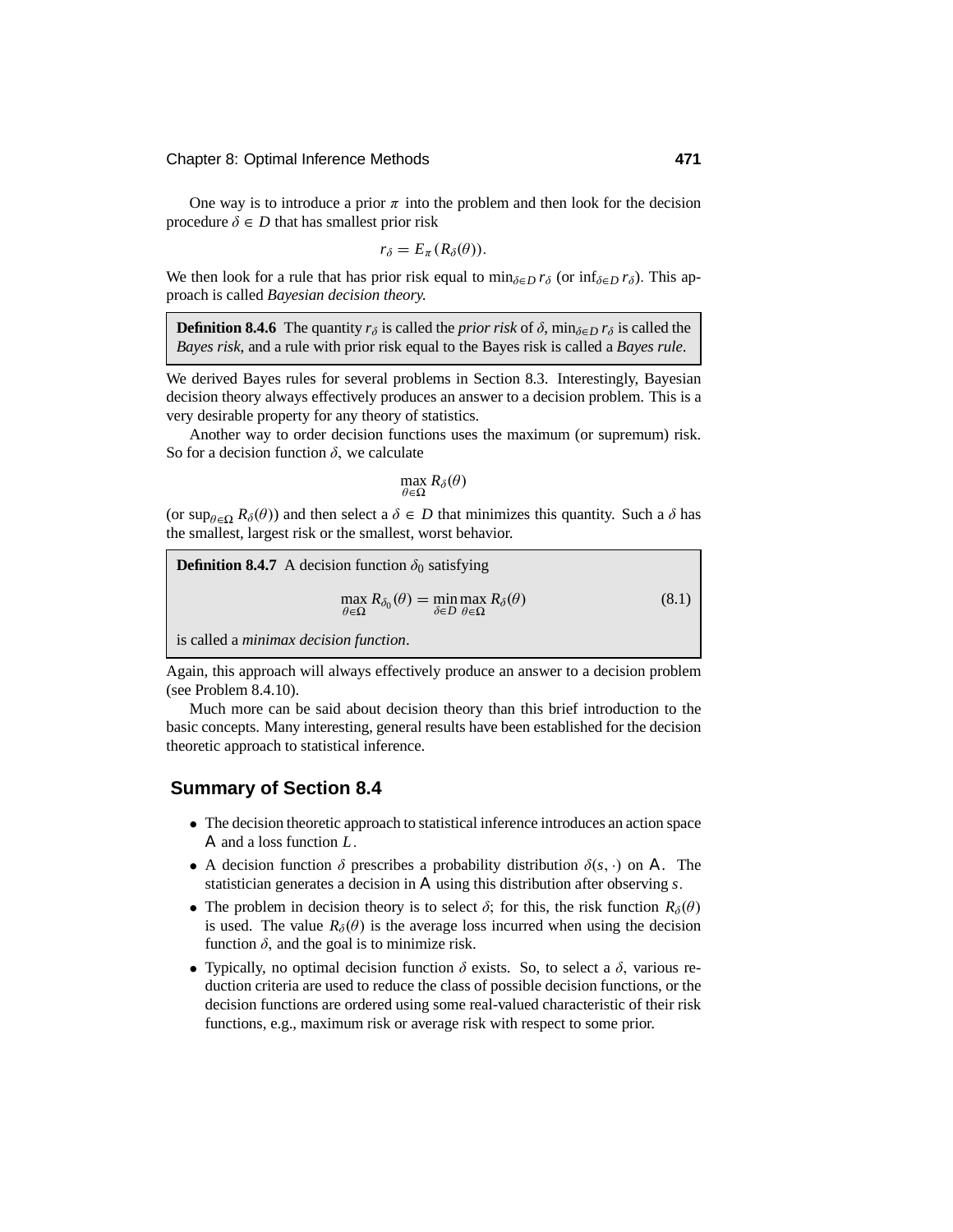#### **EXERCISES**

**8.4.1** Suppose we observe a sample  $(x_1, \ldots, x_n)$  from a Bernoulli $(\theta)$  distribution, where  $\theta$  is completely unknown, and we want to estimate  $\theta$  using squared error loss. Write out all the ingredients of this decision problem. Calculate the risk function of the estimator  $T(x_1, \ldots, x_n) = \overline{x}$ . Graph the risk function when  $n = 10$ .

**8.4.2** Suppose we have a sample  $(x_1, \ldots, x_n)$  from a Poisson( $\lambda$ ) distribution, where  $\lambda$ is completely unknown, and we want to estimate  $\lambda$  using squared error loss. Write out all the ingredients of this decision problem. Consider the estimator  $T(x_1, \ldots, x_n) = \bar{x}$ and calculate its risk function. Graph the risk function when  $n = 25$ .

**8.4.3** Suppose we have a sample  $(x_1, \ldots, x_n)$  from an  $N(\mu, \sigma_0^2)$  distribution, where  $\mu$ is unknown and  $\sigma_0^2$  is known, and we want to estimate  $\mu$  using squared error loss. Write out all the ingredients of this decision problem. Consider the estimator  $T(x_1, \ldots, x_n) =$  $\bar{x}$  and calculate its risk function. Graph the risk function when  $n = 25$ ,  $\sigma_0^2 = 2$ .

**8.4.4** Suppose we observe a sample  $(x_1, \ldots, x_n)$  from a Bernoulli $(\theta)$  distribution, where  $\theta$  is completely unknown, and we want to test the null hypothesis that  $\theta = 1/2$ versus the alternative that it is not equal to this quantity, and we use 0-1 loss. Write out all the ingredients of this decision problem. Suppose we reject the null hypothesis whenever we observe  $n\bar{x} \in \{0, 1, n-1, n\}$ . Determine the form of the test function and its associated power function. Graph the power function when  $n = 10$ .

**8.4.5** Consider the decision problem with sample space  $S = \{1, 2, 3, 4\}$ , parameter space  $\Omega = \{a, b\}$ , with the parameter indexing the distributions given in the following table.

|          | $s=1$ | $s=2$ | $s=3$ | $s = 4$ |
|----------|-------|-------|-------|---------|
| $f_a(s)$ |       | . 74  |       |         |
| $f_b(s)$ |       |       | 1/4   | 74      |

Suppose that the action space  $A = \Omega$ , with  $A(\theta) = \theta$ , and the loss function is given by  $L(\theta, a) = 1$  when  $a \neq A(\theta)$  and is equal to 0 otherwise.

(a) Calculate the risk function of the deterministic decision function given by  $d(1)$  =  $d(2) = d(3) = a$  and  $d(4) = b$ .

(b) Is *d* in part (a) optimal?

#### **COMPUTER EXERCISES**

**8.4.6** Suppose we have a sample  $(x_1, \ldots, x_n)$  from a Poisson( $\lambda$ ) distribution, where  $\lambda$  is completely unknown, and we want to test the hypothesis that  $\lambda \leq \lambda_0$  versus the alternative that  $\lambda > \lambda_0$ , using the 0–1 loss function. Write out all the ingredients of this decision problem. Suppose we decide to reject the null hypothesis whenever  $n\bar{x} > \lfloor n\lambda_0 + 2\sqrt{n\lambda_0} \rfloor$  and randomly reject the null hypothesis with probability 1/2 when  $n\bar{x} = [n\lambda_0 + 2\sqrt{n\lambda_0}]$ . Determine the form of the test function and its associated power function. Graph the power function when  $\lambda_0 = 1$  and  $n = 5$ .

**8.4.7** Suppose we have a sample  $(x_1, \ldots, x_n)$  from an  $N(\mu, \sigma_0^2)$  distribution, where  $\mu$  is unknown and  $\sigma_0^2$  is known, and we want to test the null hypothesis that the mean response is  $\mu_0$  versus the alternative that the mean response is not equal to  $\mu_0$ , using the 0–1 loss function. Write out all the ingredients of this decision problem. Suppose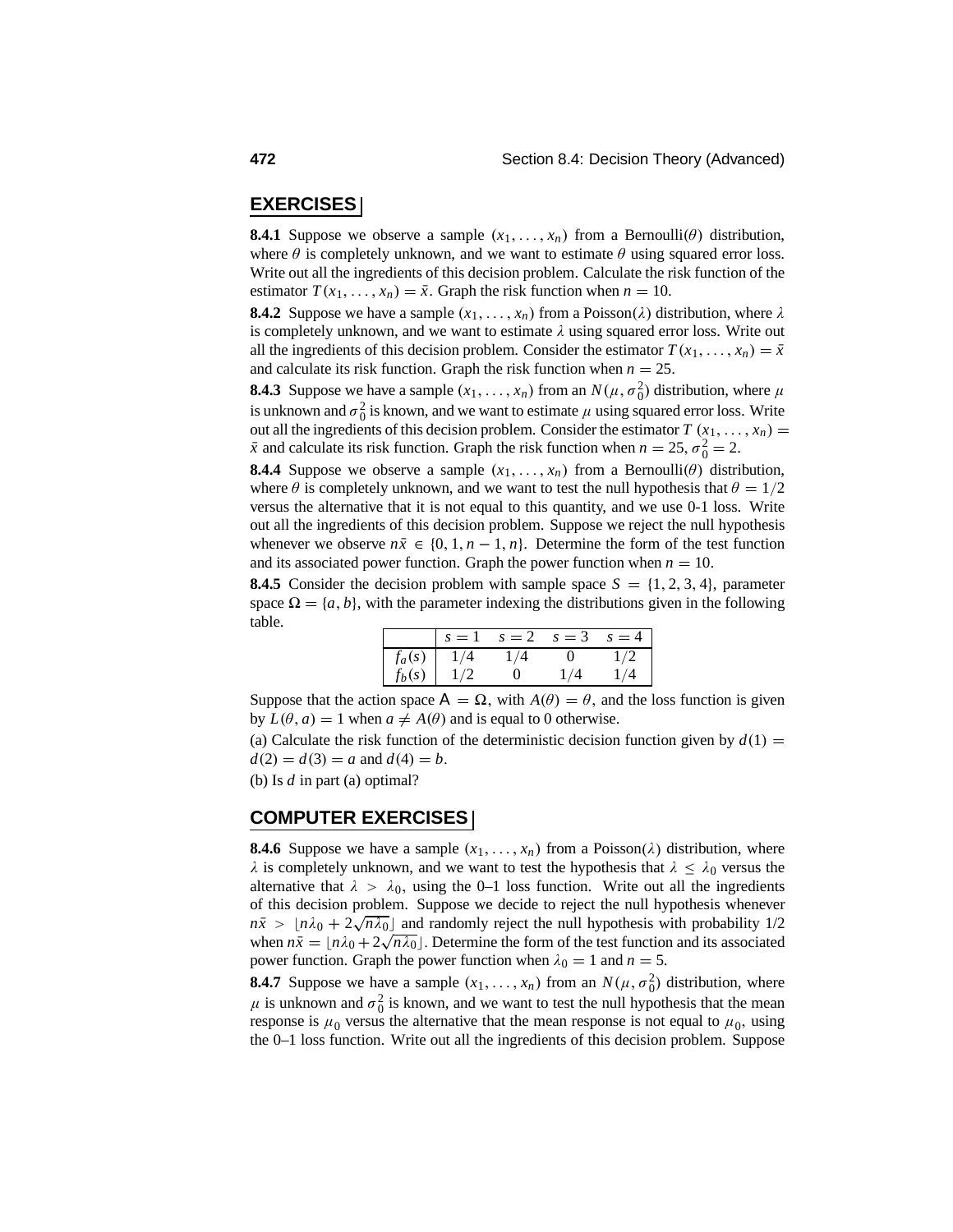that we decide to reject whenever  $\bar{x} \notin [\mu_0 - 2\sigma_0/\sqrt{n}, \mu_0 + 2\sigma_0/\sqrt{n}]$ . Determine the form of the test function and its associated power function. Graph the power function when  $\mu_0 = 0$ ,  $\sigma_0 = 3$ , and  $n = 10$ .

#### **PROBLEMS**

**8.4.8** Prove that a decision function  $\delta$  that gives a probability measure  $\delta(s, \cdot)$  degenerate at  $d(s)$  for each  $s \in S$  is equivalent to specifying a function  $d : S \to A$  and conversely. For such a  $\delta$ , prove that  $R_{\delta}(\theta) = E_{\theta}(L(\theta, d(s)))$ .

**8.4.9** Suppose we have a decision problem and that each probability distribution in the model is discrete.

(a) Prove that  $\delta$  is optimal in *D* if and only if  $\delta(s, \cdot)$  is degenerate at  $A(\theta)$  for each *s* for which  $P_{\theta}({s}) > 0$ .

(b) Prove that if there exist  $\theta_1, \theta_2 \in \Omega$  such that  $A(\theta_1) \neq A(\theta_2)$ , and  $P_{\theta_1}, P_{\theta_2}$  are not concentrated on disjoint sets, then there is no optimal  $\delta \in D$ .

**8.4.10** If decision function  $\delta$  has constant risk and is admissible, then prove that  $\delta$  is minimax.

#### **CHALLENGES**

**8.4.11** Suppose we have a decision problem in which  $\theta_0 \in \Omega$  is such that  $P_{\theta_0}(C) = 0$ implies that  $P_{\theta}(C) = 0$  for every  $\theta \in \Omega$ . Further assume that there is no optimal decision function (see Problem 8.4.9). Then prove that the nonrandomized decision function *d* given by  $d(s) \equiv A(\theta_0)$  is admissible. What does this result tell you about the concept of admissibility?

#### **DISCUSSION TOPICS**

**8.4.12** Comment on the following statement: A natural requirement for any theory of inference is that it produce an answer for every inference problem posed. Have we discussed any theories so far that you believe will satisfy this?

**8.4.13** Decision theory produces a decision in a given problem. It says nothing about how likely it is that the decision is in error. Some statisticians argue that a valid approach to inference must include some quantification of our uncertainty concerning any statement we make about an unknown, as only then can a recipient judge the reliability of the inference. Comment on this.

## **8.5 Further Proofs (Advanced)**

#### **Proof of Theorem 8.1.2**

*We want to show that a statistic U is sufficient for a model if and only if the conditional distribution of the data s given*  $U = u$  *is the same for every*  $\theta \in \Omega$ .

We prove this in the discrete case so that  $f_{\theta}(s) = P_{\theta}(\{s\})$ . The general case requires more mathematics, and we leave that to a further course.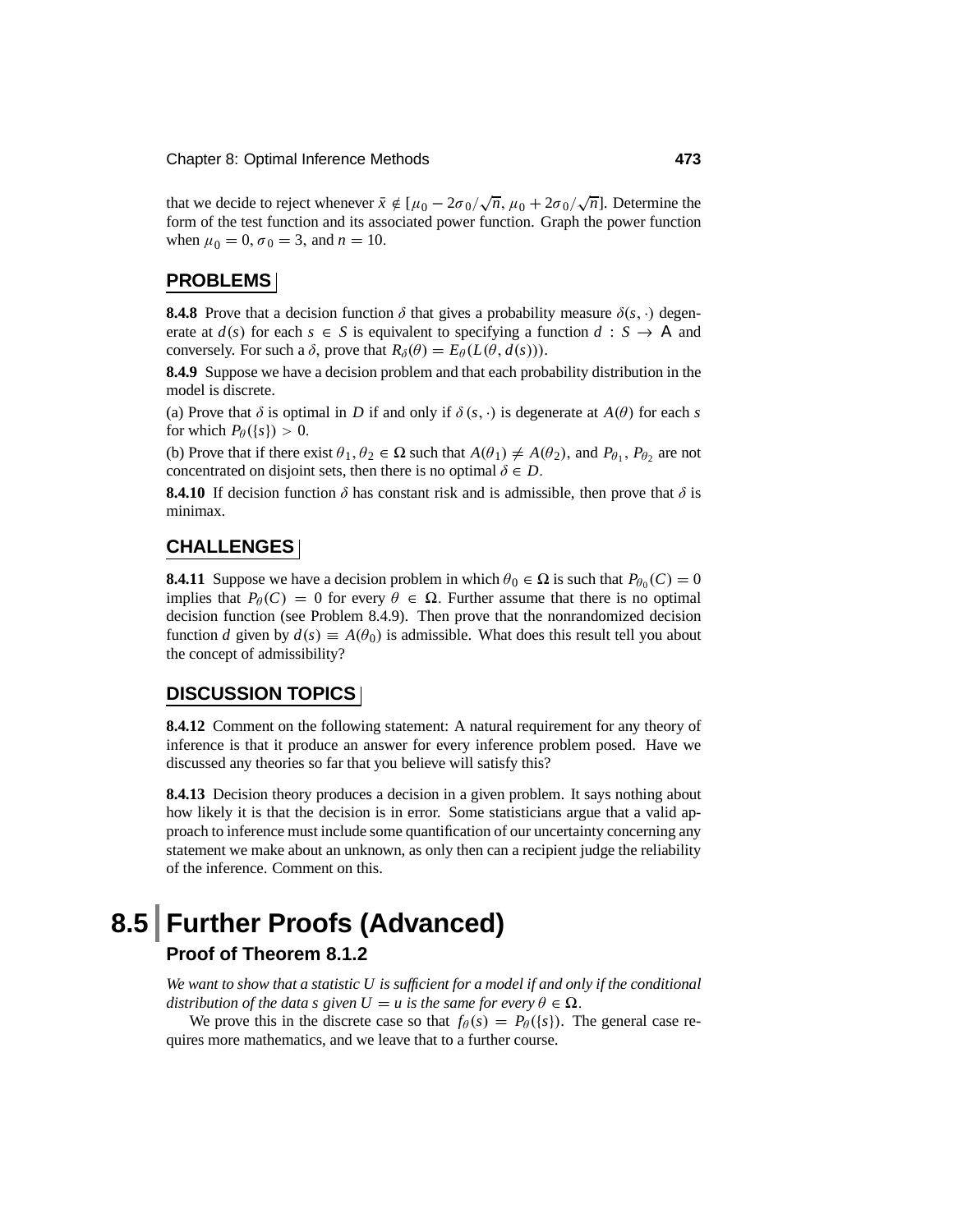Let *u* be such that  $P_{\theta}(U^{-1}{u}) > 0$  where  $U^{-1}{u} = {s : U(s) = u}$ , so  $U^{-1}{u}$ is the set of values of *s* such that  $U(s) = u$ . We have

$$
P_{\theta}(s = s_1 | U = u) = \frac{P_{\theta}(s = s_1, U = u)}{P_{\theta}(U = u)}.
$$
\n(8.5.1)

Whenever  $s_1 \notin U^{-1}{u}$ ,

$$
P_{\theta}(s = s_1, U = u) = P_{\theta}(\{s_1\} \cap \{s : U(s) = u\}) = P_{\theta}(\phi) = 0
$$

independently of  $\theta$ . Therefore,  $P_{\theta}(s = s_1 | U = u) = 0$  independently of  $\theta$ . So let us suppose that  $s_1 \in U^{-1}\{u\}$ . Then

$$
P_{\theta}(s=s_1, U=u) = P_{\theta}(\{s_1\} \cap \{s: U(s)=u\}) = P_{\theta}(\{s_1\}) = f_{\theta}(s_1).
$$

If *U* is a sufficient statistic, the factorization theorem (Theorem 6.1.1) implies  $f_{\theta}(s)$  =  $h(s)g_{\theta}(U(s))$  for some *h* and *g*. Therefore, since

$$
P_{\theta}(U=u)=\sum_{s\in U^{-1}\{u\}}f_{\theta}(s),
$$

(8.5.1) equals

$$
\frac{f_{\theta}(s_1)}{\sum_{s \in U^{-1}\{u\}} f_{\theta}(s)} = \frac{f_{\theta}(s_1)}{\sum_{s \in U^{-1}\{u\}} c(s, s_1) f_{\theta}(s_1)} = \frac{1}{\sum_{s \in U^{-1}\{u\}} c(s, s_1)}
$$

where

$$
\frac{f_{\theta}(s)}{f_{\theta}(s_1)} = \frac{h(s)}{h(s_1)} = c(s, s_1).
$$

We conclude that  $(8.5.1)$  is independent of  $\theta$ .

Conversely, if (8.5.1) is independent of  $\theta$ , then for  $s_1, s_2 \in U^{-1}{u}$  we have

$$
P_{\theta}(U = u) = \frac{P_{\theta}(s = s_2)}{P_{\theta}(s = s_2 | U = u)}
$$

.

.

Thus

$$
f_{\theta}(s_1) = P_{\theta}(s = s_1) = P_{\theta}(s = s_1 | U = u) P_{\theta}(U = u)
$$
  
=  $P_{\theta}(s = s_1 | U = u) \frac{P_{\theta}(s = s_2)}{P_{\theta}(s = s_2 | U = u)}$   
=  $\frac{P_{\theta}(s = s_1 | U = u)}{P_{\theta}(s = s_2 | U = u)} f_{\theta}(s_2) = c(s_1, s_2) f_{\theta}(s_2),$ 

where

$$
c(s_1, s_2) = \frac{P_{\theta}(s = s_1 | U = u)}{P_{\theta}(s = s_2 | U = u)}
$$

By the definition of sufficiency in Section 6.1.1, this establishes the sufficiency of *U*.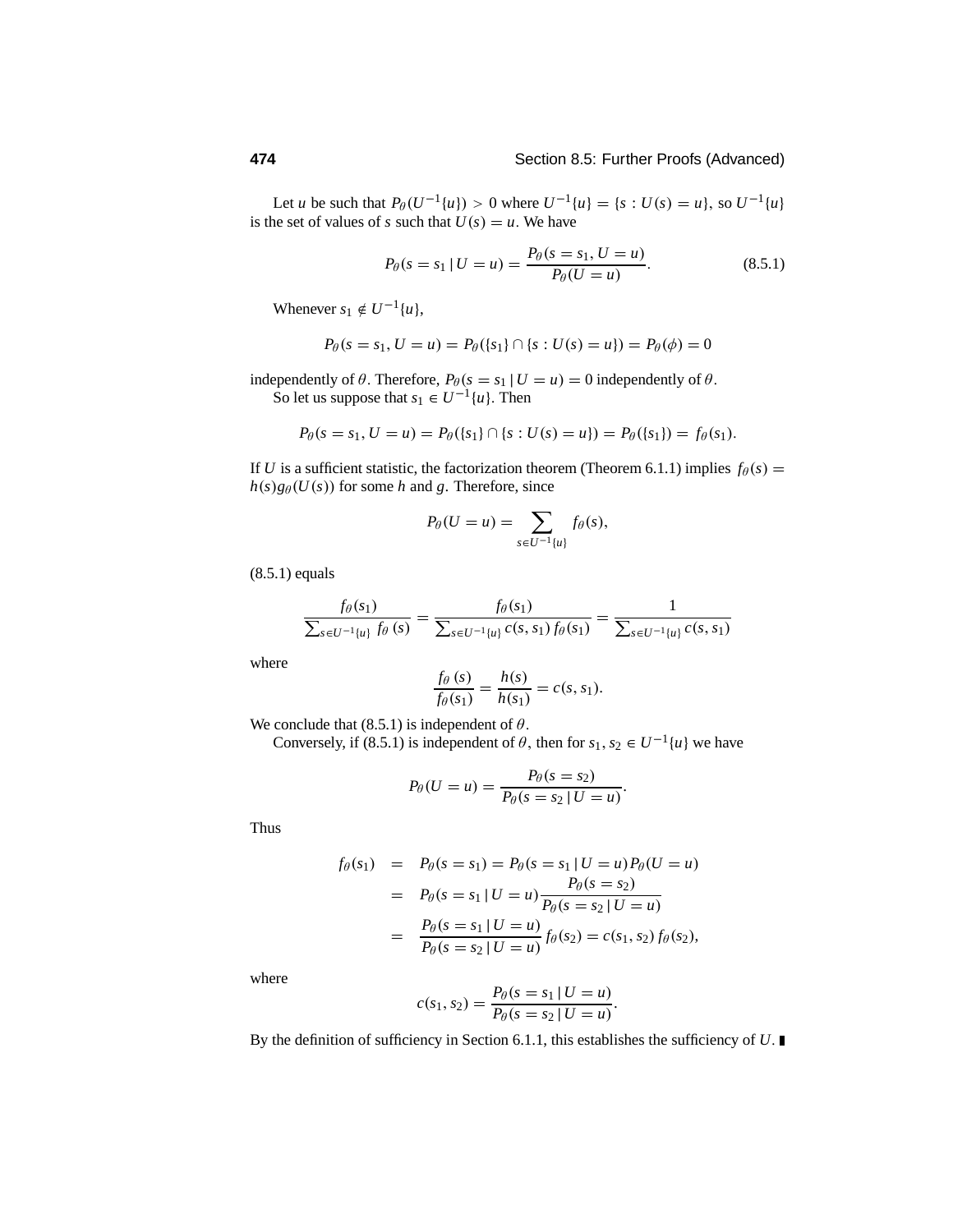Chapter 8: Optimal Inference Methods **475**

#### **Establishing the Completeness of**  $\bar{x}$  **in Example 8.1.3**

Suppose that  $(x_1, ..., x_n)$  is a sample from an  $N(\mu, \sigma_0^2)$  distribution, where  $\mu \in R^1$ is unknown and  $\sigma_0^2 > 0$  is known. In Example 6.1.7, we showed that  $\bar{x}$  is a minimal sufficient statistic.

Suppose that the function *h* is such that  $E_{\mu}(h(\bar{x})) = 0$  for every  $\mu \in R^1$ . Then defining

 $h^{+}(\bar{x}) = \max(0, h(\bar{x}))$  and  $h^{-}(\bar{x}) = \max(0, -h(\bar{x})),$ 

we have  $h(\bar{x}) = h^+(\bar{x}) - h^-(\bar{x})$ . Therefore, setting

$$
c^+(\mu) = E_\mu(h^+(\bar{X}))
$$
 and  $c^-(\mu) = E_\mu(h^-(\bar{X})),$ 

we must have

$$
E_{\mu}(h(\bar{X})) = E_{\mu}(h^{+}(\bar{X})) - E_{\mu}(h^{-}(\bar{X})) = c^{+}(\mu) - c^{-}(\mu) = 0,
$$

and so  $c^+(\mu) = c^-(\mu)$ . Because  $h^+$  and  $h^-$  are nonnegative functions, we have that  $c^{+}(\mu) > 0$  and  $c^{-}(\mu) > 0$ .

If  $c^+(\mu) = 0$ , then we have that  $h^+(\bar{x}) = 0$  with probability 1, because a nonnegative function has mean 0 if and only if it is 0 with probability 1 (see Challenge 3.3.22). Then  $h^{-}(\bar{x}) = 0$  with probability 1 also, and we conclude that  $h(\bar{x}) = 0$  with probability 1.

If  $c^+(\mu_0) > 0$ , then  $h^+(\bar{x}) > 0$  for all  $\bar{x}$  in a set *A* having positive probability with respect to the  $N(\mu_0, \sigma_0^2/n)$  distribution (otherwise  $h^+(\bar{x}) = 0$  with probability 1, which implies, as above, that  $c^+(\mu_0) = 0$ ). This implies that  $c^+(\mu) > 0$  for every  $\mu$ because every  $N(\mu, \sigma_0^2/n)$  distribution assigns positive probability to *A* as well (you can think of *A* as a subinterval of  $R^1$ ).

Now note that

$$
g^{+}(\bar{x}) = h^{+}(\bar{x}) \frac{1}{\sqrt{2\pi}\sigma_{0}} \exp(-n\bar{x}^{2}/2\sigma_{0}^{2})
$$

is nonnegative and is strictly positive on *A*. We can write

$$
c^{+}(\mu) = E_{\mu}(h^{+}(\bar{X})) = \int_{-\infty}^{\infty} h^{+}(\bar{x}) \frac{1}{\sqrt{2\pi}\sigma_{0}} \exp(-n(\bar{x} - \mu)^{2}/2\sigma_{0}^{2}) d\bar{x}
$$
  
=  $\exp(-n\mu^{2}/2\sigma_{0}^{2}) \int_{-\infty}^{\infty} \exp(n\mu\bar{x}/\sigma_{0}^{2}) g^{+}(\bar{x}) d\bar{x}.$  (8.5.2)

Setting  $\mu = 0$  establishes that  $0 < \int_{-\infty}^{\infty} g^{+}(\bar{x}) d\bar{x} < \infty$ , because  $0 < c^{+}(\mu) < \infty$  for every  $\mu$ . Therefore,  $g^2$ + $(g^2)$ 

$$
\frac{g^{(x)}(x)}{\int_{-\infty}^{\infty} g^{(x)}(\bar{x}) d\bar{x}}
$$

is a probability density of a distribution concentrated on  $A^+ = {\bar{x} : h(\bar{x}) > 0}$ . Furthermore, using (8.5.2) and the definition of moment-generating function in Section 3.4,

$$
\frac{c^+(\mu)\exp(n\mu^2/2\sigma_0^2)}{\int_{-\infty}^{\infty}g^+(\bar{x})d\bar{x}}\tag{8.5.3}
$$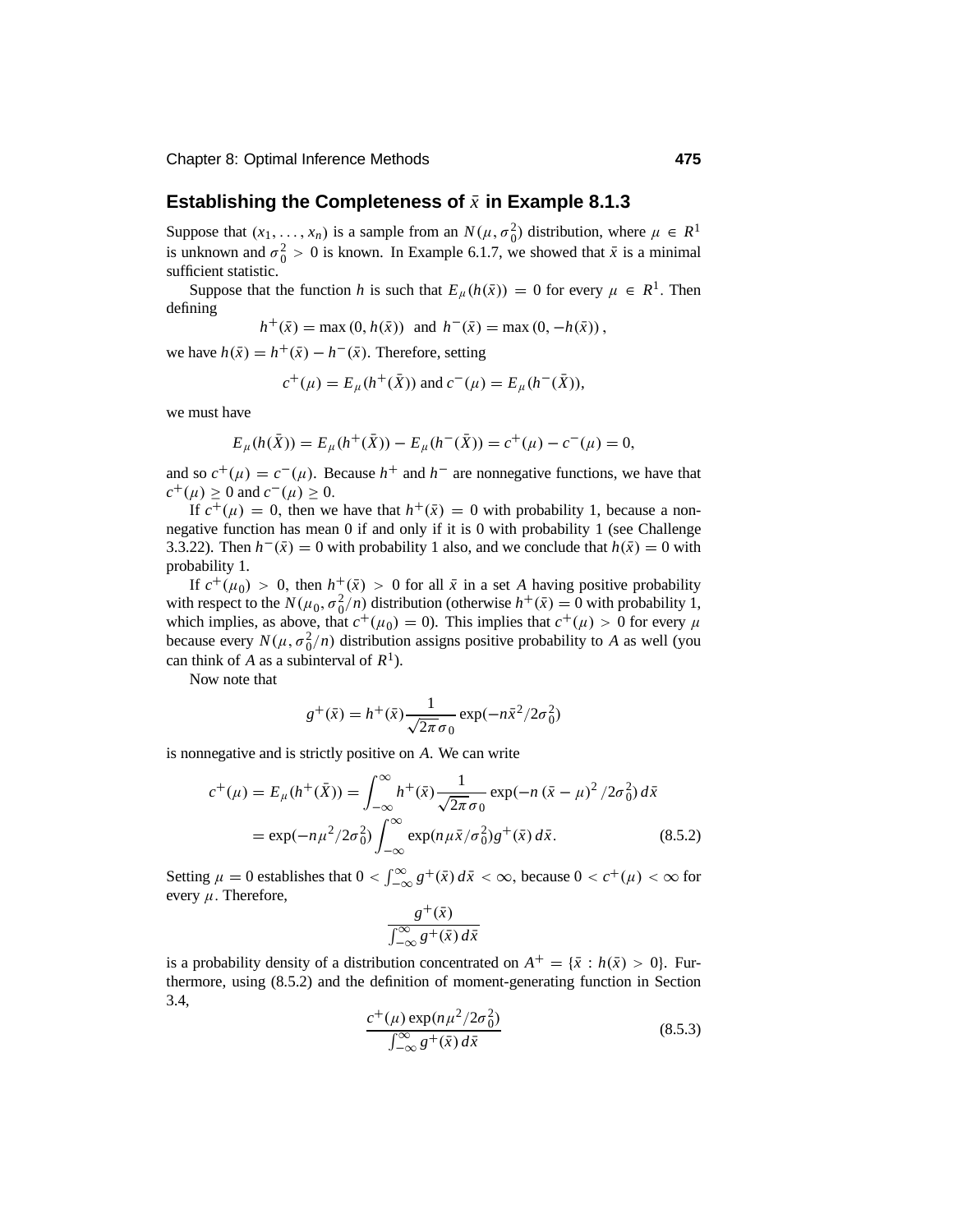is the moment-generating function of this distribution evaluated at  $n\mu/\sigma_0^2$ . Similarly, we define

$$
g^{-}(\bar{x}) = h^{-}(\bar{x}) \frac{1}{\sqrt{2\pi}\sigma_0} \exp(-n\bar{x}^2/2\sigma_0^2)
$$

so that

$$
\frac{g^-(\bar{x})}{\int_{-\infty}^{\infty} g^-(\bar{x}) d\bar{x}}
$$

is a probability density of a distribution concentrated on  $A^- = \{\bar{x}: h(\bar{x}) < 0\}$ . Also,

$$
\frac{c^-(\mu)\exp(n\mu^2/2\sigma_0^2)}{\int_{-\infty}^{\infty}g^-(\bar{x})d\bar{x}}\tag{8.5.4}
$$

is the moment-generating function of this distribution evaluated at  $n\mu/\sigma_0^2$ .

Because  $c^+(\mu) = c^-(\mu)$ , we have that (setting  $\mu = 0$ )

$$
\int_{-\infty}^{\infty} g^+(\bar{x}) d\bar{x} = \int_{-\infty}^{\infty} g^-(\bar{x}) d\bar{x}.
$$

This implies that (8.5.3) equals (8.5.4) for every  $\mu$ , and so the moment-generating functions of these two distributions are the same everywhere. By Theorem 3.4.6, these distributions must be the same. But this is impossible, as the distribution given by  $g^+$ is concentrated on *A*+ whereas the distribution given by *g*− is concentrated on *A*− and  $A^+ \cap A^- = \phi$ . Accordingly, we conclude that we cannot have  $c^+(\mu) > 0$ , and we are done.

#### **The Proof of Theorem 8.2.1 (the Neyman–Pearson Theorem)**

*We want to prove that when*  $\Omega = {\theta_0, \theta_1}$ , *and we want to test*  $H_0: \theta = \theta_0$ , *then an exact size* α *test function* ϕ<sup>0</sup> *exists of the form*

$$
\varphi_0(s) = \begin{cases}\n1 & f_{\theta_1}(s) / f_{\theta_0}(s) > c_0 \\
\gamma & f_{\theta_1}(s) / f_{\theta_0}(s) = c_0 \\
0 & f_{\theta_1}(s) / f_{\theta_0}(s) < c_0\n\end{cases}
$$
\n(8.5.5)

*for some*  $\gamma \in [0, 1]$  *and*  $c_0 \geq 0$ *, and this test is UMP size*  $\alpha$ *.* 

We develop the proof of this result in the discrete case. The proof in the more general context is similar.

First, we note that  $\{s : f_{\theta_0}(s) = f_{\theta_1}(s) = 0\}$  has  $P_{\theta}$  measure equal to 0 for both  $\theta = \theta_0$  and  $\theta = \theta_1$ . Accordingly, without loss we can remove this set from the sample space and assume hereafter that  $f_{\theta_0}(s)$  and  $f_{\theta_1}(s)$  cannot be simultaneously 0. Therefore, the ratio  $f_{\theta_1}(s)/f_{\theta_0}(s)$  is always defined.

Suppose that  $\alpha = 1$ . Then setting  $c = 0$  and  $\gamma = 1$  in (8.5.5), we see that  $\varphi_0(s) \equiv$ 1, and so  $E_{\theta_1}(\varphi_0) = 1$ . Therefore,  $\varphi_0$  is UMP size  $\alpha$ , because no test can have power greater than 1.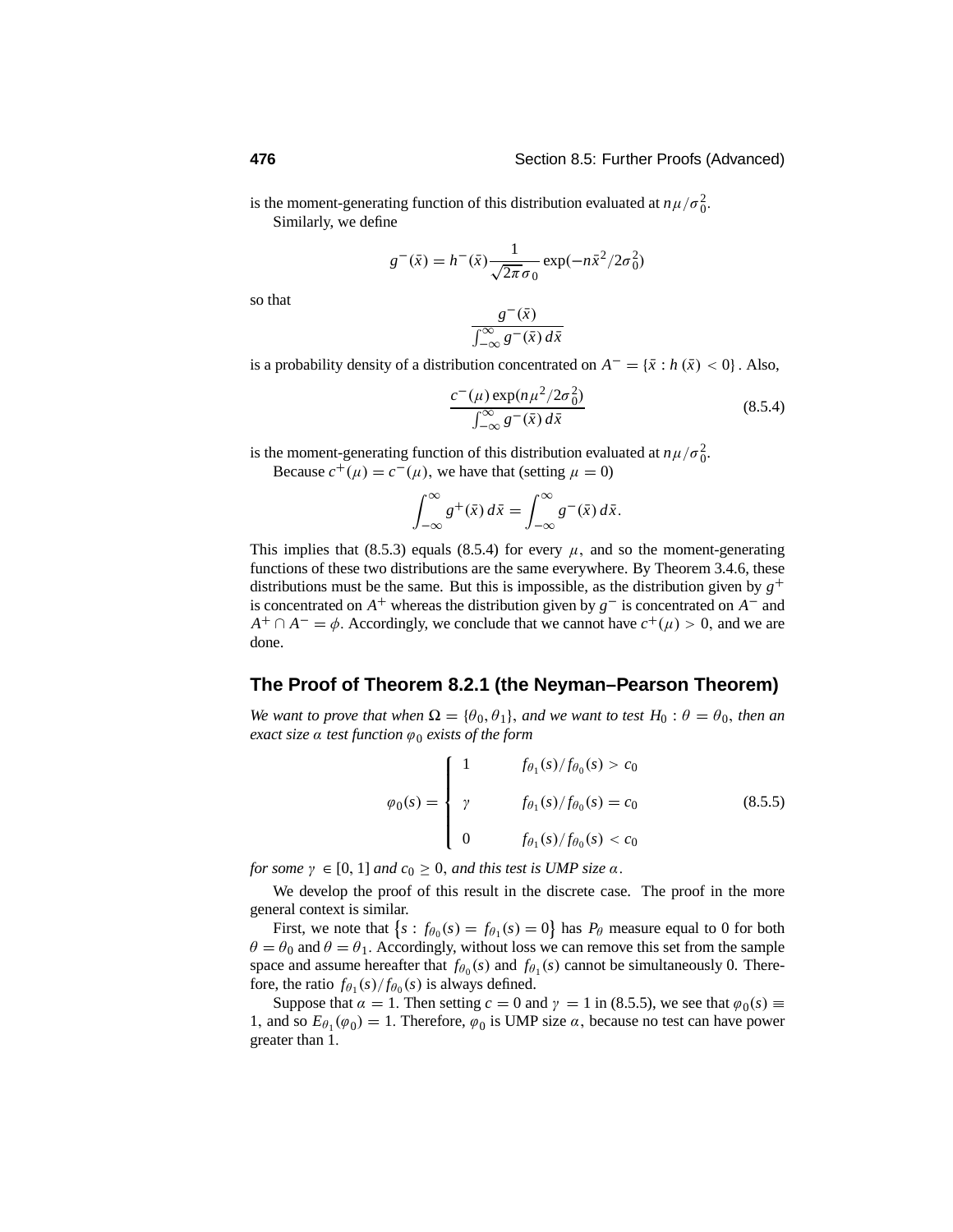#### Chapter 8: Optimal Inference Methods **477**

Suppose that  $\alpha = 0$ . Setting  $c_0 = \infty$  and  $\gamma = 1$  in (8.5.5), we see that  $\varphi_0(s) = 0$  if and only if  $f_{\theta_0}(s) > 0$  (if  $f_{\theta_0}(s) = 0$ , then  $f_{\theta_1}(s)/f_{\theta_0}(s) = \infty$  and conversely). So  $\varphi_0$ is the indicator function for the set  $A = \{s : f_{\theta_0}(s) = 0\}$ , and therefore  $E_{\theta_0}(\varphi_0) = 0$ . Further, any size 0 test function  $\varphi$  must be 0 on  $A^c$  to have  $E_{\theta_0}(\varphi) = 0$ . On A we have that  $0 \le \varphi(s) \le 1 = \varphi_0(s)$  and so  $E_{\theta_1}(\varphi) \le E_{\theta_1}(\varphi_0)$ . Therefore,  $\varphi_0$  is UMP size  $\alpha$ .

Now assume that  $0 < \alpha < 1$ . Consider the distribution function of the likelihood ratio when  $\theta = \theta_0$ , namely,

$$
1 - a^*(c) = P_{\theta_0}(f_{\theta_1}(s)/f_{\theta_0}(s) \leq c).
$$

So  $1-\alpha^*(c)$  is a nondecreasing function of *c* with  $1-\alpha^*(-\infty) = 0$  and  $1-\alpha^*(\infty) = 1$ .

Let *c*<sub>0</sub> be the smallest value of *c* such that  $1 - a \le 1 - a^*(c)$  (recall that  $1 - a^*(c)$ ) is right continuous because it is a distribution function). Then we have that  $1-\alpha^*(c_0 0 = 1 - \lim_{\varepsilon \to 0} \alpha^*(c_0 - \varepsilon) \leq 1 - \alpha \leq 1 - \alpha^*(c_0)$  and (using the fact that the jump in a distribution function at a point equals the probability of the point)

$$
P_{\theta_0}(f_{\theta_1}(s)/f_{\theta_0}(s) = c_0) = (1 - a^*(c_0)) - (1 - a^*(c_0 - 0))
$$
  
=  $a^*(c_0 - 0) - a^*(c_0).$ 

Using this value of  $c_0$  in (8.5.5), put

$$
\gamma = \begin{cases}\n\frac{\alpha - \alpha^*(c_0)}{\alpha^*(c_0 - 0) - \alpha^*(c_0)} & \alpha^*(c_0 - 0) \neq \alpha^*(c_0) \\
0 & \text{otherwise,} \n\end{cases}
$$

and note that  $\gamma \in [0, 1]$ . Then we have

$$
E_{\theta_0}(\varphi_0) = \gamma P_{\theta_0}(f_{\theta_1}(s)/f_{\theta_0}(s) = c_0) + P_{\theta_0}(f_{\theta_1}(s)/f_{\theta_0}(s) > c_0)
$$
  
=  $\alpha - \alpha^*(c_0) + \alpha^*(c_0) = \alpha$ ,

so  $\varphi_0$  has exact size  $\alpha$ .

Now suppose that  $\varphi$  is another size  $\alpha$  test and  $E_{\theta_1}(\varphi) \geq E_{\theta_1}(\varphi_0)$ . We partition the sample space as  $S = S_0 \cup S_1 \cup S_2$  where

$$
S_0 = \{s : \varphi_0(s) - \varphi(s) = 0\},
$$
  
\n
$$
S_1 = \{s : \varphi_0(s) - \varphi(s) < 0\},
$$
  
\n
$$
S_2 = \{s : \varphi_0(s) - \varphi(s) > 0\}.
$$

Note that

$$
S_1 = \{s : \varphi_0(s) - \varphi(s) < 0, \, f_{\theta_1}(s) / f_{\theta_0}(s) \le c_0\}
$$

because  $f_{\theta_1}(s)/f_{\theta_0}(s) > c_0$  implies  $\varphi_0(s) = 1$ , which implies  $\varphi_0(s) - \varphi(s) = 1$  $\varphi(s) \geq 0$  as  $0 \leq \varphi(s) \leq 1$ . Also

$$
S_2 = \{s : \varphi_0(s) - \varphi(s) > 0, f_{\theta_1}(s) / f_{\theta_0}(s) \ge c_0\}
$$

because  $f_{\theta_1}(s)/f_{\theta_0}(s) < c_0$  implies  $\varphi_0(s) = 0$ , which implies  $\varphi_0(s) - \varphi(s) = -\varphi(s) \le$ 0 as  $0 \le \varphi(s) \le 1$ .